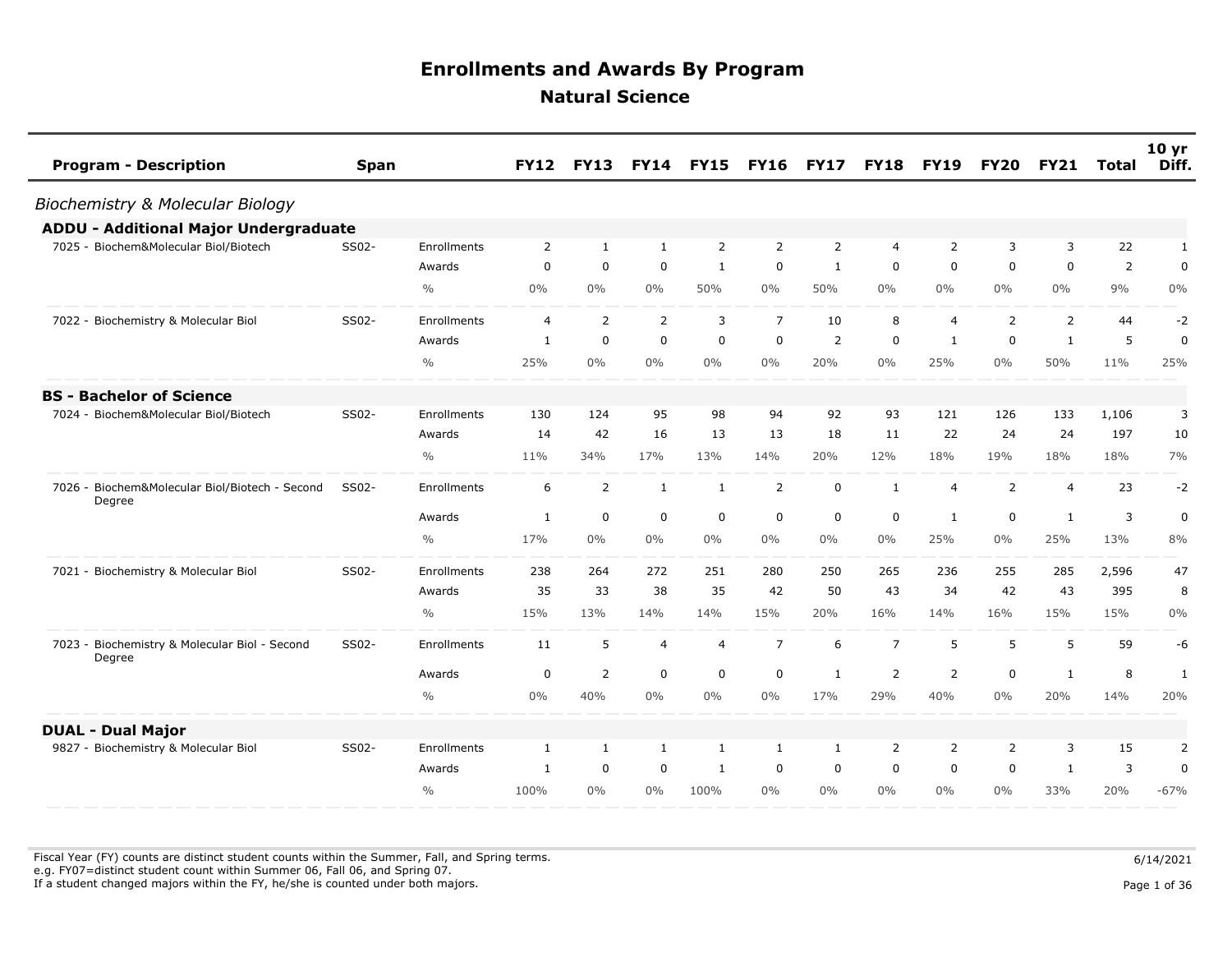| <b>Program - Description</b>             | <b>Span</b> |               |                |                |                |                |          | FY12 FY13 FY14 FY15 FY16 FY17 FY18 FY19 FY20 FY21 |                |                |       |          | Total | 10 <sub>yr</sub><br>Diff. |
|------------------------------------------|-------------|---------------|----------------|----------------|----------------|----------------|----------|---------------------------------------------------|----------------|----------------|-------|----------|-------|---------------------------|
| <b>MS - Master of Science</b>            |             |               |                |                |                |                |          |                                                   |                |                |       |          |       |                           |
| 7027 - Biochemistry & Molecular Biol     | SS02-       | Enrollments   | $\overline{4}$ | $\overline{4}$ | 2              | 0              | 0        | $\mathbf 0$                                       |                | 0              |       |          | 13    | -3                        |
|                                          |             | Awards        |                | 2              |                | $\overline{2}$ | 0        | $\mathbf 0$                                       | 0              |                | 0     |          | 8     | 0                         |
|                                          |             | $\frac{0}{0}$ | 25%            | 50%            | 50%            | $0\%$          | $0\%$    | $0\%$                                             | $0\%$          | $0\%$          | $0\%$ | 100%     | 62%   | 75%                       |
| <b>PHD - Doctor of Philosophy</b>        |             |               |                |                |                |                |          |                                                   |                |                |       |          |       |                           |
| Biochem&Molecular Biol/Env Tox<br>7029 - | SS02-       | Enrollments   | $7^{\circ}$    | 5              | 6              | 3              | 3        | 3                                                 | $\overline{2}$ | $\overline{2}$ |       | 1        | 33    | -6                        |
|                                          |             | Awards        |                |                | $\overline{4}$ |                | $\Omega$ |                                                   | $\Omega$       | $\overline{2}$ | 0     | $\Omega$ | 10    | $-1$                      |
|                                          |             | $\frac{0}{0}$ | 14%            | 20%            | 67%            | 33%            | $0\%$    | 33%                                               | $0\%$          | 100%           | $0\%$ | $0\%$    | 30%   | $-14%$                    |
| 7028 - Biochemistry & Molecular Biol     | SS02-       | Enrollments   | 50             | 46             | 53             | 59             | 43       | 45                                                | 46             | 39             | 42    | 41       | 464   | -9                        |
|                                          |             | Awards        | 6              | 8              | $\overline{4}$ | 5              | 9        | $\overline{7}$                                    | $\overline{z}$ | 5              | 9     | 3        | 63    | $-3$                      |
|                                          |             | $\frac{0}{0}$ | 12%            | 17%            | 8%             | 8%             | 21%      | 16%                                               | 15%            | 13%            | 21%   | $7\%$    | 14%   | $-5%$                     |

#### *Biomedical Laboratory Diagstcs Prog*

| <b>ADDU - Additional Major Undergraduate</b> |              |                       |          |          |          |          |       |          |          |          |       |       |       |       |
|----------------------------------------------|--------------|-----------------------|----------|----------|----------|----------|-------|----------|----------|----------|-------|-------|-------|-------|
| 7101 - Biomedical Laboratory Science         | SS11-        | Enrollments           | 4        | 5.       | 3        | 6        | 6     | 8        | 10       | 8        |       |       | 52    | -3    |
|                                              |              | Awards                | 0        |          |          |          |       | $\Omega$ |          |          |       |       |       |       |
|                                              |              | $\%$                  | $0\%$    | 20%      | 33%      | 17%      | $0\%$ | $0\%$    | 10%      | 13%      | $0\%$ | $0\%$ | 10%   | $0\%$ |
| 3795 - Clinical Laboratory Sciences          |              | WQ85-SS18 Enrollments |          |          |          | 4        |       | 3        |          | $\Omega$ |       |       | 15    |       |
| 7057 - Diagnostic Molecular Science          | FS05-FS12    | Enrollments           |          |          |          |          |       |          |          |          |       |       |       |       |
| 7141 - Medical Laboratory Science            | <b>FS18-</b> | Enrollments           | $\Omega$ | $\Omega$ | $\Omega$ | $\Omega$ |       | $\Omega$ | $\Omega$ |          |       |       |       |       |
| <b>BS</b> - Bachelor of Science              |              |                       |          |          |          |          |       |          |          |          |       |       |       |       |
| 7100 - Biomedical Laboratory Science         | $SS11-$      | Enrollments           | 266      | 341      | 342      | 292      | 307   | 328      | 335      | 323      | 291   | 277   | 3,102 | 11    |
|                                              |              | Awards                | 21       | 45       | 77       | 47       | 42    | 59       | 45       | 45       | 54    | 36    | 471   | 15    |
|                                              |              | $\frac{0}{0}$         | 8%       | 3%       | 23%      | 16%      | 14%   | 18%      | 13%      | 14%      | 19%   | 13%   | 15%   | 5%    |
|                                              |              |                       |          |          |          |          |       |          |          |          |       |       |       |       |

Fiscal Year (FY) counts are distinct student counts within the Summer, Fall, and Spring terms.  $6/14/2021$  e.g. FY07=distinct student count within Summer 06, Fall 06, and Spring 07. If a student changed majors within the FY, he/she is counted under both majors. Page 2 of 36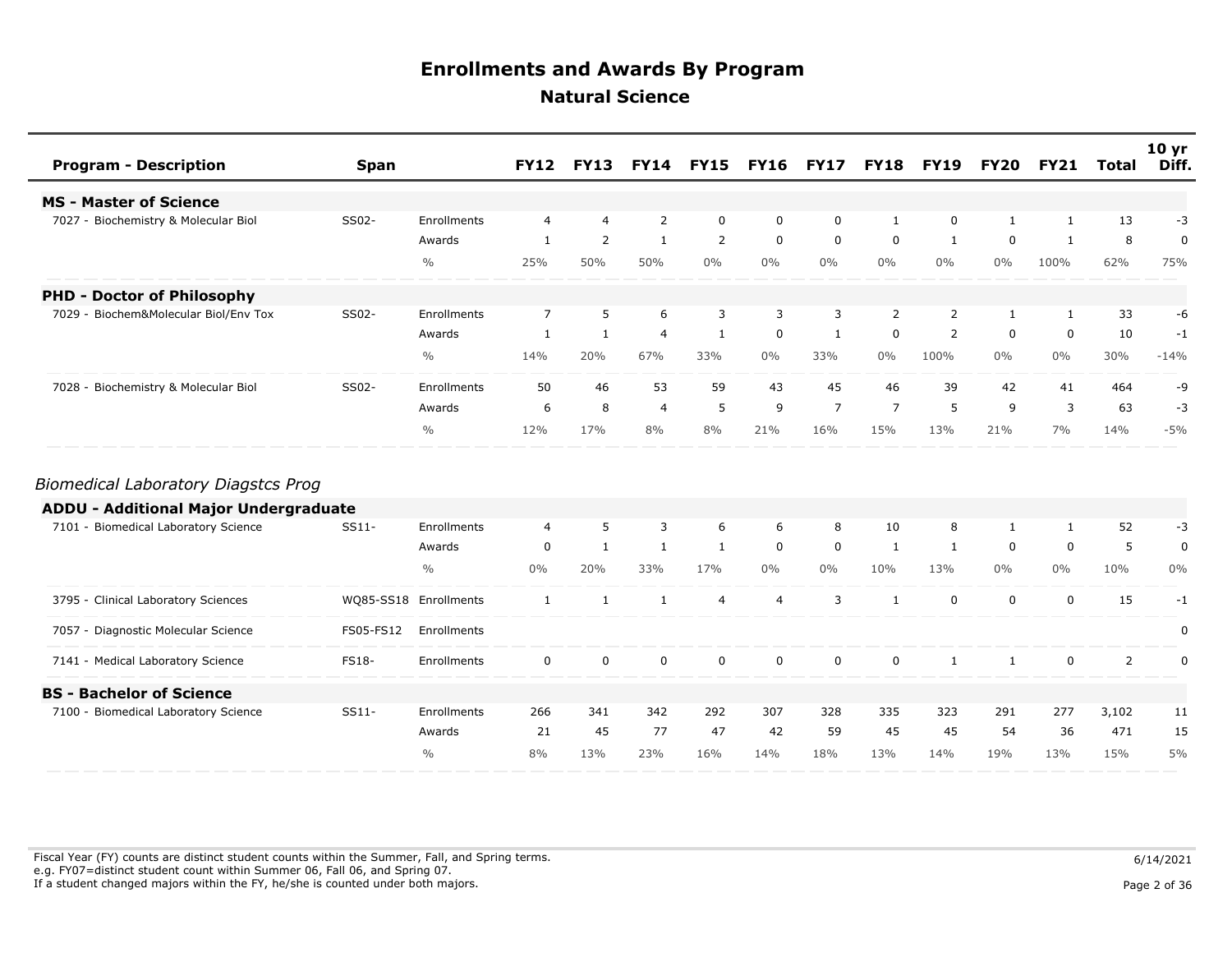| 5<br>Enrollments<br>3<br>8<br>12<br>10<br>10<br>12<br>8<br>94<br>7102 - Biomedical Laboratory Science - Second<br>SS11-<br>11<br>14<br>6<br>Degree<br>$\overline{9}$<br>3<br>$\mathbf 0$<br>$\mathbf 0$<br>$\mathbf 0$<br>$\mathbf{1}$<br>$\mathbf{1}$<br>Awards<br>$\mathbf{1}$<br>1<br>1<br>1<br>1<br>$\frac{0}{0}$<br>0%<br>13%<br>9%<br>8%<br>10%<br>13%<br>30%<br>$0\%$<br>7%<br>$0\%$<br>17%<br>13%<br>15<br>$-74$<br>WQ85-SS18 Enrollments<br>74<br>67<br>64<br>51<br>53<br>49<br>31<br>0<br>405<br>3794 - Clinical Laboratory Sciences<br>$\mathbf{1}$<br>15<br>21<br>15<br>13<br>17<br>14<br>13<br>13<br>$\mathbf 0$<br>122<br>$-17$<br>Awards<br>$\mathbf{1}$<br>$\frac{0}{0}$<br>23%<br>22%<br>33%<br>27%<br>28%<br>27%<br>42%<br>87%<br>100%<br>$0\%$<br>30%<br>$-23%$<br>13<br>24<br>23<br>19<br>17<br>10<br>$\overline{2}$<br>3796 - Clinical Laboratory Sciences - Second<br>WQ85-SS18 Enrollments<br>10<br>$\mathbf 0$<br>$\mathbf 0$<br>118<br>$-10$<br>Degree<br>5<br>$\overline{2}$<br>3<br>$\overline{4}$<br>6<br>10<br>6<br>$\mathbf 0$<br>$\mathbf 0$<br>$\mathbf 0$<br>36<br>$-2$<br>Awards<br>$\frac{0}{0}$<br>23%<br>31%<br>$-20%$<br>20%<br>17%<br>22%<br>32%<br>59%<br>60%<br>$0\%$<br>$0\%$<br>$0\%$<br>8<br>5<br>$\mathbf{1}$<br>$\mathbf 0$<br>$\mathbf 0$<br>$\mathbf 0$<br>$\mathbf 0$<br>$\mathbf 0$<br>$\mathbf 0$<br>$\mathbf 0$<br>FS05-FS12<br>Enrollments<br>14<br>-8<br>7056 - Diagnostic Molecular Science<br>$\mathbf 0$<br>3<br>0<br>6<br>$-3$<br>3<br>$\mathbf 0$<br>$\mathbf 0$<br>$\mathbf 0$<br>$\mathbf 0$<br>$\mathbf 0$<br>$\mathbf 0$<br>Awards<br>$\frac{0}{0}$<br>43%<br>38%<br>60%<br>0%<br>$0\%$<br>$0\%$<br>$0\%$<br>$0\%$<br>$0\%$<br>$0\%$<br>$0\%$<br>$-38%$<br>7058 - Diagnostic Molecular Science - Second<br>FS05-FS12<br>Enrollments<br>0<br>Degree<br>7140 - Medical Laboratory Science<br>FS18-<br>Enrollments<br>$\mathbf 0$<br>$\mathbf 0$<br>$\mathbf 0$<br>0<br>$\mathbf 0$<br>$\mathbf 0$<br>$\mathbf 0$<br>19<br>45<br>52<br>116<br>52<br>$\mathbf 0$<br>$\mathbf 0$<br>$\mathbf 0$<br>$\mathbf 0$<br>$\mathbf 0$<br>$\boldsymbol{0}$<br>$\mathbf 0$<br>24<br>42<br>24<br>$\mathbf 0$<br>18<br>Awards<br>46%<br>$\frac{0}{0}$<br>0%<br>0%<br>$0\%$<br>$0\%$<br>$0\%$<br>$0\%$<br>$0\%$<br>$0\%$<br>40%<br>46%<br>36%<br>$\pmb{0}$<br>$\mathsf 0$<br>$\mathbf 0$<br>$\mathbf 0$<br>$\mathbf 0$<br>$\mathbf 0$<br>FS18-<br>Enrollments<br>$\mathbf 0$<br>3<br>7142 - Medical Laboratory Science - Second<br>$\mathbf{1}$<br>$\mathbf{1}$<br>$\mathbf{1}$<br>1<br>Degree<br>$\pmb{0}$<br>$\mathbf 0$<br>$\mathbf 0$<br>$\mathbf 0$<br>$\mathbf 0$<br>0<br>$\mathsf{2}\,$<br>$\mathbf 0$<br>0<br>Awards<br>$\mathbf{1}$<br>$\mathbf{1}$<br>$\mathbf{1}$<br>$\frac{0}{0}$<br>0%<br>0%<br>$0\%$<br>$0\%$<br>$0\%$<br>$0\%$<br>$0\%$<br>100%<br>$0\%$<br>100%<br>67%<br>100%<br>3<br>$\mathbf 0$<br>$\mathbf 0$<br>UQ82-FS10<br>105<br>$\mathbf 0$<br>$\mathbf 0$<br>$\mathbf 0$<br>$\mathbf 0$<br>$\mathbf 0$<br>$\mathbf 0$<br>108<br>3762 - Medical Technology<br>Enrollments<br>$-105$<br>3<br>$\mathbf 0$<br>$\mathbf 0$<br>$-32$<br>32<br>$\mathbf 0$<br>$\mathbf 0$<br>$\mathbf 0$<br>$\mathbf 0$<br>$\mathbf 0$<br>$\mathbf 0$<br>35<br>Awards<br>$\frac{0}{0}$<br>30%<br>100%<br>$0\%$<br>$0\%$<br>$0\%$<br>$0\%$<br>$0\%$<br>$0\%$<br>$0\%$<br>$0\%$<br>32%<br>$-30%$ | <b>Program - Description</b> | <b>Span</b> | <b>FY12</b> | <b>FY13</b> | <b>FY14</b> | <b>FY15</b> | <b>FY16</b> | <b>FY17</b> | <b>FY18</b> | <b>FY19</b> | <b>FY20</b> | <b>FY21</b> | Total | 10 <sub>yr</sub><br>Diff. |
|------------------------------------------------------------------------------------------------------------------------------------------------------------------------------------------------------------------------------------------------------------------------------------------------------------------------------------------------------------------------------------------------------------------------------------------------------------------------------------------------------------------------------------------------------------------------------------------------------------------------------------------------------------------------------------------------------------------------------------------------------------------------------------------------------------------------------------------------------------------------------------------------------------------------------------------------------------------------------------------------------------------------------------------------------------------------------------------------------------------------------------------------------------------------------------------------------------------------------------------------------------------------------------------------------------------------------------------------------------------------------------------------------------------------------------------------------------------------------------------------------------------------------------------------------------------------------------------------------------------------------------------------------------------------------------------------------------------------------------------------------------------------------------------------------------------------------------------------------------------------------------------------------------------------------------------------------------------------------------------------------------------------------------------------------------------------------------------------------------------------------------------------------------------------------------------------------------------------------------------------------------------------------------------------------------------------------------------------------------------------------------------------------------------------------------------------------------------------------------------------------------------------------------------------------------------------------------------------------------------------------------------------------------------------------------------------------------------------------------------------------------------------------------------------------------------------------------------------------------------------------------------------------------------------------------------------------------------------------------------------------------------------------------------------------------------------------------------------------------------------------------------------------------------------------------------------------------------------------------------------------------------------------------------------------------------------------------------------|------------------------------|-------------|-------------|-------------|-------------|-------------|-------------|-------------|-------------|-------------|-------------|-------------|-------|---------------------------|
|                                                                                                                                                                                                                                                                                                                                                                                                                                                                                                                                                                                                                                                                                                                                                                                                                                                                                                                                                                                                                                                                                                                                                                                                                                                                                                                                                                                                                                                                                                                                                                                                                                                                                                                                                                                                                                                                                                                                                                                                                                                                                                                                                                                                                                                                                                                                                                                                                                                                                                                                                                                                                                                                                                                                                                                                                                                                                                                                                                                                                                                                                                                                                                                                                                                                                                                                                |                              |             |             |             |             |             |             |             |             |             |             |             |       |                           |
|                                                                                                                                                                                                                                                                                                                                                                                                                                                                                                                                                                                                                                                                                                                                                                                                                                                                                                                                                                                                                                                                                                                                                                                                                                                                                                                                                                                                                                                                                                                                                                                                                                                                                                                                                                                                                                                                                                                                                                                                                                                                                                                                                                                                                                                                                                                                                                                                                                                                                                                                                                                                                                                                                                                                                                                                                                                                                                                                                                                                                                                                                                                                                                                                                                                                                                                                                |                              |             |             |             |             |             |             |             |             |             |             |             |       |                           |
|                                                                                                                                                                                                                                                                                                                                                                                                                                                                                                                                                                                                                                                                                                                                                                                                                                                                                                                                                                                                                                                                                                                                                                                                                                                                                                                                                                                                                                                                                                                                                                                                                                                                                                                                                                                                                                                                                                                                                                                                                                                                                                                                                                                                                                                                                                                                                                                                                                                                                                                                                                                                                                                                                                                                                                                                                                                                                                                                                                                                                                                                                                                                                                                                                                                                                                                                                |                              |             |             |             |             |             |             |             |             |             |             |             |       |                           |
|                                                                                                                                                                                                                                                                                                                                                                                                                                                                                                                                                                                                                                                                                                                                                                                                                                                                                                                                                                                                                                                                                                                                                                                                                                                                                                                                                                                                                                                                                                                                                                                                                                                                                                                                                                                                                                                                                                                                                                                                                                                                                                                                                                                                                                                                                                                                                                                                                                                                                                                                                                                                                                                                                                                                                                                                                                                                                                                                                                                                                                                                                                                                                                                                                                                                                                                                                |                              |             |             |             |             |             |             |             |             |             |             |             |       |                           |
|                                                                                                                                                                                                                                                                                                                                                                                                                                                                                                                                                                                                                                                                                                                                                                                                                                                                                                                                                                                                                                                                                                                                                                                                                                                                                                                                                                                                                                                                                                                                                                                                                                                                                                                                                                                                                                                                                                                                                                                                                                                                                                                                                                                                                                                                                                                                                                                                                                                                                                                                                                                                                                                                                                                                                                                                                                                                                                                                                                                                                                                                                                                                                                                                                                                                                                                                                |                              |             |             |             |             |             |             |             |             |             |             |             |       |                           |
|                                                                                                                                                                                                                                                                                                                                                                                                                                                                                                                                                                                                                                                                                                                                                                                                                                                                                                                                                                                                                                                                                                                                                                                                                                                                                                                                                                                                                                                                                                                                                                                                                                                                                                                                                                                                                                                                                                                                                                                                                                                                                                                                                                                                                                                                                                                                                                                                                                                                                                                                                                                                                                                                                                                                                                                                                                                                                                                                                                                                                                                                                                                                                                                                                                                                                                                                                |                              |             |             |             |             |             |             |             |             |             |             |             |       |                           |
|                                                                                                                                                                                                                                                                                                                                                                                                                                                                                                                                                                                                                                                                                                                                                                                                                                                                                                                                                                                                                                                                                                                                                                                                                                                                                                                                                                                                                                                                                                                                                                                                                                                                                                                                                                                                                                                                                                                                                                                                                                                                                                                                                                                                                                                                                                                                                                                                                                                                                                                                                                                                                                                                                                                                                                                                                                                                                                                                                                                                                                                                                                                                                                                                                                                                                                                                                |                              |             |             |             |             |             |             |             |             |             |             |             |       |                           |
|                                                                                                                                                                                                                                                                                                                                                                                                                                                                                                                                                                                                                                                                                                                                                                                                                                                                                                                                                                                                                                                                                                                                                                                                                                                                                                                                                                                                                                                                                                                                                                                                                                                                                                                                                                                                                                                                                                                                                                                                                                                                                                                                                                                                                                                                                                                                                                                                                                                                                                                                                                                                                                                                                                                                                                                                                                                                                                                                                                                                                                                                                                                                                                                                                                                                                                                                                |                              |             |             |             |             |             |             |             |             |             |             |             |       |                           |
|                                                                                                                                                                                                                                                                                                                                                                                                                                                                                                                                                                                                                                                                                                                                                                                                                                                                                                                                                                                                                                                                                                                                                                                                                                                                                                                                                                                                                                                                                                                                                                                                                                                                                                                                                                                                                                                                                                                                                                                                                                                                                                                                                                                                                                                                                                                                                                                                                                                                                                                                                                                                                                                                                                                                                                                                                                                                                                                                                                                                                                                                                                                                                                                                                                                                                                                                                |                              |             |             |             |             |             |             |             |             |             |             |             |       |                           |
|                                                                                                                                                                                                                                                                                                                                                                                                                                                                                                                                                                                                                                                                                                                                                                                                                                                                                                                                                                                                                                                                                                                                                                                                                                                                                                                                                                                                                                                                                                                                                                                                                                                                                                                                                                                                                                                                                                                                                                                                                                                                                                                                                                                                                                                                                                                                                                                                                                                                                                                                                                                                                                                                                                                                                                                                                                                                                                                                                                                                                                                                                                                                                                                                                                                                                                                                                |                              |             |             |             |             |             |             |             |             |             |             |             |       |                           |
|                                                                                                                                                                                                                                                                                                                                                                                                                                                                                                                                                                                                                                                                                                                                                                                                                                                                                                                                                                                                                                                                                                                                                                                                                                                                                                                                                                                                                                                                                                                                                                                                                                                                                                                                                                                                                                                                                                                                                                                                                                                                                                                                                                                                                                                                                                                                                                                                                                                                                                                                                                                                                                                                                                                                                                                                                                                                                                                                                                                                                                                                                                                                                                                                                                                                                                                                                |                              |             |             |             |             |             |             |             |             |             |             |             |       |                           |
|                                                                                                                                                                                                                                                                                                                                                                                                                                                                                                                                                                                                                                                                                                                                                                                                                                                                                                                                                                                                                                                                                                                                                                                                                                                                                                                                                                                                                                                                                                                                                                                                                                                                                                                                                                                                                                                                                                                                                                                                                                                                                                                                                                                                                                                                                                                                                                                                                                                                                                                                                                                                                                                                                                                                                                                                                                                                                                                                                                                                                                                                                                                                                                                                                                                                                                                                                |                              |             |             |             |             |             |             |             |             |             |             |             |       |                           |
|                                                                                                                                                                                                                                                                                                                                                                                                                                                                                                                                                                                                                                                                                                                                                                                                                                                                                                                                                                                                                                                                                                                                                                                                                                                                                                                                                                                                                                                                                                                                                                                                                                                                                                                                                                                                                                                                                                                                                                                                                                                                                                                                                                                                                                                                                                                                                                                                                                                                                                                                                                                                                                                                                                                                                                                                                                                                                                                                                                                                                                                                                                                                                                                                                                                                                                                                                |                              |             |             |             |             |             |             |             |             |             |             |             |       |                           |
|                                                                                                                                                                                                                                                                                                                                                                                                                                                                                                                                                                                                                                                                                                                                                                                                                                                                                                                                                                                                                                                                                                                                                                                                                                                                                                                                                                                                                                                                                                                                                                                                                                                                                                                                                                                                                                                                                                                                                                                                                                                                                                                                                                                                                                                                                                                                                                                                                                                                                                                                                                                                                                                                                                                                                                                                                                                                                                                                                                                                                                                                                                                                                                                                                                                                                                                                                |                              |             |             |             |             |             |             |             |             |             |             |             |       |                           |
|                                                                                                                                                                                                                                                                                                                                                                                                                                                                                                                                                                                                                                                                                                                                                                                                                                                                                                                                                                                                                                                                                                                                                                                                                                                                                                                                                                                                                                                                                                                                                                                                                                                                                                                                                                                                                                                                                                                                                                                                                                                                                                                                                                                                                                                                                                                                                                                                                                                                                                                                                                                                                                                                                                                                                                                                                                                                                                                                                                                                                                                                                                                                                                                                                                                                                                                                                |                              |             |             |             |             |             |             |             |             |             |             |             |       |                           |
|                                                                                                                                                                                                                                                                                                                                                                                                                                                                                                                                                                                                                                                                                                                                                                                                                                                                                                                                                                                                                                                                                                                                                                                                                                                                                                                                                                                                                                                                                                                                                                                                                                                                                                                                                                                                                                                                                                                                                                                                                                                                                                                                                                                                                                                                                                                                                                                                                                                                                                                                                                                                                                                                                                                                                                                                                                                                                                                                                                                                                                                                                                                                                                                                                                                                                                                                                |                              |             |             |             |             |             |             |             |             |             |             |             |       |                           |
|                                                                                                                                                                                                                                                                                                                                                                                                                                                                                                                                                                                                                                                                                                                                                                                                                                                                                                                                                                                                                                                                                                                                                                                                                                                                                                                                                                                                                                                                                                                                                                                                                                                                                                                                                                                                                                                                                                                                                                                                                                                                                                                                                                                                                                                                                                                                                                                                                                                                                                                                                                                                                                                                                                                                                                                                                                                                                                                                                                                                                                                                                                                                                                                                                                                                                                                                                |                              |             |             |             |             |             |             |             |             |             |             |             |       |                           |
|                                                                                                                                                                                                                                                                                                                                                                                                                                                                                                                                                                                                                                                                                                                                                                                                                                                                                                                                                                                                                                                                                                                                                                                                                                                                                                                                                                                                                                                                                                                                                                                                                                                                                                                                                                                                                                                                                                                                                                                                                                                                                                                                                                                                                                                                                                                                                                                                                                                                                                                                                                                                                                                                                                                                                                                                                                                                                                                                                                                                                                                                                                                                                                                                                                                                                                                                                |                              |             |             |             |             |             |             |             |             |             |             |             |       |                           |
|                                                                                                                                                                                                                                                                                                                                                                                                                                                                                                                                                                                                                                                                                                                                                                                                                                                                                                                                                                                                                                                                                                                                                                                                                                                                                                                                                                                                                                                                                                                                                                                                                                                                                                                                                                                                                                                                                                                                                                                                                                                                                                                                                                                                                                                                                                                                                                                                                                                                                                                                                                                                                                                                                                                                                                                                                                                                                                                                                                                                                                                                                                                                                                                                                                                                                                                                                |                              |             |             |             |             |             |             |             |             |             |             |             |       |                           |
|                                                                                                                                                                                                                                                                                                                                                                                                                                                                                                                                                                                                                                                                                                                                                                                                                                                                                                                                                                                                                                                                                                                                                                                                                                                                                                                                                                                                                                                                                                                                                                                                                                                                                                                                                                                                                                                                                                                                                                                                                                                                                                                                                                                                                                                                                                                                                                                                                                                                                                                                                                                                                                                                                                                                                                                                                                                                                                                                                                                                                                                                                                                                                                                                                                                                                                                                                |                              |             |             |             |             |             |             |             |             |             |             |             |       |                           |
|                                                                                                                                                                                                                                                                                                                                                                                                                                                                                                                                                                                                                                                                                                                                                                                                                                                                                                                                                                                                                                                                                                                                                                                                                                                                                                                                                                                                                                                                                                                                                                                                                                                                                                                                                                                                                                                                                                                                                                                                                                                                                                                                                                                                                                                                                                                                                                                                                                                                                                                                                                                                                                                                                                                                                                                                                                                                                                                                                                                                                                                                                                                                                                                                                                                                                                                                                |                              |             |             |             |             |             |             |             |             |             |             |             |       |                           |
|                                                                                                                                                                                                                                                                                                                                                                                                                                                                                                                                                                                                                                                                                                                                                                                                                                                                                                                                                                                                                                                                                                                                                                                                                                                                                                                                                                                                                                                                                                                                                                                                                                                                                                                                                                                                                                                                                                                                                                                                                                                                                                                                                                                                                                                                                                                                                                                                                                                                                                                                                                                                                                                                                                                                                                                                                                                                                                                                                                                                                                                                                                                                                                                                                                                                                                                                                |                              |             |             |             |             |             |             |             |             |             |             |             |       |                           |

Fiscal Year (FY) counts are distinct student counts within the Summer, Fall, and Spring terms.  $6/14/2021$  e.g. FY07=distinct student count within Summer 06, Fall 06, and Spring 07. If a student changed majors within the FY, he/she is counted under both majors. Page 3 of 36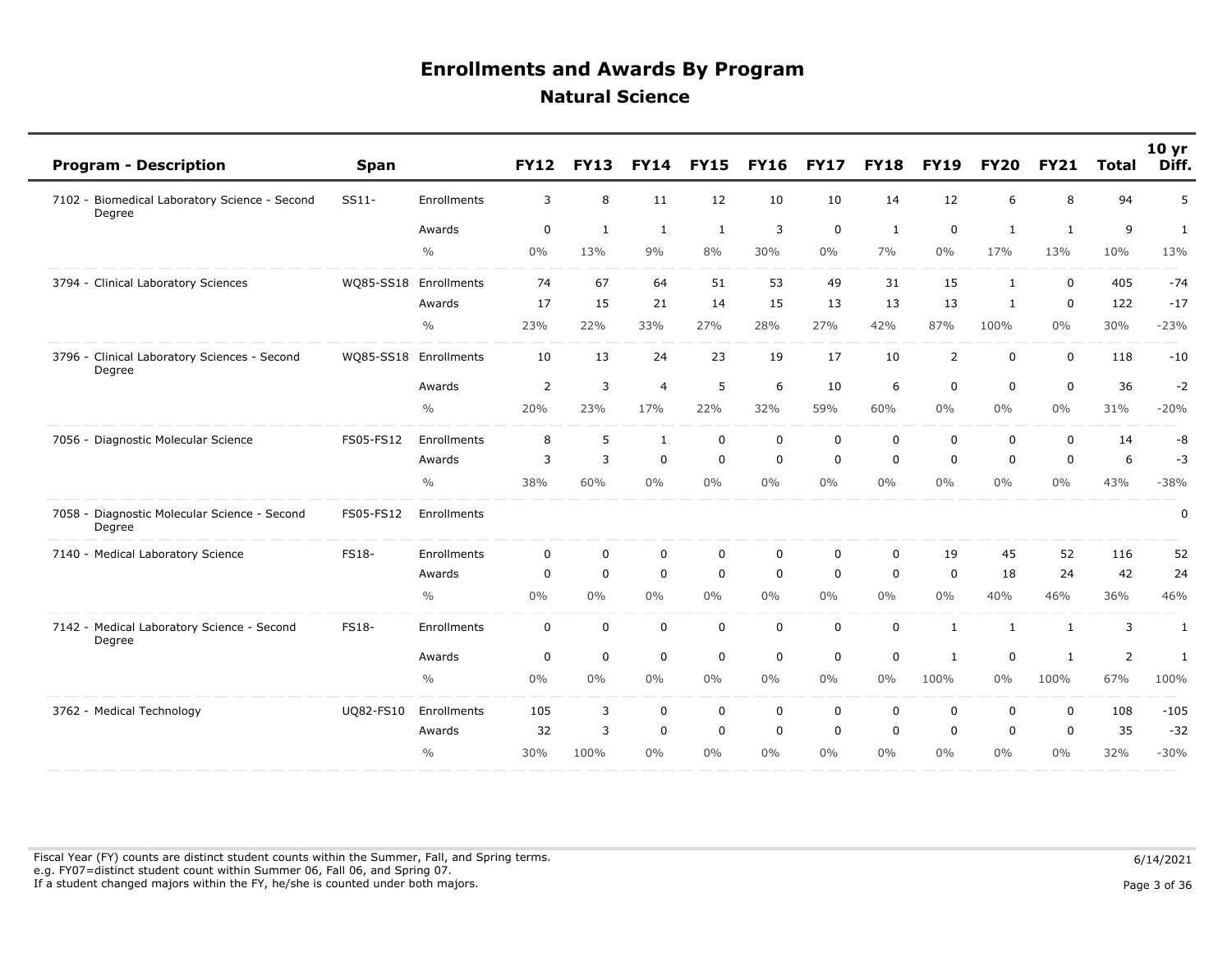| <b>Program - Description</b>              | <b>Span</b>  |               | <b>FY12</b> | <b>FY13</b>    | <b>FY14</b>    | <b>FY15</b>  | <b>FY16</b> | <b>FY17</b> | <b>FY18</b> | <b>FY19</b>    | <b>FY20</b> | <b>FY21</b>    | <b>Total</b>   | 10 <sub>yr</sub><br>Diff. |
|-------------------------------------------|--------------|---------------|-------------|----------------|----------------|--------------|-------------|-------------|-------------|----------------|-------------|----------------|----------------|---------------------------|
| 3764 - Medical Technology - Second Degree | UQ82-FS10    | Enrollments   | 8           | 1              | $\mathbf 0$    | $\mathsf 0$  | 0           | $\mathbf 0$ | $\mathbf 0$ | $\mathbf 0$    | 0           | $\mathbf 0$    | 9              | -8                        |
|                                           |              | Awards        | 3           | $\mathbf{1}$   | $\mathbf 0$    | $\mathbf 0$  | $\mathbf 0$ | $\mathbf 0$ | $\mathbf 0$ | $\mathbf 0$    | $\mathbf 0$ | $\mathbf 0$    | $\overline{4}$ | $-3$                      |
|                                           |              | $\frac{0}{0}$ | 38%         | 100%           | $0\%$          | $0\%$        | $0\%$       | $0\%$       | $0\%$       | $0\%$          | $0\%$       | $0\%$          | 44%            | $-38%$                    |
| <b>CNCU - Concentration Undergraduate</b> |              |               |             |                |                |              |             |             |             |                |             |                |                |                           |
| 7143 - Clinical Chemistry Concen          | <b>FS18-</b> | Enrollments   | $\mathbf 0$ | $\mathbf 0$    | $\mathbf 0$    | $\mathbf 0$  | 0           | 0           | $\mathbf 0$ | 16             | 16          | 9              | 41             | 9                         |
|                                           |              | Awards        | $\mathbf 0$ | $\mathbf 0$    | $\mathbf 0$    | $\mathbf 0$  | $\mathbf 0$ | $\mathbf 0$ | $\mathbf 0$ | 9              | 10          | $\overline{4}$ | 23             | $\overline{4}$            |
|                                           |              | $\frac{0}{0}$ | $0\%$       | $0\%$          | $0\%$          | $0\%$        | $0\%$       | $0\%$       | $0\%$       | 56%            | 63%         | 44%            | 56%            | 44%                       |
| 7146 - Hematology and Hemostasis          | FS18-        | Enrollments   | $\mathbf 0$ | $\mathbf 0$    | $\mathbf 0$    | $\mathbf 0$  | $\mathbf 0$ | $\mathbf 0$ | $\mathbf 0$ | 3              | 3           | 4              | 10             | $\overline{4}$            |
|                                           |              | Awards        | $\mathbf 0$ | $\mathbf 0$    | $\mathbf 0$    | $\mathbf 0$  | $\mathbf 0$ | $\mathbf 0$ | $\mathbf 0$ | $\mathbf{1}$   | 2           | $\mathbf{1}$   | $\overline{4}$ | $\mathbf{1}$              |
|                                           |              | $\frac{0}{0}$ | $0\%$       | $0\%$          | $0\%$          | $0\%$        | $0\%$       | $0\%$       | $0\%$       | 33%            | 67%         | 25%            | 40%            | 25%                       |
| 7144 - Immunology Concentration           | <b>FS18-</b> | Enrollments   | 0           | $\mathbf 0$    | $\mathbf 0$    | $\mathsf 0$  | $\mathbf 0$ | $\mathbf 0$ | $\mathbf 0$ | 3              | 11          | 10             | 24             | 10                        |
|                                           |              | Awards        | 0           | $\mathbf 0$    | $\mathbf 0$    | $\mathsf 0$  | $\mathbf 0$ | $\mathbf 0$ | $\mathbf 0$ | $\mathbf 0$    | 2           | 6              | 8              | 6                         |
|                                           |              | $\frac{0}{0}$ | $0\%$       | $0\%$          | $0\%$          | $0\%$        | $0\%$       | $0\%$       | $0\%$       | $0\%$          | 18%         | 60%            | 33%            | 60%                       |
| 7147 - Medical Laboratory Science Con     | <b>FS18-</b> | Enrollments   | $\mathbf 0$ | $\mathbf 0$    | $\mathbf 0$    | $\mathbf 0$  | $\mathbf 0$ | $\mathbf 0$ | $\mathbf 0$ | 55             | 48          | 67             | 170            | 67                        |
|                                           |              | Awards        | $\mathbf 0$ | $\mathbf 0$    | $\mathbf 0$    | $\mathbf 0$  | $\mathbf 0$ | $\mathbf 0$ | $\mathbf 0$ | 5              | 13          | 6              | 24             | 6                         |
|                                           |              | $\frac{0}{0}$ | $0\%$       | $0\%$          | $0\%$          | $0\%$        | $0\%$       | $0\%$       | $0\%$       | 9%             | 27%         | 9%             | 14%            | 9%                        |
| 7145 - Medical Microbiology Concen        | FS18-        | Enrollments   | $\mathbf 0$ | $\mathbf 0$    | $\mathbf 0$    | $\mathbf 0$  | $\mathbf 0$ | $\mathbf 0$ | $\mathbf 0$ | 23             | 28          | 26             | 77             | 26                        |
|                                           |              | Awards        | $\mathbf 0$ | $\mathbf 0$    | $\mathbf 0$    | $\mathbf 0$  | $\mathbf 0$ | $\mathbf 0$ | $\Omega$    | $\overline{4}$ | 13          | 11             | 28             | 11                        |
|                                           |              | $\frac{0}{0}$ | $0\%$       | $0\%$          | $0\%$          | $0\%$        | $0\%$       | $0\%$       | $0\%$       | 17%            | 46%         | 42%            | 36%            | 42%                       |
| 7148 - Molecular Diagnostics Concen       | <b>FS18-</b> | Enrollments   | $\mathbf 0$ | $\mathbf 0$    | $\mathbf 0$    | $\mathbf 0$  | $\mathbf 0$ | $\mathbf 0$ | $\mathbf 0$ | 18             | 21          | 16             | 55             | 16                        |
|                                           |              | Awards        | $\mathbf 0$ | $\overline{0}$ | $\mathbf 0$    | $\mathbf 0$  | $\mathbf 0$ | $\mathbf 0$ | $\mathbf 0$ | 5              | 11          | 8              | 24             | 8                         |
|                                           |              | $\frac{0}{0}$ | $0\%$       | $0\%$          | $0\%$          | $0\%$        | $0\%$       | $0\%$       | $0\%$       | 28%            | 52%         | 50%            | 44%            | 50%                       |
| <b>MA - Master of Arts</b>                |              |               |             |                |                |              |             |             |             |                |             |                |                |                           |
| 7104 - Biomedical Laboratory Science      | $US11-$      | Enrollments   | 6           | 3              | 3              | 6            | 8           | 13          | 19          | 14             | 11          | 8              | 91             | $\overline{2}$            |
|                                           |              | Awards        | 3           | $\mathbf 0$    | $\overline{2}$ | $\mathbf{1}$ | $\mathbf 0$ | 1           | 6           | 3              | 3           | $\overline{2}$ | 21             | $-1$                      |
|                                           |              | $\frac{0}{0}$ | 50%         | $0\%$          | 67%            | 17%          | $0\%$       | 8%          | 32%         | 21%            | 27%         | 25%            | 23%            | $-25%$                    |

Fiscal Year (FY) counts are distinct student counts within the Summer, Fall, and Spring terms.  $6/14/2021$ e.g. FY07=distinct student count within Summer 06, Fall 06, and Spring 07.

If a student changed majors within the FY, he/she is counted under both majors. Page 4 of 36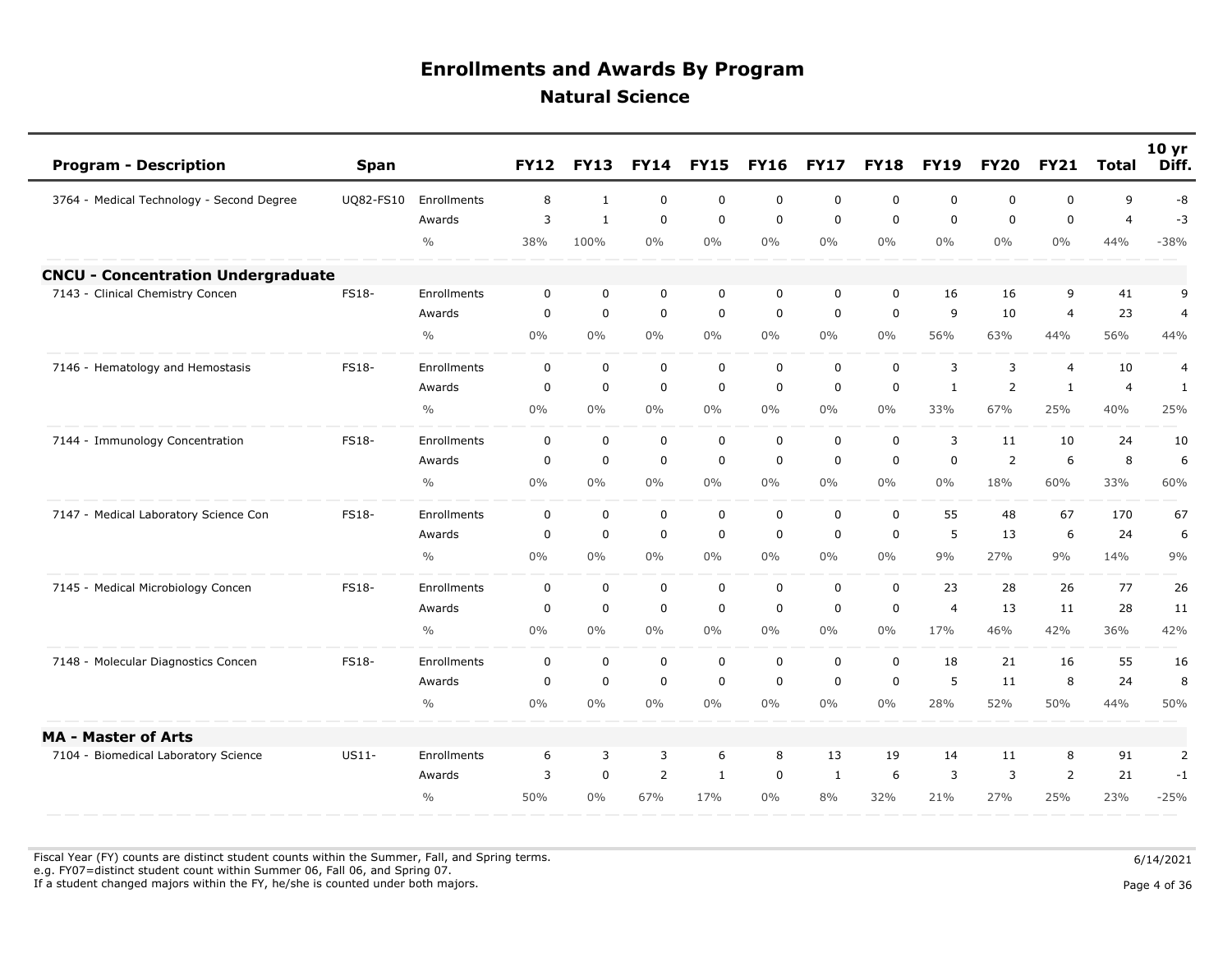| <b>Program - Description</b>                 | <b>Span</b>  |               | <b>FY12</b>    | <b>FY13</b>    |                | <b>FY14 FY15</b> | <b>FY16</b>    | <b>FY17</b> | <b>FY18</b>  | <b>FY19</b>    | <b>FY20</b>    | <b>FY21</b>    | Total          | 10 yr<br>Diff. |
|----------------------------------------------|--------------|---------------|----------------|----------------|----------------|------------------|----------------|-------------|--------------|----------------|----------------|----------------|----------------|----------------|
| <b>MS - Master of Science</b>                |              |               |                |                |                |                  |                |             |              |                |                |                |                |                |
| 7037 - Biomedical Lab Operations             | <b>FS02-</b> | Enrollments   | 2              | 1              | $\mathbf 0$    | 1                | 1              | 0           | 0            | 0              | 0              | 0              | 5              | $-2$           |
|                                              |              | Awards        | 1              | 1              | $\mathbf 0$    | 0                | 1              | 0           | $\mathbf 0$  | $\mathbf 0$    | 0              | $\mathbf 0$    | 3              | $-1$           |
|                                              |              | $\frac{0}{0}$ | 50%            | 100%           | $0\%$          | $0\%$            | 100%           | $0\%$       | $0\%$        | $0\%$          | $0\%$          | $0\%$          | 60%            | $-50%$         |
| 7090 - Biomedical Lab Operations             | US09-        | Enrollments   | $\overline{7}$ | 9              | 9              | 10               | 11             | 13          | 11           | 8              | $\overline{7}$ | $\overline{7}$ | 92             | $\pmb{0}$      |
|                                              |              | Awards        | 0              | $\overline{2}$ | $\overline{2}$ | 1                | 1              | 1           | 3            | $\mathbf 0$    | 0              | $\mathbf{1}$   | 11             | 1              |
|                                              |              | $\frac{0}{0}$ | $0\%$          | 22%            | 22%            | 10%              | 9%             | 8%          | 27%          | $0\%$          | $0\%$          | 14%            | 12%            | 14%            |
| 3793 - Clinical Laboratory Sciences          | FQ85-        | Enrollments   | 3              | $\overline{2}$ | 2              | 5                | $\overline{2}$ | 2           | $\mathbf{1}$ | $\mathbf{1}$   | 1              | $\mathbf{1}$   | 20             | $-2$           |
|                                              |              | Awards        | 1              | $\mathbf 0$    | $\mathbf 0$    | $\mathbf 0$      | 1              | 1           | 0            | $\mathbf 0$    | 0              | $\mathbf 0$    | 3              | $-1$           |
|                                              |              | $\frac{0}{0}$ | 33%            | $0\%$          | $0\%$          | $0\%$            | 50%            | 50%         | $0\%$        | $0\%$          | $0\%$          | $0\%$          | 15%            | $-33%$         |
| 7070 - Clinical Laboratory Sciences          | FS06-        | Enrollments   | 24             | 17             | 21             | 23               | 24             | 17          | 14           | 12             | 6              | 6              | 164            | $-18$          |
|                                              |              | Awards        | $\overline{2}$ | $\mathbf{1}$   | $\mathbf 0$    | 3                | 8              | 1           | 0            | $\overline{4}$ | $\overline{2}$ | $\mathbf 0$    | 21             | $-2$           |
|                                              |              | $\frac{0}{0}$ | 8%             | 6%             | $0\%$          | 13%              | 33%            | 6%          | $0\%$        | 33%            | 33%            | $0\%$          | 13%            | $-8%$          |
| Chemistry                                    |              |               |                |                |                |                  |                |             |              |                |                |                |                |                |
| <b>ADDU - Additional Major Undergraduate</b> |              |               |                |                |                |                  |                |             |              |                |                |                |                |                |
| 3831 - Chemical Physics                      | FQ68-        | Enrollments   | $\mathbf 0$    | $\mathbf 0$    | 3              | 1                | $\mathbf 0$    | $\mathbf 0$ | 0            | $\mathbf 0$    | 0              | $\mathbf 0$    | $\overline{4}$ | 0              |
| 3577 - Chemistry                             | FQ68-        | Enrollments   | 9              | $\overline{a}$ | 5              | $\overline{7}$   | 6              | 3           | $\mathbf{1}$ | $\overline{4}$ | 9              | 11             | 59             | $\overline{2}$ |
|                                              |              | Awards        | 2              | $\mathbf 0$    | $\mathbf 0$    | $\mathbf{1}$     | 1              | 1           | $\mathbf 0$  | 1              | 0              | 2              | 8              | $\pmb{0}$      |
|                                              |              | $\frac{0}{0}$ | 22%            | $0\%$          | $0\%$          | 14%              | 17%            | 33%         | $0\%$        | 25%            | $0\%$          | 18%            | 14%            | $-4%$          |
| 3992 - Computational Chemistry               | SS99-SS13    | Enrollments   |                |                |                |                  |                |             |              |                |                |                |                | 0              |
| <b>BA - Bachelor of Arts</b>                 |              |               |                |                |                |                  |                |             |              |                |                |                |                |                |
| 3576 - Chemistry                             | FQ68-        | Enrollments   | 115            | 118            | 111            | 117              | 109            | 105         | 83           | 75             | 74             | 82             | 989            | $-33$          |
|                                              |              | Awards        | 28             | 25             | 18             | 26               | 17             | 28          | 23           | 18             | 19             | 12             | 214            | $-16$          |
|                                              |              | $\frac{0}{0}$ | 24%            | 21%            | 16%            | 22%              | 16%            | 27%         | 28%          | 24%            | 26%            | 15%            | 22%            | $-10%$         |

Fiscal Year (FY) counts are distinct student counts within the Summer, Fall, and Spring terms.  $6/14/2021$  e.g. FY07=distinct student count within Summer 06, Fall 06, and Spring 07. If a student changed majors within the FY, he/she is counted under both majors. Page 5 of 36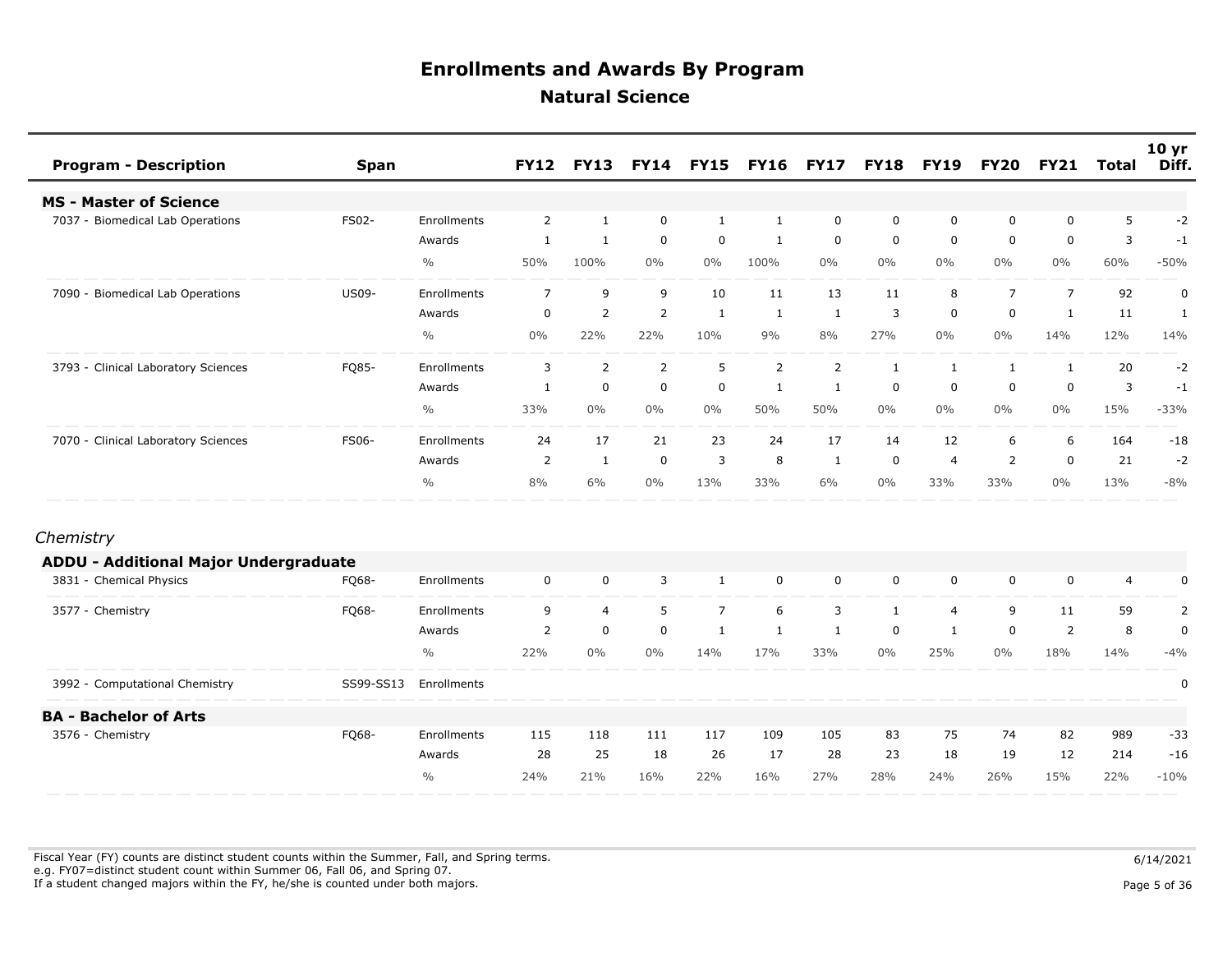| <b>Program - Description</b>                             | <b>Span</b> |               | <b>FY12</b>  | <b>FY13</b>    | <b>FY14</b>    | <b>FY15</b>    | <b>FY16</b>    | <b>FY17</b>    | <b>FY18</b>    | <b>FY19</b>    | <b>FY20</b>    | <b>FY21</b>    | <b>Total</b>   | 10 <sub>yr</sub><br>Diff. |
|----------------------------------------------------------|-------------|---------------|--------------|----------------|----------------|----------------|----------------|----------------|----------------|----------------|----------------|----------------|----------------|---------------------------|
| 3578 - Chemistry - Second Degree                         | FQ68-       | Enrollments   | 17           | 12             | 13             | 6              | 6              | 9              | 6              | 5              | 5              | 5              | 84             | $-12$                     |
|                                                          |             | Awards        | 2            | 2              | $\overline{4}$ | 3              | $\mathbf 0$    | $\overline{4}$ | $\mathbf{1}$   | 2              | $\mathbf{1}$   | $\mathbf{1}$   | 20             | $-1$                      |
|                                                          |             | $\frac{0}{0}$ | 12%          | 17%            | 31%            | 50%            | $0\%$          | 44%            | 17%            | 40%            | 20%            | 20%            | 24%            | 8%                        |
| <b>BS - Bachelor of Science</b>                          |             |               |              |                |                |                |                |                |                |                |                |                |                |                           |
| 3830 - Chemical Physics                                  | FQ68-       | Enrollments   | 10           | $\overline{7}$ | 6              | 6              | 8              | 9              | $\overline{7}$ | 8              | 10             | 8              | 79             | $-2$                      |
|                                                          |             | Awards        | 1            | $\mathbf{1}$   | $\mathbf{1}$   | $\mathbf{1}$   | 0              | $\mathbf{1}$   | 1              | 2              | $\overline{2}$ | $\mathbf 0$    | 10             | $-1$                      |
|                                                          |             | $\frac{0}{0}$ | 10%          | 14%            | 17%            | 17%            | $0\%$          | 11%            | 14%            | 25%            | 20%            | $0\%$          | 13%            | $-10%$                    |
| 3832 - Chemical Physics - Second Degree                  | FQ68-       | Enrollments   | $\mathbf 0$  | $\overline{4}$ | 5              | 5              | $\overline{2}$ | $\mathbf{1}$   | $\overline{2}$ | $\overline{2}$ | $\mathbf{1}$   | $\mathbf{1}$   | 23             | $\mathbf{1}$              |
|                                                          |             | Awards        | $\mathbf 0$  | $\mathbf 0$    | $\mathbf 0$    | $\mathbf{1}$   | $\mathbf{1}$   | $\mathbf 0$    | $\mathbf 0$    | 1              | $\mathbf 0$    | $\mathbf 0$    | 3              | $\pmb{0}$                 |
|                                                          |             | $\frac{0}{0}$ | $0\%$        | $0\%$          | $0\%$          | 20%            | 50%            | $0\%$          | $0\%$          | 50%            | $0\%$          | $0\%$          | 13%            | $0\%$                     |
| 3579 - Chemistry                                         | FO68-       | Enrollments   | 179          | 183            | 208            | 211            | 233            | 211            | 182            | 179            | 179            | 172            | 1,937          | $-7$                      |
|                                                          |             | Awards        | 26           | 17             | 28             | 21             | 31             | 24             | 28             | 31             | 36             | 21             | 263            | $-5$                      |
|                                                          |             | $\frac{0}{0}$ | 15%          | 9%             | 13%            | 10%            | 13%            | 11%            | 15%            | 17%            | 20%            | 12%            | 14%            | $-2%$                     |
| 3580 - Chemistry - Second Degree                         | FQ68-       | Enrollments   | 16           | 11             | 10             | 11             | $\overline{7}$ | 5              | 10             | 8              | 5              | 4              | 87             | $-12$                     |
|                                                          |             | Awards        | 1            | 3              | $\mathbf{1}$   | $\overline{2}$ | $\mathbf{1}$   | 2              | $\mathbf 0$    | $\mathbf 0$    | $\mathbf 0$    | $\mathbf{1}$   | 11             | 0                         |
|                                                          |             | $\frac{0}{0}$ | 6%           | 27%            | 10%            | 18%            | 14%            | 40%            | $0\%$          | $0\%$          | $0\%$          | 25%            | 13%            | 19%                       |
| 3991 - Computational Chemistry                           | SS99-SS13   | Enrollments   | $\mathbf{1}$ | $\mathbf 0$    | $\mathbf 0$    | $\mathsf 0$    | $\mathbf 0$    | $\mathbf 0$    | $\mathbf 0$    | $\mathbf 0$    | $\mathbf 0$    | $\mathbf 0$    | $\mathbf{1}$   | $-1$                      |
| 3993 - Computational Chemistry - Second Degree SS99-SS13 |             | Enrollments   | $\mathbf{1}$ | $\mathbf{1}$   | $\mathbf 0$    | $\mathbf 0$    | 0              | $\mathbf 0$    | $\mathbf 0$    | $\mathbf 0$    | 0              | $\mathbf 0$    | $\overline{2}$ | $-1$                      |
|                                                          |             | Awards        | $\mathbf 0$  | $\mathbf{1}$   | $\mathbf 0$    | $\mathsf 0$    | 0              | $\mathbf 0$    | $\mathbf 0$    | $\mathbf 0$    | $\mathbf 0$    | 0              | $\mathbf{1}$   | $\mathbf 0$               |
|                                                          |             | $\frac{0}{0}$ | 0%           | 100%           | $0\%$          | $0\%$          | $0\%$          | $0\%$          | $0\%$          | $0\%$          | $0\%$          | $0\%$          | 50%            | 0%                        |
| <b>DUAL - Dual Major</b>                                 |             |               |              |                |                |                |                |                |                |                |                |                |                |                           |
| 9808 - Chemistry                                         | FQ68-       | Enrollments   | $\mathbf 0$  | $\mathbf 0$    | $\mathbf 0$    | $\mathbf 0$    | 0              | $\mathbf 0$    | $\mathbf 0$    | $\mathbf 0$    | $\overline{2}$ | $\overline{2}$ | $\overline{4}$ | $\overline{2}$            |
| <b>MJSE - Teaching Major Sec Endorsement</b>             |             |               |              |                |                |                |                |                |                |                |                |                |                |                           |
| 3585 - Chemistry                                         | FQ68-       | Enrollments   | 24           | 29             | 26             | 13             | 9              | 11             | 13             | 13             | 11             | 8              | 157            | $-16$                     |
| <b>MNSE - Teaching Minor Sec Endorsement</b>             |             |               |              |                |                |                |                |                |                |                |                |                |                |                           |
| 3588 - Chemistry                                         | FO68-       | Enrollments   | 60           | 49             | 33             | 26             | 18             | 19             | 28             | 37             | 32             | 25             | 327            | $-35$                     |

Fiscal Year (FY) counts are distinct student counts within the Summer, Fall, and Spring terms.  $6/14/2021$ e.g. FY07=distinct student count within Summer 06, Fall 06, and Spring 07.

If a student changed majors within the FY, he/she is counted under both majors. Page 6 of 36

Page 6 of 36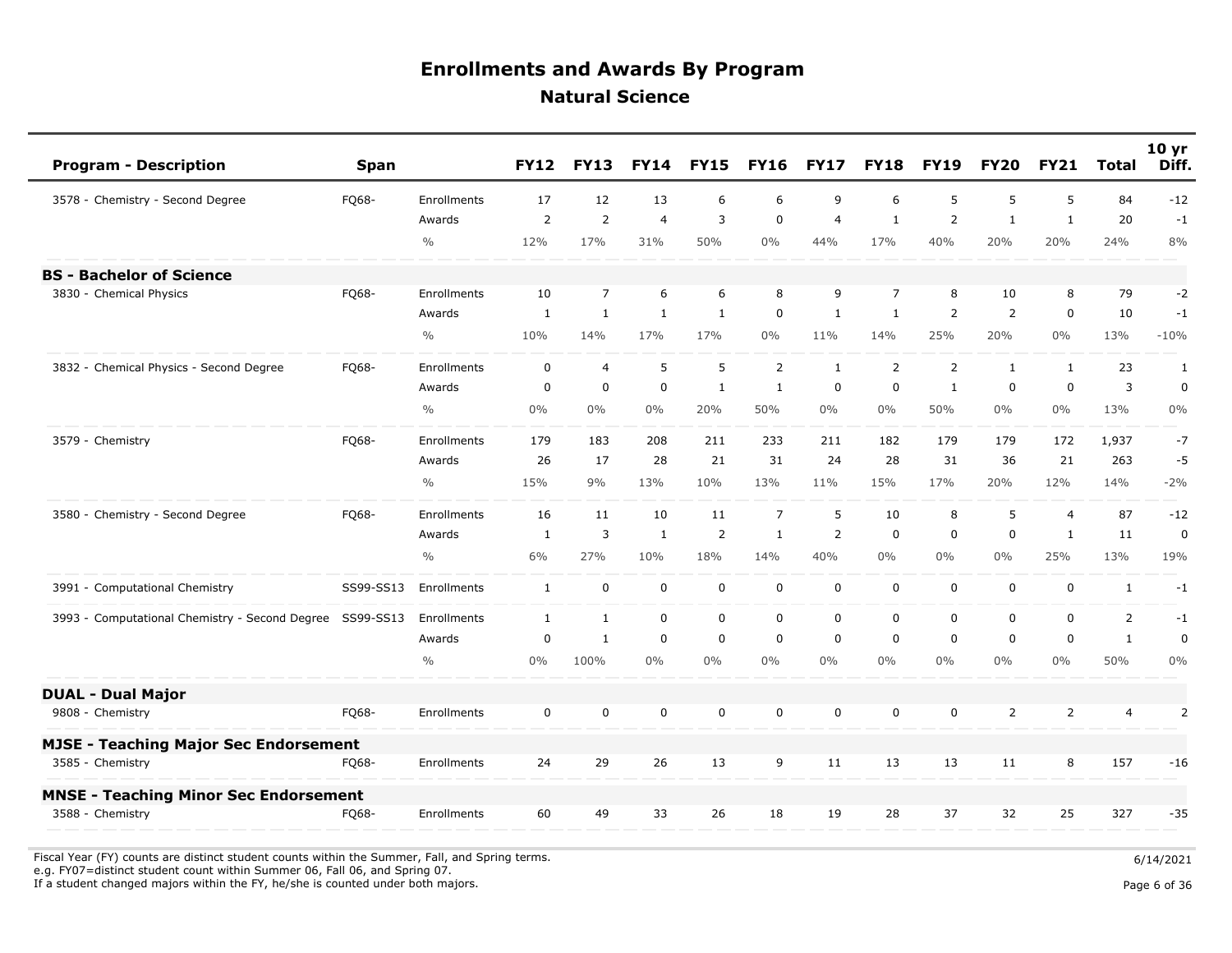| <b>Program - Description</b>               | <b>Span</b> |               | <b>FY12</b>  | <b>FY13</b> | <b>FY14</b>  | <b>FY15</b> | <b>FY16</b>  | <b>FY17</b> | <b>FY18</b>  | <b>FY19</b> | <b>FY20</b>    | <b>FY21</b>    | <b>Total</b> | 10 <sub>yr</sub><br>Diff. |
|--------------------------------------------|-------------|---------------|--------------|-------------|--------------|-------------|--------------|-------------|--------------|-------------|----------------|----------------|--------------|---------------------------|
| <b>MS - Master of Science</b>              |             |               |              |             |              |             |              |             |              |             |                |                |              |                           |
| 3573 - Chemistry                           | FQ68-       | Enrollments   | 17           | 17          | 10           | 13          | 15           | 13          | 10           | 11          | 12             | 10             | 128          | $-7$                      |
|                                            |             | Awards        | 10           | 8           | 6            | 9           | 6            | 8           | 3            | 5           | 8              | $\overline{4}$ | 67           | -6                        |
|                                            |             | $\frac{0}{0}$ | 59%          | 47%         | 60%          | 69%         | 40%          | 62%         | 30%          | 45%         | 67%            | 40%            | 52%          | $-19%$                    |
| <b>PHD - Doctor of Philosophy</b>          |             |               |              |             |              |             |              |             |              |             |                |                |              |                           |
| 3829 - Chemical Physics                    | FQ68-       | Enrollments   | $\mathbf{1}$ | 1           | $\mathbf{1}$ | 1           | $\mathbf{1}$ | $\mathbf 0$ | $\mathbf 0$  | $\mathbf 0$ | $\mathbf 0$    | $\mathbf 0$    | 5            | $-1$                      |
| 3575 - Chemistry                           | FQ68-       | Enrollments   | 212          | 224         | 205          | 209         | 205          | 220         | 216          | 218         | 220            | 223            | 2,152        | 11                        |
|                                            |             | Awards        | 24           | 28          | 34           | 30          | 21           | 33          | 29           | 43          | 27             | 32             | 301          | 8                         |
|                                            |             | $\frac{0}{0}$ | 11%          | 13%         | 17%          | 14%         | 10%          | 15%         | 13%          | 20%         | 12%            | 14%            | 14%          | 3%                        |
| 3938 - Chemistry-Envir Toxicology          | FS95-       | Enrollments   | $\mathbf 0$  | $\mathbf 0$ | $\mathbf 0$  | $\mathbf 0$ | 1            | 1           | $\mathbf{1}$ | $\mathbf 0$ | $\mathbf 0$    | $\mathbf 0$    | 3            | $\mathbf 0$               |
|                                            |             | Awards        | $\mathbf 0$  | $\mathbf 0$ | $\mathbf 0$  | $\mathbf 0$ | $\mathbf 0$  | $\mathbf 0$ | 1            | $\mathbf 0$ | $\mathbf 0$    | $\mathbf 0$    | $\mathbf{1}$ | $\mathbf 0$               |
|                                            |             | $\frac{0}{0}$ | $0\%$        | $0\%$       | $0\%$        | $0\%$       | $0\%$        | $0\%$       | 100%         | $0\%$       | $0\%$          | $0\%$          | 33%          | $0\%$                     |
| Computational Math, Sci, Engineering       |             |               |              |             |              |             |              |             |              |             |                |                |              |                           |
| ADDU - Additional Major Undergraduate      |             |               |              |             |              |             |              |             |              |             |                |                |              |                           |
| 7155 - Data Science                        | FS19-       | Enrollments   | $\mathbf 0$  | $\mathbf 0$ | $\mathbf 0$  | $\mathbf 0$ | $\mathbf 0$  | $\mathbf 0$ | $\mathbf 0$  | $\mathbf 0$ | 10             | 19             | 29           | 19                        |
| <b>BS - Bachelor of Science</b>            |             |               |              |             |              |             |              |             |              |             |                |                |              |                           |
| 7154 - Data Science                        | FS19-       | Enrollments   | $\mathbf 0$  | $\mathbf 0$ | $\mathbf 0$  | $\mathsf 0$ | 0            | $\mathbf 0$ | $\mathbf 0$  | $\mathbf 0$ | 50             | 104            | 154          | 104                       |
| 7156 - Data Science - Second Degree        | FS19-       | Enrollments   | $\mathbf 0$  | $\mathbf 0$ | $\mathbf 0$  | $\mathbf 0$ | 0            | $\mathbf 0$ | $\mathbf 0$  | $\mathbf 0$ | $\overline{2}$ | 6              | 8            | 6                         |
| <b>GRC2 - Graduate Certificate Program</b> |             |               |              |             |              |             |              |             |              |             |                |                |              |                           |
| 7127 - Computational Modeling              | FS16-SS17   | Enrollments   |              |             |              |             |              |             |              |             |                |                |              | $\mathbf 0$               |
| 7128 - High-Performance Computing          | FS16-SS17   | Enrollments   |              |             |              |             |              |             |              |             |                |                |              | 0                         |
| <b>MNUN - Minor Undergraduate</b>          |             |               |              |             |              |             |              |             |              |             |                |                |              |                           |
| 7139 - Comp Math, Science, & Engineer      | FS17-       | Enrollments   | $\mathbf 0$  | $\mathbf 0$ | $\mathbf 0$  | 0           | 0            | $\mathbf 0$ | 56           | 123         | 200            | 222            | 601          | 222                       |
|                                            |             | Awards        | 0            | $\mathbf 0$ | $\mathbf 0$  | $\mathbf 0$ | 0            | 0           | 9            | 29          | 62             | 61             | 161          | 61                        |
|                                            |             | $\frac{0}{0}$ | $0\%$        | $0\%$       | $0\%$        | $0\%$       | $0\%$        | $0\%$       | 16%          | 24%         | 31%            | 27%            | 27%          | 27%                       |

Fiscal Year (FY) counts are distinct student counts within the Summer, Fall, and Spring terms.  $6/14/2021$ 

 e.g. FY07=distinct student count within Summer 06, Fall 06, and Spring 07. If a student changed majors within the FY, he/she is counted under both majors. Page 7 of 36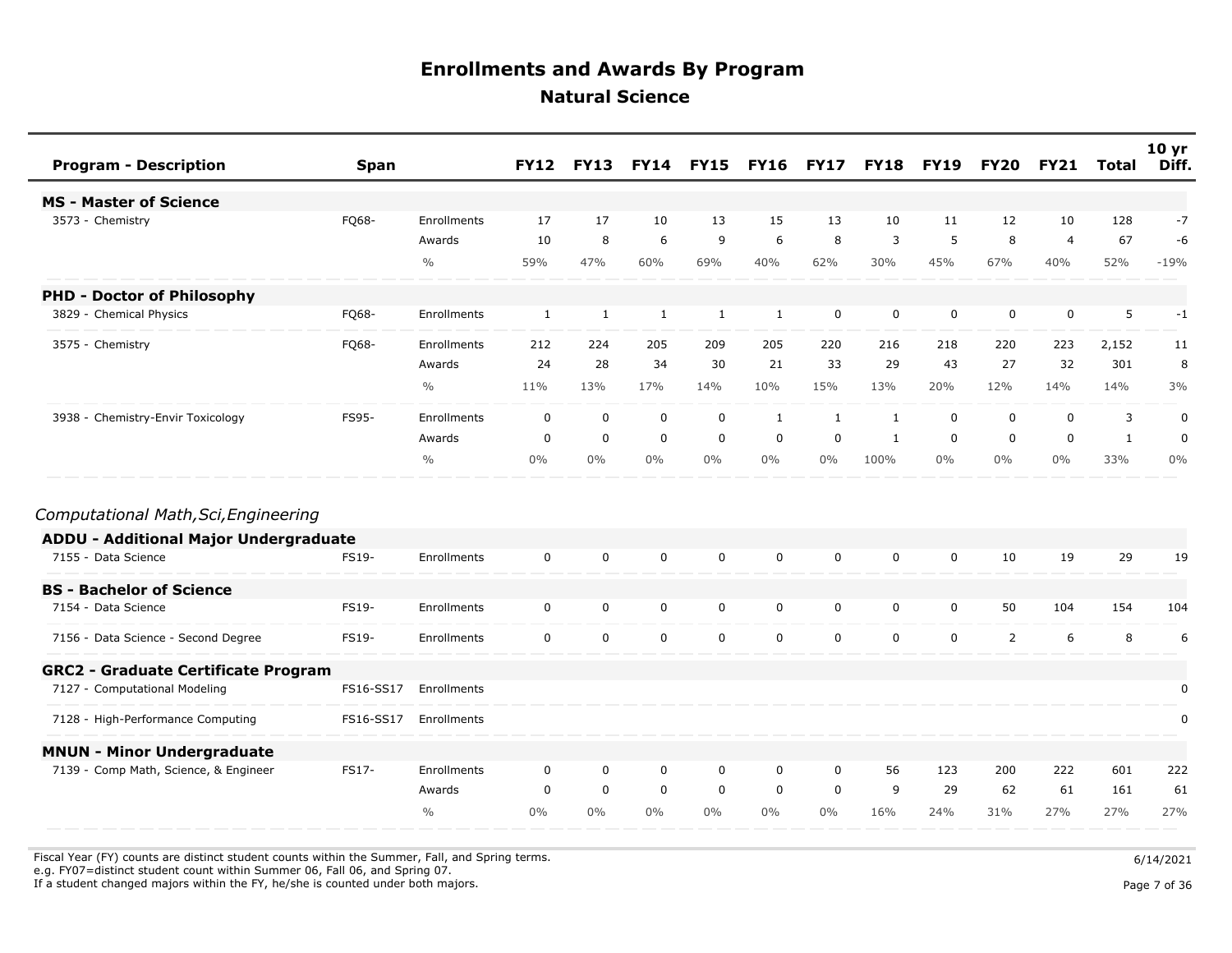| <b>Program - Description</b>                 | <b>Span</b>  |               | <b>FY12</b>    | <b>FY13</b>    | <b>FY14</b>  | <b>FY15</b>    | <b>FY16</b>    | <b>FY17</b>  | <b>FY18</b>  | <b>FY19</b>  | <b>FY20</b>    | <b>FY21</b>  | <b>Total</b>   | 10 <sub>yr</sub><br>Diff. |
|----------------------------------------------|--------------|---------------|----------------|----------------|--------------|----------------|----------------|--------------|--------------|--------------|----------------|--------------|----------------|---------------------------|
| 7157 - Data Science                          | FS19-        | Enrollments   | $\mathbf 0$    | $\mathbf 0$    | $\mathbf 0$  | $\mathbf 0$    | $\mathbf 0$    | $\mathbf 0$  | 0            | $\mathbf 0$  | 55             | 122          | 177            | 122                       |
|                                              |              | Awards        | $\mathbf 0$    | $\mathbf 0$    | $\mathbf 0$  | $\mathbf 0$    | $\mathbf 0$    | $\mathbf 0$  | 0            | 0            | $\mathbf 0$    | 20           | 20             | 20                        |
|                                              |              | $\frac{0}{0}$ | $0\%$          | $0\%$          | $0\%$        | $0\%$          | $0\%$          | $0\%$        | $0\%$        | $0\%$        | $0\%$          | 16%          | 11%            | 16%                       |
| <b>MS - Master of Science</b>                |              |               |                |                |              |                |                |              |              |              |                |              |                |                           |
| 7125 - Computational Math, Sci, Engr         | FS16-SS17    | Enrollments   |                |                |              |                |                |              |              |              |                |              |                | 0                         |
| <b>PHD - Doctor of Philosophy</b>            |              |               |                |                |              |                |                |              |              |              |                |              |                |                           |
| 7126 - Computational Math, Sci, Engr         | FS16-SS17    | Enrollments   | $\mathbf 0$    | $\mathbf 0$    | $\mathbf 0$  | $\mathbf 0$    | $\mathbf 0$    | 9            | $\mathbf 0$  | $\mathbf 0$  | 0              | $\mathbf 0$  | 9              | 0                         |
| Ctr Integrative Std - General Sci            |              |               |                |                |              |                |                |              |              |              |                |              |                |                           |
| <b>MJSE - Teaching Major Sec Endorsement</b> |              |               |                |                |              |                |                |              |              |              |                |              |                |                           |
| 7072 - Physical Science                      | <b>FS06-</b> | Enrollments   | 5              | $\overline{4}$ | 6            | $\overline{4}$ | $\overline{7}$ | 8            | 9            | 11           | 10             | 8            | 72             | 3                         |
| 3630 - Science                               | FQ68-SS11    | Enrollments   | $\mathsf{O}$   | $\mathbf 0$    | $\mathbf 0$  | $\mathbf{1}$   | $\mathbf{1}$   | $\mathbf 0$  | $\mathbf{1}$ | $\mathbf 0$  | 0              | $\mathbf 0$  | 3              | $\pmb{0}$                 |
| <b>MNEL - Teaching Mnr Elem Endorsement</b>  |              |               |                |                |              |                |                |              |              |              |                |              |                |                           |
| 3624 - General Science                       | FQ68-        | Enrollments   |                |                |              |                |                |              |              |              |                |              |                | 0                         |
| 3632 - Science                               | FQ68-US11    | Enrollments   | $\overline{2}$ | $\mathbf{1}$   | $\mathbf 0$  | $\mathbf{1}$   | $\overline{2}$ | $\mathbf{1}$ | $\mathbf{1}$ | $\mathbf{1}$ | $\mathbf 0$    | $\mathbf 0$  | 9              | $-2$                      |
| <b>MNSE - Teaching Minor Sec Endorsement</b> |              |               |                |                |              |                |                |              |              |              |                |              |                |                           |
| 3625 - General Science                       | FQ68-        | Enrollments   |                |                |              |                |                |              |              |              |                |              |                | 0                         |
| <b>Earth and Environmental Sciences</b>      |              |               |                |                |              |                |                |              |              |              |                |              |                |                           |
| <b>ADDU - Additional Major Undergraduate</b> |              |               |                |                |              |                |                |              |              |              |                |              |                |                           |
| 3612 - Earth Science                         | FQ69-FS16    | Enrollments   | $\mathbf{1}$   | $\mathbf{1}$   | $\mathbf{1}$ | $\mathbf 0$    | $\mathbf 0$    | $\mathbf 0$  | 0            | 0            | 0              | $\mathbf 0$  | 3              | $-1$                      |
| 3931 - Environmental Geosciences             | FS94-        | Enrollments   | $\mathbf 0$    | $\mathbf{1}$   | 1            | $\mathbf{1}$   | $\mathbf{1}$   | $\mathbf 0$  | $\mathbf 0$  | $\mathbf{1}$ | $\mathbf{1}$   | $\mathbf{1}$ | $\overline{7}$ | 1                         |
| 3905 - Geological Sciences                   | FS92-        | Enrollments   | 3              | $\mathbf 0$    | 3            | 4              | $\mathbf{1}$   | $\mathbf{1}$ | 1            | 2            | $\overline{2}$ | $\mathbf 0$  | 17             | $-3$                      |
|                                              |              | Awards        | 1              | $\mathbf 0$    | $\mathbf 0$  | $\mathbf{1}$   | $\mathbf 0$    | $\mathbf 0$  | $\mathbf 0$  | $\mathbf 0$  | $\mathbf 0$    | $\mathbf 0$  | $\overline{2}$ | $-1$                      |
|                                              |              | $\frac{0}{0}$ | 33%            | $0\%$          | $0\%$        | 25%            | $0\%$          | $0\%$        | $0\%$        | $0\%$        | $0\%$          | $0\%$        | 12%            | $-33%$                    |

Fiscal Year (FY) counts are distinct student counts within the Summer, Fall, and Spring terms.  $6/14/2021$ e.g. FY07=distinct student count within Summer 06, Fall 06, and Spring 07.

If a student changed majors within the FY, he/she is counted under both majors. Page 8 of 36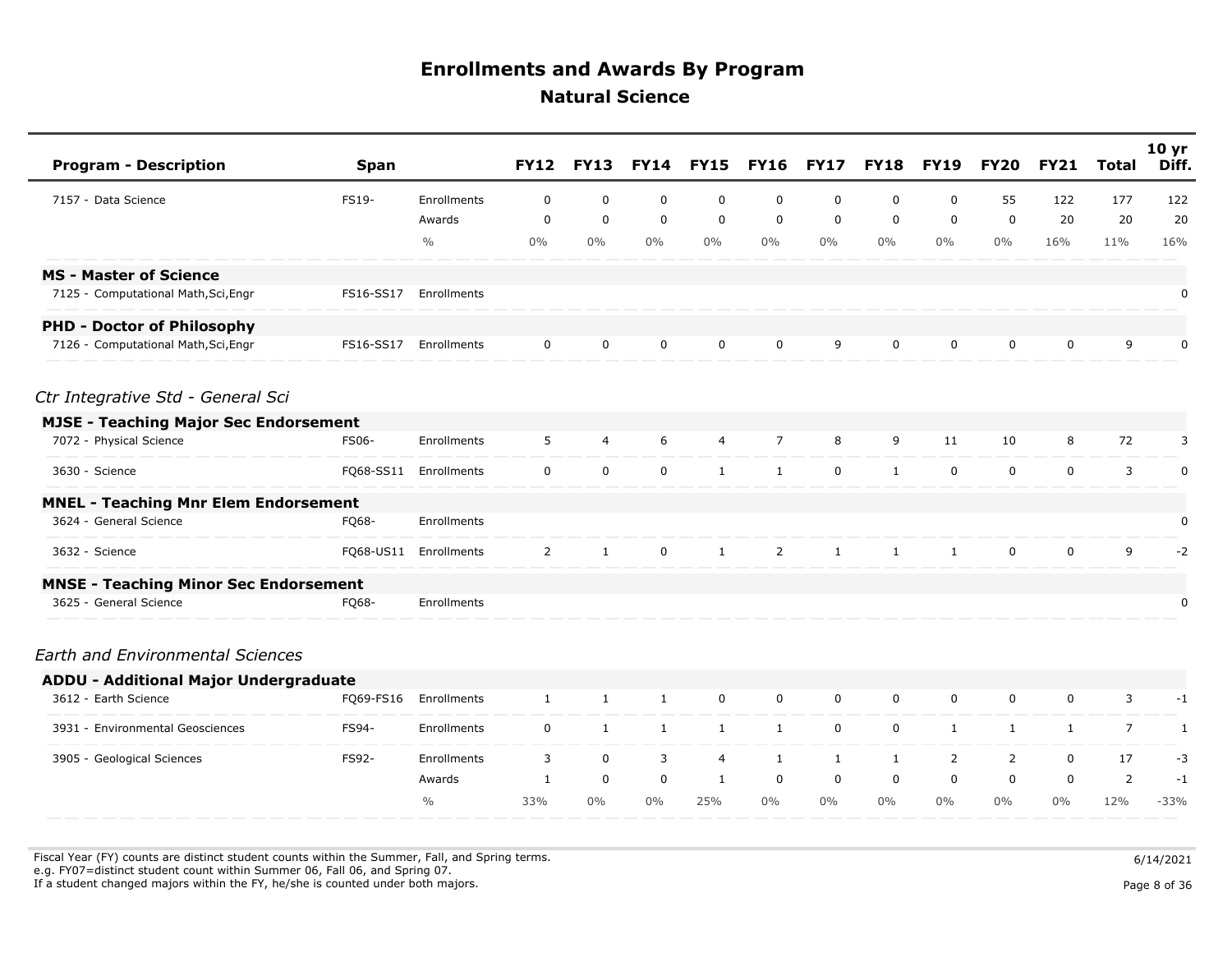| <b>Program - Description</b>                        | <b>Span</b>  |                    | <b>FY12</b>    | <b>FY13</b>    | <b>FY14</b>    | <b>FY15</b>    | <b>FY16</b>  | <b>FY17</b>    | <b>FY18</b>    | <b>FY19</b>    | <b>FY20</b>    | <b>FY21</b>    | Total | 10 <sub>yr</sub><br>Diff. |
|-----------------------------------------------------|--------------|--------------------|----------------|----------------|----------------|----------------|--------------|----------------|----------------|----------------|----------------|----------------|-------|---------------------------|
| <b>BS - Bachelor of Science</b>                     |              |                    |                |                |                |                |              |                |                |                |                |                |       |                           |
| 3611 - Earth Science                                | FQ69-FS16    | Enrollments        | 31             | 24             | 19             | 20             | 22           | 17             | 8              | 2              | $\mathbf{1}$   | $\mathbf{1}$   | 145   | $-30$                     |
|                                                     |              | Awards             | 6              | 6              | 6              | $\overline{4}$ | 1            | $\overline{7}$ | 5              | 1              | 0              | 1              | 37    | $-5$                      |
|                                                     |              | $\frac{0}{0}$      | 19%            | 25%            | 32%            | 20%            | 5%           | 41%            | 63%            | 50%            | $0\%$          | 100%           | 26%   | 81%                       |
| 3613 - Earth Science - Second Degree                | FQ69-FS16    | Enrollments        | 2              | 3              | $\overline{2}$ | $\overline{3}$ | 3            | $\overline{2}$ | $\mathbf 0$    | $\mathbf 0$    | $\mathbf 0$    | 0              | 15    | $-2$                      |
|                                                     |              | Awards             | $\mathbf{1}$   | $\mathbf 0$    | $\mathbf 0$    | $\mathbf{1}$   | $\mathbf 0$  | $\Omega$       | $\mathbf 0$    | $\mathbf 0$    | $\Omega$       | $\mathbf{0}$   | 2     | $-1$                      |
|                                                     |              | $\frac{0}{0}$      | 50%            | $0\%$          | 0%             | 33%            | $0\%$        | $0\%$          | $0\%$          | $0\%$          | $0\%$          | $0\%$          | 13%   | $-50%$                    |
| 3930 - Environmental Geosciences                    | FS94-        | <b>Enrollments</b> | 62             | 59             | 64             | 61             | 67           | 64             | 60             | 56             | 51             | 50             | 594   | $-12$                     |
|                                                     |              | Awards             | 9              | $\overline{4}$ | 11             | 14             | 14           | 9              | 16             | 16             | 9              | 11             | 113   | $\overline{2}$            |
|                                                     |              | $\frac{0}{0}$      | 15%            | 7%             | 17%            | 23%            | 21%          | 14%            | 27%            | 29%            | 18%            | 22%            | 19%   | 7%                        |
| 3932 - Environmental Geosciences - Second<br>Degree | FS94-        | Enrollments        | $\mathbf 0$    | $\mathbf{1}$   | $\overline{2}$ | $\overline{2}$ | $\mathbf{1}$ | 3              | 3              | $\mathbf{1}$   | $\mathbf 0$    | $\mathbf 0$    | 13    | $\boldsymbol{0}$          |
|                                                     |              | Awards             | 0              | 1              | $\mathbf 0$    | $\mathbf 0$    | 0            | 1              | $\mathbf{1}$   | $\mathbf 0$    | $\mathbf 0$    | 0              | 3     | $\pmb{0}$                 |
|                                                     |              | $\frac{0}{0}$      | 0%             | 100%           | $0\%$          | $0\%$          | $0\%$        | 33%            | 33%            | $0\%$          | $0\%$          | $0\%$          | 23%   | 0%                        |
| 3904 - Geological Sciences                          | FS92-        | Enrollments        | 39             | 42             | 49             | 55             | 62           | 64             | 56             | 57             | 43             | 36             | 503   | -3                        |
|                                                     |              | Awards             | 9              | 8              | $\overline{7}$ | $\overline{4}$ | 8            | 11             | 11             | 14             | 12             | 9              | 93    | 0                         |
|                                                     |              | $\frac{0}{0}$      | 23%            | 19%            | 14%            | 7%             | 13%          | 17%            | 20%            | 25%            | 28%            | 25%            | 18%   | 2%                        |
| 3906 - Geological Sciences - Second Degree          | FS92-        | <b>Enrollments</b> | 3              | 5              | $\overline{4}$ | $\overline{2}$ | 1            | $\overline{2}$ | $\mathbf 0$    | $\mathbf 0$    | $\overline{2}$ | $\overline{2}$ | 21    | $-1$                      |
|                                                     |              | Awards             | $\mathbf 0$    | $\mathbf{1}$   | 3              | $\mathbf 0$    | $\mathbf 0$  | $\mathbf{1}$   | $\mathbf 0$    | $\mathbf 0$    | $\mathbf 0$    | $\mathbf{1}$   | 6     | $\mathbf{1}$              |
|                                                     |              | $\frac{0}{0}$      | 0%             | 20%            | 75%            | $0\%$          | 0%           | 50%            | $0\%$          | $0\%$          | $0\%$          | 50%            | 29%   | 50%                       |
| <b>CNCU - Concentration Undergraduate</b>           |              |                    |                |                |                |                |              |                |                |                |                |                |       |                           |
| - General Earth Science<br>7085                     | FS08-FS16    | Enrollments        | 6              | 6              | 12             | 5              | 8            | 8              | $\overline{4}$ | $\mathbf{1}$   | $\mathbf 0$    | $\mathbf 0$    | 50    | -6                        |
|                                                     |              | Awards             | 5              | $\overline{2}$ | 6              | 2              | 1            | 3              | 2              | $\mathbf{1}$   | $\Omega$       | 0              | 22    | $-5$                      |
|                                                     |              | $\frac{0}{0}$      | 83%            | 33%            | 50%            | 40%            | 13%          | 38%            | 50%            | 100%           | $0\%$          | $0\%$          | 44%   | $-83%$                    |
| 7088 - Geophysics                                   | <b>FS08-</b> | Enrollments        | 6              | 3              | $\overline{2}$ | $\overline{2}$ | 5            | $\overline{4}$ | $\overline{7}$ | 6              | $\overline{4}$ | 3              | 42    | $-3$                      |
|                                                     |              | Awards             | $\overline{4}$ | $\mathbf 0$    | $\mathbf{1}$   | $\mathbf{1}$   | 1            | 0              | $\overline{4}$ | $\overline{2}$ | 3              | $\mathbf{1}$   | 17    | $-3$                      |
|                                                     |              | $\frac{0}{0}$      | 67%            | 0%             | 50%            | 50%            | 20%          | $0\%$          | 57%            | 33%            | 75%            | 33%            | 40%   | $-33%$                    |

Fiscal Year (FY) counts are distinct student counts within the Summer, Fall, and Spring terms.  $6/14/2021$ 

e.g. FY07=distinct student count within Summer 06, Fall 06, and Spring 07.

If a student changed majors within the FY, he/she is counted under both majors. Page 9 of 36

Page 9 of 36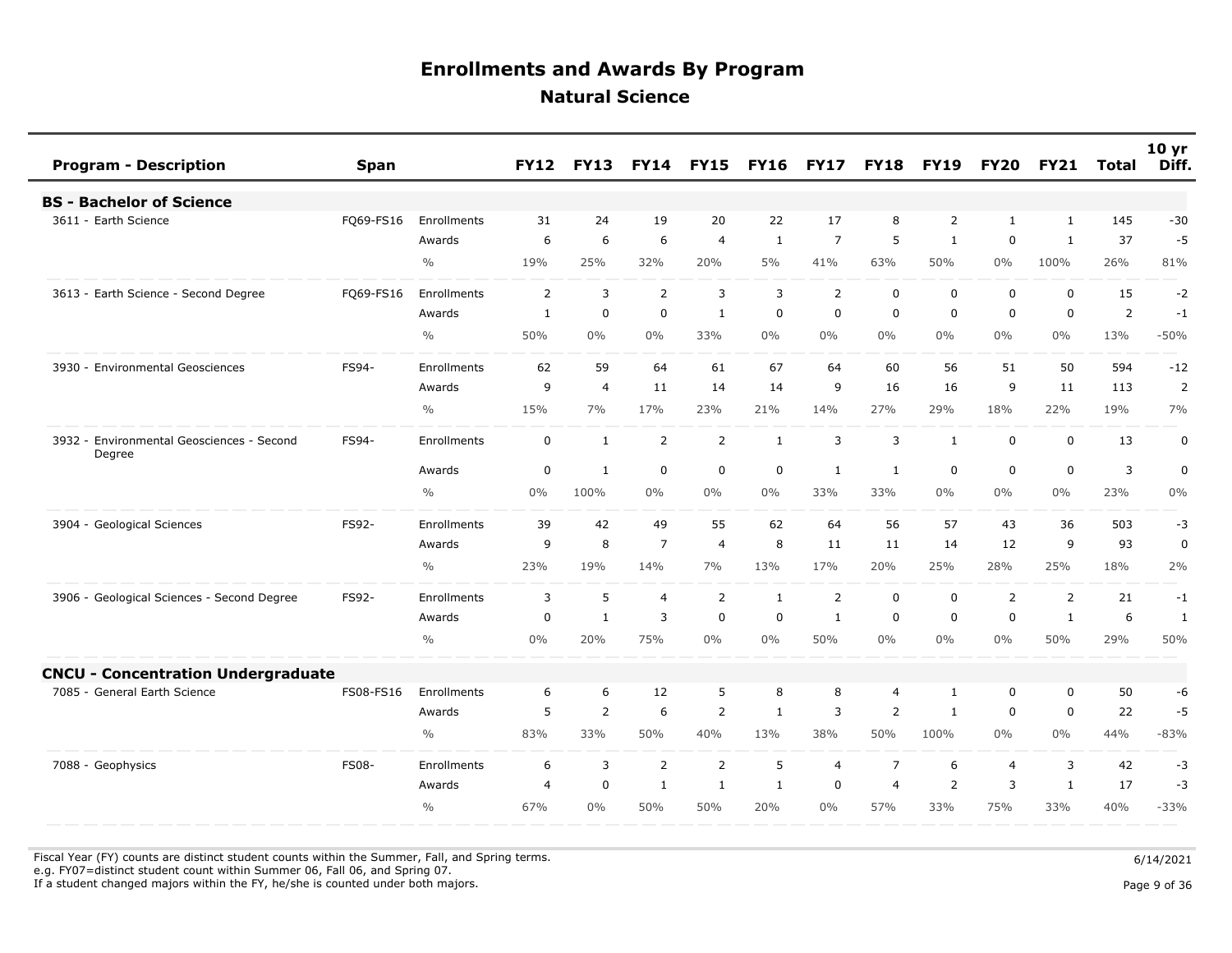| <b>Program - Description</b>                 | <b>Span</b>  |               | <b>FY12</b>    | <b>FY13</b>    | <b>FY14</b>    | <b>FY15</b>    | <b>FY16</b>    | <b>FY17</b>    | <b>FY18</b>    | <b>FY19</b>    | <b>FY20</b>    | <b>FY21</b>    | <b>Total</b> | 10 <sub>yr</sub><br>Diff. |
|----------------------------------------------|--------------|---------------|----------------|----------------|----------------|----------------|----------------|----------------|----------------|----------------|----------------|----------------|--------------|---------------------------|
| 7103 - Geophysics                            | <b>FS08-</b> | Enrollments   | 1              | 3              | $\overline{4}$ | 2              | $\overline{2}$ | $\overline{2}$ | $\overline{2}$ | $\mathbf{1}$   | $\overline{2}$ | $\mathbf{1}$   | 20           | $\pmb{0}$                 |
|                                              |              | Awards        | $\mathbf{1}$   | $\overline{0}$ | $\overline{2}$ | $\overline{2}$ | $\overline{2}$ | $\mathbf{1}$   | $\mathbf 0$    | $\mathbf{1}$   | $\mathbf{1}$   | $\mathbf 0$    | 10           | $-1$                      |
|                                              |              | $\frac{0}{0}$ | 100%           | $0\%$          | 50%            | 100%           | 100%           | 50%            | $0\%$          | 100%           | 50%            | $0\%$          | 50%          | $-100%$                   |
| 7086 - Meteorology/Atmospheric Sci           | FS08-FS16    | Enrollments   | 9              | $\overline{7}$ | 3              | 8              | 6              | $\overline{7}$ | 3              | $\mathbf 0$    | $\mathbf 0$    | $\mathbf 0$    | 43           | -9                        |
|                                              |              | Awards        | $\overline{2}$ | $\overline{4}$ | $\mathbf 0$    | 3              | $\mathbf 0$    | $\overline{4}$ | 3              | $\mathbf 0$    | $\mathbf 0$    | $\mathbf 0$    | 16           | $-2$                      |
|                                              |              | $\frac{0}{0}$ | 22%            | 57%            | $0\%$          | 38%            | $0\%$          | 57%            | 100%           | $0\%$          | $0\%$          | $0\%$          | 37%          | $-22%$                    |
| <b>DUAL - Dual Major</b>                     |              |               |                |                |                |                |                |                |                |                |                |                |              |                           |
| 9817 - Geological Sciences                   | FS94-        | Enrollments   |                |                |                |                |                |                |                |                |                |                |              | 0                         |
| <b>MJSE - Teaching Major Sec Endorsement</b> |              |               |                |                |                |                |                |                |                |                |                |                |              |                           |
| 3614 - Earth Science                         | FQ68-        | Enrollments   | 9              | 9              | $\overline{7}$ | $\overline{4}$ | $\overline{2}$ | $\mathbf{1}$   | $\overline{2}$ | $\overline{2}$ | $\mathbf{1}$   | $\mathbf 0$    | 37           | -9                        |
| <b>MNSE - Teaching Minor Sec Endorsement</b> |              |               |                |                |                |                |                |                |                |                |                |                |              |                           |
| 3617 - Earth Science                         | FO68-        | Enrollments   | 6              | 6              | 8              | 11             | $\overline{7}$ | $\overline{4}$ | 8              | $\overline{4}$ | 5              | 6              | 65           | 0                         |
| <b>MS - Master of Science</b>                |              |               |                |                |                |                |                |                |                |                |                |                |              |                           |
| 3928 - Environmental Geosciences             | FS94-        | Enrollments   | 3              | 2              | $\overline{4}$ | 3              | $\overline{2}$ | 5              | $\overline{7}$ | $\overline{7}$ | $\overline{7}$ | 5              | 45           | $\overline{2}$            |
|                                              |              | Awards        | $\mathbf{1}$   | $\mathbf{1}$   | $\mathbf{1}$   | $\mathbf{1}$   | $\mathbf 0$    | $\mathbf{1}$   | $\mathbf{1}$   | $\mathbf 0$    | $\mathbf 0$    | 3              | 9            | $\overline{2}$            |
|                                              |              | $\frac{0}{0}$ | 33%            | 50%            | 25%            | 33%            | $0\%$          | 20%            | 14%            | $0\%$          | $0\%$          | 60%            | 20%          | 27%                       |
| 3925 - Geological Sciences                   | FS94-        | Enrollments   | $\overline{7}$ | 6              | $\overline{7}$ | $\overline{7}$ | 10             | 8              | $\overline{7}$ | 9              | 9              | 10             | 80           | 3                         |
|                                              |              | Awards        | $\mathbf{1}$   | $\mathbf{1}$   | $\mathbf{1}$   | 2              | $\overline{2}$ | $\overline{2}$ | $\overline{2}$ | $\overline{3}$ | 3              | $\mathbf{1}$   | 18           | $\mathbf 0$               |
|                                              |              | $\frac{0}{0}$ | 14%            | 17%            | 14%            | 29%            | 20%            | 25%            | 29%            | 33%            | 33%            | 10%            | 23%          | $-4%$                     |
| <b>PHD - Doctor of Philosophy</b>            |              |               |                |                |                |                |                |                |                |                |                |                |              |                           |
| 7152 - Earth & Environmental Sciences        | US19-        | Enrollments   | $\mathbf 0$    | $\mathbf 0$    | $\mathbf 0$    | $\mathbf 0$    | $\mathbf 0$    | $\mathbf 0$    | $\mathbf 0$    | $\mathbf 0$    | 5              | 16             | 21           | 16                        |
| 3968 - Environ Geosci-Environ Toxicol        | FS97-        | Enrollments   |                |                |                |                |                |                |                |                |                |                |              | 0                         |
| 3952 - Environmental Geosciences             | US96-SS19    | Enrollments   | 5              | $\overline{4}$ | 4              | 6              | 6              | 6              | 6              | $\overline{7}$ | 5              | $\overline{4}$ | 53           | $-1$                      |
|                                              |              | Awards        | 2              | $\mathbf 0$    | $\mathbf 0$    | $\mathbf{1}$   | 0              | 1              | $\mathbf 0$    | 2              | $\mathbf{1}$   | 1              | 8            | $-1$                      |
|                                              |              | $\frac{0}{0}$ | 40%            | $0\%$          | $0\%$          | 17%            | $0\%$          | 17%            | $0\%$          | 29%            | 20%            | 25%            | 15%          | $-15%$                    |

Fiscal Year (FY) counts are distinct student counts within the Summer, Fall, and Spring terms.  $6/14/2021$  e.g. FY07=distinct student count within Summer 06, Fall 06, and Spring 07. If a student changed majors within the FY, he/she is counted under both majors. Page 10 of 36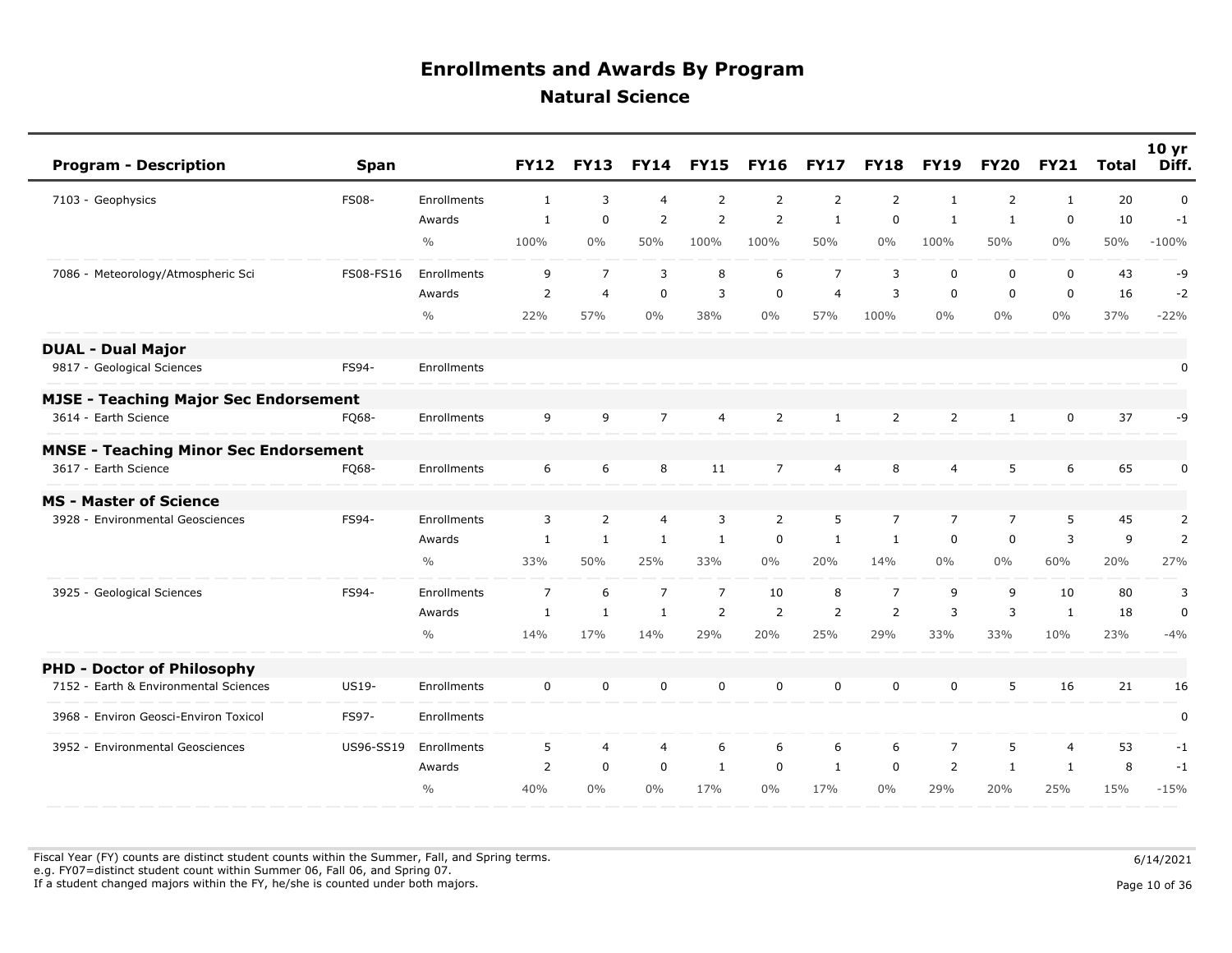| <b>Program - Description</b>                 | <b>Span</b> |                       | <b>FY12</b> | <b>FY13</b> | <b>FY14</b>    | <b>FY15</b>  | <b>FY16</b> | <b>FY17</b> | <b>FY18</b> | <b>FY19</b> | FY20        | <b>FY21</b>    | Total          | 10 <sub>yr</sub><br>Diff. |
|----------------------------------------------|-------------|-----------------------|-------------|-------------|----------------|--------------|-------------|-------------|-------------|-------------|-------------|----------------|----------------|---------------------------|
| 3927 - Geological Sciences                   | FS94-FS18   | Enrollments           | 13          | 16          | 14             | 12           | 12          | 15          | 15          | 18          | 17          | 14             | 146            | 1                         |
|                                              |             | Awards                | 0           | 3           | 3              | 1            | 1           | 2           | 0           | 0           | 2           | $\overline{4}$ | 16             | $\overline{4}$            |
|                                              |             | $\frac{0}{0}$         | $0\%$       | 19%         | 21%            | 8%           | 8%          | 13%         | $0\%$       | $0\%$       | 12%         | 29%            | 11%            | 29%                       |
| Food Science & Human Nutrition               |             |                       |             |             |                |              |             |             |             |             |             |                |                |                           |
| <b>ADDU - Additional Major Undergraduate</b> |             |                       |             |             |                |              |             |             |             |             |             |                |                |                           |
| 7048 - Nutritional Sciences                  |             | US05-US11 Enrollments |             |             |                |              |             |             |             |             |             |                |                | 0                         |
| <b>BS - Bachelor of Science</b>              |             |                       |             |             |                |              |             |             |             |             |             |                |                |                           |
| 7047 - Nutritional Sciences                  | US05-US11   | Enrollments           | 159         | 49          | 5              | 1            | $\mathbf 0$ | 0           | 0           | $\mathbf 0$ | $\mathbf 0$ | $\mathbf 0$    | 214            | $-159$                    |
|                                              |             | Awards                | 67          | 40          | $\overline{4}$ | $\mathbf{1}$ | 0           | $\mathbf 0$ | $\mathbf 0$ | $\mathbf 0$ | $\mathbf 0$ | $\mathbf 0$    | 112            | $-67$                     |
|                                              |             | $\frac{0}{0}$         | 42%         | 82%         | 80%            | 100%         | $0\%$       | $0\%$       | $0\%$       | $0\%$       | $0\%$       | $0\%$          | 52%            | $-42%$                    |
| 7049 - Nutritional Sciences - Second Degree  | US05-US11   | Enrollments           | 10          | 2           | 0              | $\mathbf 0$  | 0           | 0           | 0           | 0           | 0           | 0              | 12             | $-10$                     |
|                                              |             | Awards                | 3           | 1           | $\mathbf 0$    | $\mathbf 0$  | 0           | 0           | 0           | 0           | 0           | $\mathbf 0$    | $\overline{4}$ | $-3$                      |
|                                              |             | $\frac{0}{0}$         | 30%         | 50%         | $0\%$          | $0\%$        | $0\%$       | $0\%$       | $0\%$       | $0\%$       | $0\%$       | $0\%$          | 33%            | $-30%$                    |
| <b>MNUN - Minor Undergraduate</b>            |             |                       |             |             |                |              |             |             |             |             |             |                |                |                           |
| 7089 - Nutritional Sciences                  | FS09-US11   | Enrollments           | 22          | 0           | 0              | 0            | 0           | 0           | 0           | 0           | 0           | 0              | 22             | $-22$                     |
|                                              |             | Awards                | 1           | $\mathbf 0$ | $\mathbf 0$    | $\mathbf 0$  | 0           | 0           | 0           | 0           | 0           | $\Omega$       | $\mathbf{1}$   | $-1$                      |
|                                              |             | $\frac{0}{0}$         | 5%          | $0\%$       | $0\%$          | $0\%$        | $0\%$       | $0\%$       | $0\%$       | $0\%$       | $0\%$       | $0\%$          | 5%             | $-5%$                     |
| <b>MS - Master of Science</b>                |             |                       |             |             |                |              |             |             |             |             |             |                |                |                           |
| 7050 - Human Nutrition                       |             | US05-US11 Enrollments |             |             |                |              |             |             |             |             |             |                |                | 0                         |
| <b>PHD - Doctor of Philosophy</b>            |             |                       |             |             |                |              |             |             |             |             |             |                |                |                           |
| 7051 - Human Nutrition                       |             | US05-US11 Enrollments |             |             |                |              |             |             |             |             |             |                |                | 0                         |
| 7052 - Human Nutrition-Envir Toxicol         |             | US05-US11 Enrollments |             |             |                |              |             |             |             |             |             |                |                | 0                         |

Fiscal Year (FY) counts are distinct student counts within the Summer, Fall, and Spring terms.  $6/14/2021$  e.g. FY07=distinct student count within Summer 06, Fall 06, and Spring 07. If a student changed majors within the FY, he/she is counted under both majors. Page 11 of 36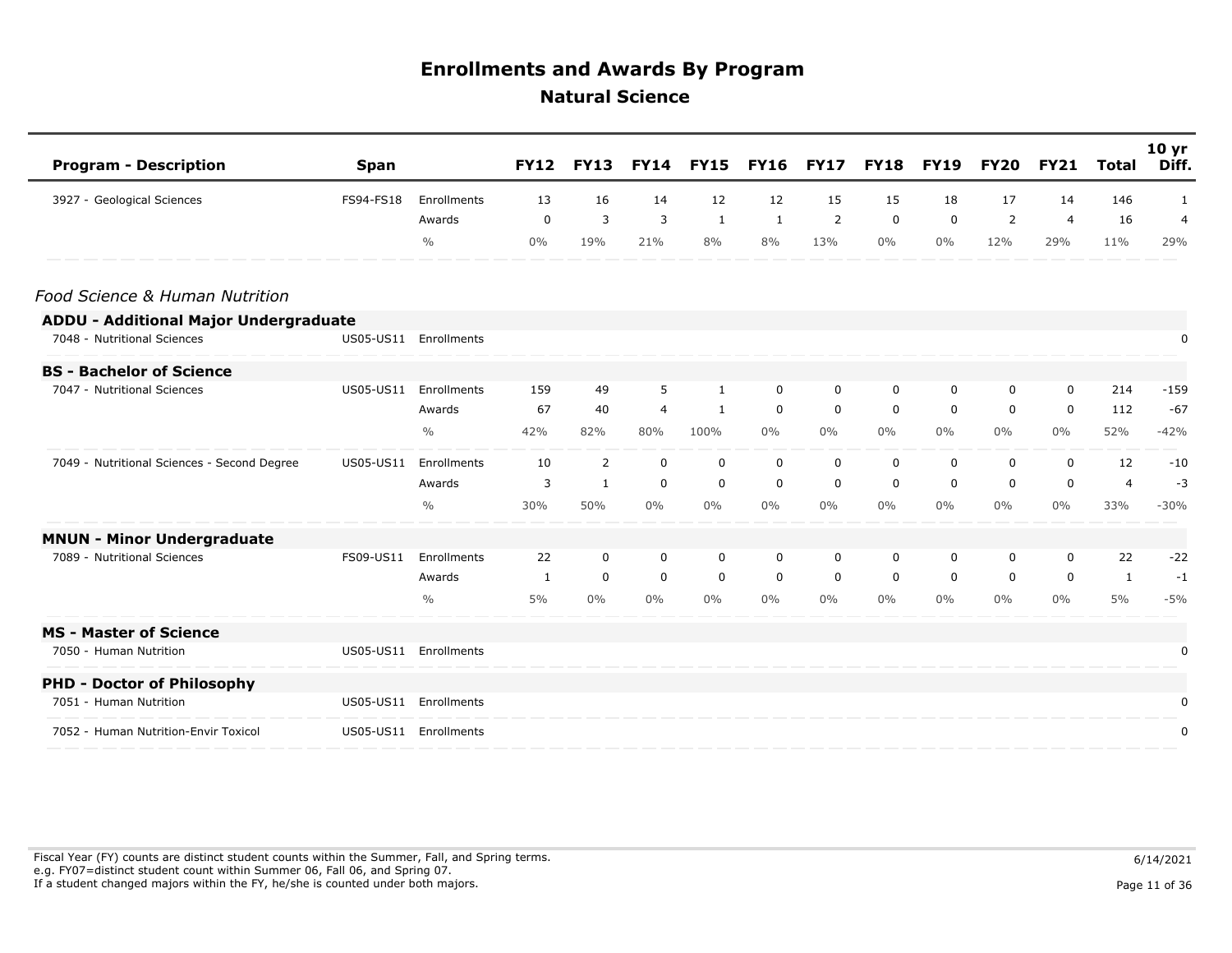| <b>Program - Description</b>                            | <b>Span</b> |               | <b>FY12</b>    | <b>FY13</b>  | <b>FY14</b>    | <b>FY15</b>    | <b>FY16</b>  | <b>FY17</b>    | <b>FY18</b>  | <b>FY19</b>    | <b>FY20</b>    | <b>FY21</b>    | <b>Total</b>   | 10 <sub>yr</sub><br>Diff. |
|---------------------------------------------------------|-------------|---------------|----------------|--------------|----------------|----------------|--------------|----------------|--------------|----------------|----------------|----------------|----------------|---------------------------|
| Integrative Biology                                     |             |               |                |              |                |                |              |                |              |                |                |                |                |                           |
| <b>ADDU - Additional Major Undergraduate</b>            |             |               |                |              |                |                |              |                |              |                |                |                |                |                           |
| 3947 - Environmental Biology/Zoology                    | FS96-       | Enrollments   | $\mathbf 0$    | $\mathbf{1}$ | $\mathbf{1}$   | $\mathbf 0$    | 0            | $\mathbf 0$    | 1            | $\overline{2}$ | $\mathbf{1}$   | $\mathbf{1}$   | $\overline{7}$ | $\mathbf{1}$              |
|                                                         |             | Awards        | $\mathbf 0$    | $\mathbf 0$  | $\mathbf 0$    | $\mathbf 0$    | $\mathbf 0$  | $\mathbf 0$    | $\mathbf 0$  | $\mathbf{1}$   | 0              | $\mathbf 0$    | $\mathbf 1$    | $\mathbf 0$               |
|                                                         |             | $\frac{0}{0}$ | $0\%$          | $0\%$        | $0\%$          | $0\%$          | $0\%$        | $0\%$          | $0\%$        | 50%            | 0%             | $0\%$          | 14%            | 0%                        |
| 7133 - Integrative Biology                              | SS17-       | Enrollments   | 0              | $\mathbf 0$  | $\mathbf 0$    | $\mathbf 0$    | 0            | $\mathbf{1}$   | $\mathbf{1}$ | 3              | 2              | $\overline{4}$ | 11             | $\overline{4}$            |
|                                                         |             | Awards        | $\Omega$       | $\mathbf 0$  | $\mathbf 0$    | $\mathbf 0$    | $\mathbf 0$  | $\mathbf 0$    | 0            | $\mathbf{1}$   | $\mathbf 0$    | 2              | 3              | $\overline{2}$            |
|                                                         |             | $\frac{0}{0}$ | $0\%$          | $0\%$        | 0%             | $0\%$          | $0\%$        | $0\%$          | $0\%$        | 33%            | 0%             | 50%            | 27%            | 50%                       |
| 3892 - Zoology                                          | FQ68-       | Enrollments   | 6              | 5            | $\overline{4}$ | $\overline{7}$ | 8            | 6              | 6            | 2              | 3              | 2              | 49             | $-4$                      |
|                                                         |             | Awards        | 0              | $\mathbf 0$  | $\mathbf 0$    | $\mathbf 0$    | 2            | $\mathbf 0$    | $\mathbf 0$  | $\mathbf 0$    | $\mathbf 0$    | $\Omega$       | $\overline{2}$ | $\mathbf 0$               |
|                                                         |             | $\frac{0}{0}$ | $0\%$          | $0\%$        | $0\%$          | $0\%$          | 25%          | $0\%$          | $0\%$        | $0\%$          | $0\%$          | $0\%$          | 4%             | $0\%$                     |
| <b>BA - Bachelor of Arts</b>                            |             |               |                |              |                |                |              |                |              |                |                |                |                |                           |
| 3891 - Zoology                                          | FQ84-       | Enrollments   | 34             | 30           | 32             | 27             | 25           | 21             | 25           | 25             | 26             | 16             | 261            | $-18$                     |
|                                                         |             | Awards        | $\overline{4}$ | $\mathbf 0$  | $\mathbf{1}$   | 3              | $\mathbf{1}$ | $\mathbf{1}$   | $\mathbf 0$  | $\mathbf{1}$   | $\overline{7}$ | $\mathbf{1}$   | 19             | $-3$                      |
|                                                         |             | $\frac{0}{0}$ | 12%            | $0\%$        | 3%             | 11%            | 4%           | $5\%$          | $0\%$        | 4%             | 27%            | 6%             | 7%             | $-6%$                     |
| 3894 - Zoology - Second Degree                          | FQ84-       | Enrollments   | $\overline{2}$ | $\mathbf 0$  | 2              | $\mathbf{1}$   | $\mathbf{1}$ | 3              | 2            | $\mathbf{1}$   | $\mathbf{1}$   | $\mathbf 0$    | 13             | $-2$                      |
|                                                         |             | Awards        | $\mathbf 0$    | $\mathbf 0$  | $\mathbf 0$    | $\mathbf 0$    | $\mathbf 0$  | $\mathbf{1}$   | $\mathbf 0$  | $\mathbf 0$    | 1              | $\mathbf 0$    | $\overline{2}$ | $\mathbf 0$               |
|                                                         |             | $\frac{0}{0}$ | $0\%$          | $0\%$        | $0\%$          | $0\%$          | $0\%$        | 33%            | $0\%$        | $0\%$          | 100%           | $0\%$          | 15%            | $0\%$                     |
| <b>BS - Bachelor of Science</b>                         |             |               |                |              |                |                |              |                |              |                |                |                |                |                           |
| 3946 - Environmental Biology/Zoology                    | FS96-       | Enrollments   | 84             | 75           | 73             | 75             | 85           | 90             | 87           | 84             | 105            | 127            | 885            | 43                        |
|                                                         |             | Awards        | $\overline{7}$ | 12           | 11             | 11             | 11           | 10             | 13           | 16             | 15             | 22             | 128            | 15                        |
|                                                         |             | $\frac{0}{0}$ | 8%             | 16%          | 15%            | 15%            | 13%          | 11%            | 15%          | 19%            | 14%            | 17%            | 14%            | 9%                        |
| 3948 - Environmental Biology/Zoology - Second<br>Degree | FS96-       | Enrollments   | $\mathbf{1}$   | $\mathbf{1}$ | $\overline{2}$ | $\overline{2}$ | 3            | $\overline{2}$ | $\mathbf{1}$ | 3              | $\overline{4}$ | 3              | 22             | 2                         |
|                                                         |             | Awards        | 0              | $\mathbf{1}$ | $\mathbf 0$    | $\mathbf 0$    | $\mathbf 0$  | $\mathbf 0$    | $\mathbf{1}$ | 0              | 1              | $\mathbf 0$    | 3              | $\pmb{0}$                 |
|                                                         |             | $\frac{0}{0}$ | $0\%$          | 100%         | $0\%$          | $0\%$          | $0\%$        | $0\%$          | 100%         | $0\%$          | 25%            | $0\%$          | 14%            | 0%                        |

Fiscal Year (FY) counts are distinct student counts within the Summer, Fall, and Spring terms.  $6/14/2021$  e.g. FY07=distinct student count within Summer 06, Fall 06, and Spring 07. If a student changed majors within the FY, he/she is counted under both majors. Page 12 of 36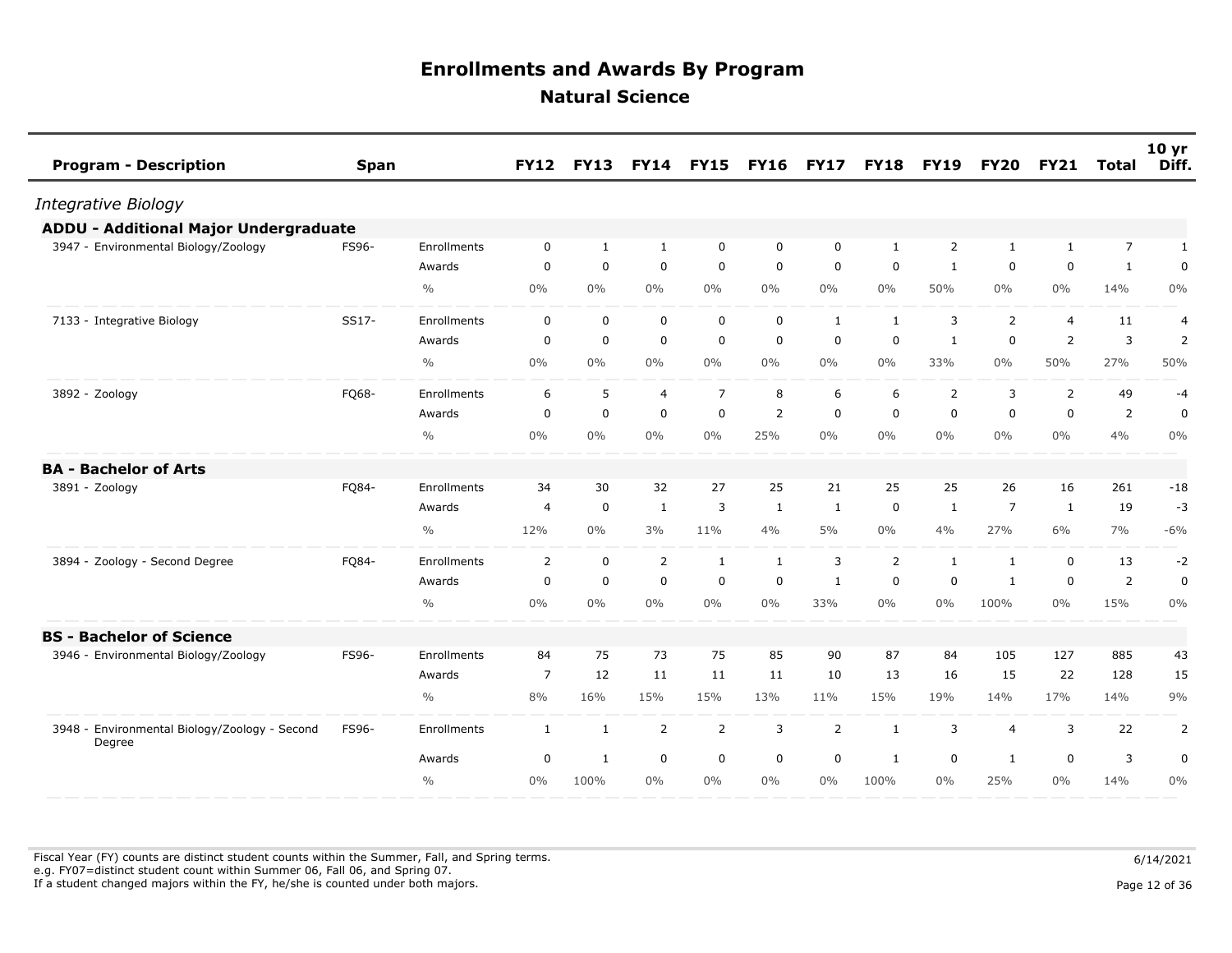| <b>Program - Description</b>               | <b>Span</b> |               | <b>FY12</b> | <b>FY13</b> | <b>FY14</b>    | <b>FY15</b> | <b>FY16</b>    | <b>FY17</b> | <b>FY18</b>    | <b>FY19</b>    | <b>FY20</b>    | <b>FY21</b>    | <b>Total</b> | 10 <sub>yr</sub><br>Diff. |
|--------------------------------------------|-------------|---------------|-------------|-------------|----------------|-------------|----------------|-------------|----------------|----------------|----------------|----------------|--------------|---------------------------|
| 7132 - Integrative Biology                 | SS17-       | Enrollments   | 0           | $\mathbf 0$ | $\mathbf 0$    | 0           | $\mathbf 0$    | 12          | 38             | 46             | 56             | 53             | 205          | 53                        |
|                                            |             | Awards        | $\mathbf 0$ | $\mathbf 0$ | $\mathbf 0$    | $\mathbf 0$ | $\mathbf 0$    | $\mathbf 0$ | $\mathbf 0$    | 9              | 14             | 10             | 33           | 10                        |
|                                            |             | $\frac{0}{0}$ | 0%          | $0\%$       | $0\%$          | $0\%$       | $0\%$          | $0\%$       | $0\%$          | 20%            | 25%            | 19%            | 16%          | 19%                       |
| 7134 - Integrative Biology - Second Degree | SS17-       | Enrollments   | $\mathbf 0$ | $\mathbf 0$ | $\mathbf 0$    | 0           | $\mathbf 0$    | $\mathbf 0$ | 2              | $\mathbf{1}$   | 2              | 3              | 8            | 3                         |
|                                            |             | Awards        | $\mathbf 0$ | $\mathbf 0$ | $\mathbf 0$    | $\mathsf 0$ | $\mathbf 0$    | $\mathbf 0$ | $\mathsf 0$    | $\overline{0}$ | $\mathbf 0$    | $\mathbf{1}$   | $\mathbf{1}$ | $\mathbf{1}$              |
|                                            |             | $\frac{0}{0}$ | $0\%$       | $0\%$       | $0\%$          | $0\%$       | $0\%$          | $0\%$       | $0\%$          | $0\%$          | $0\%$          | 33%            | 13%          | 33%                       |
| 3890 - Zoology                             | FQ68-       | Enrollments   | 543         | 516         | 483            | 440         | 418            | 428         | 399            | 394            | 378            | 375            | 4,374        | $-168$                    |
|                                            |             | Awards        | 111         | 108         | 110            | 97          | 82             | 104         | 91             | 88             | 94             | 82             | 967          | $-29$                     |
|                                            |             | $\frac{0}{0}$ | 20%         | 21%         | 23%            | 22%         | 20%            | 24%         | 23%            | 22%            | 25%            | 22%            | 22%          | $1\%$                     |
| 3893 - Zoology - Second Degree             | FQ68-       | Enrollments   | 17          | 17          | 20             | 14          | 13             | 11          | 12             | 6              | 5              | 8              | 123          | -9                        |
|                                            |             | Awards        | $\mathbf 0$ | 2           | $\overline{2}$ | 5           | 3              | 1           | 3              | $\mathbf 0$    | $\overline{2}$ | $\mathbf 0$    | 18           | $\pmb{0}$                 |
|                                            |             | $\frac{0}{0}$ | 0%          | 12%         | 10%            | 36%         | 23%            | 9%          | 25%            | $0\%$          | 40%            | 0%             | 15%          | $0\%$                     |
| <b>CNCU - Concentration Undergraduate</b>  |             |               |             |             |                |             |                |             |                |                |                |                |              |                           |
| 7123 - Animal Behavior & Neurobiology      | SS15-       | Enrollments   | 0           | 0           | $\mathbf 0$    | 14          | 46             | 71          | 96             | 98             | 98             | 104            | 527          | 104                       |
|                                            |             | Awards        | $\mathbf 0$ | $\mathbf 0$ | $\mathbf 0$    | $\mathbf 0$ | $\overline{4}$ | 13          | 22             | 24             | 24             | 28             | 115          | 28                        |
|                                            |             | $\frac{0}{0}$ | $0\%$       | $0\%$       | $0\%$          | $0\%$       | 9%             | 18%         | 23%            | 24%            | 24%            | 27%            | 22%          | 27%                       |
| 7092 - Cell and Developmental Biology      | FS09-       | Enrollments   | 25          | 29          | 30             | 25          | 19             | 10          | 3              | $\mathbf 0$    | 0              | $\mathbf 0$    | 141          | $-25$                     |
|                                            |             | Awards        | 11          | 3           | 8              | 9           | $\overline{4}$ | 8           | $\overline{2}$ | $\overline{0}$ | 0              | $\mathbf 0$    | 45           | $-11$                     |
|                                            |             | $\frac{0}{0}$ | 44%         | 10%         | 27%            | 36%         | 21%            | 80%         | 67%            | $0\%$          | $0\%$          | $0\%$          | 32%          | $-44%$                    |
| 7093 - Ecology, Evol & Organismal Biol     | FS09-       | Enrollments   | 115         | 123         | 147            | 137         | 123            | 101         | 96             | 114            | 121            | 115            | 1,192        | $\pmb{0}$                 |
|                                            |             | Awards        | 44          | 50          | 53             | 49          | 45             | 45          | 30             | 28             | 47             | 33             | 424          | $-11$                     |
|                                            |             | $\frac{0}{0}$ | 38%         | 41%         | 36%            | 36%         | 37%            | 45%         | 31%            | 25%            | 39%            | 29%            | 36%          | $-10%$                    |
| 7091 - General Zoology                     | FS09-       | Enrollments   | 102         | 82          | 70             | 67          | 82             | 79          | 49             | 20             | $\overline{2}$ | $\overline{2}$ | 555          | $-100$                    |
|                                            |             | Awards        | 29          | 22          | 14             | 12          | 12             | 21          | 15             | 12             | $\mathbf 0$    | $\mathbf{1}$   | 138          | $-28$                     |
|                                            |             | $\frac{0}{0}$ | 28%         | 27%         | 20%            | 18%         | 15%            | 27%         | 31%            | 60%            | $0\%$          | 50%            | 25%          | 22%                       |

Fiscal Year (FY) counts are distinct student counts within the Summer, Fall, and Spring terms.  $6/14/2021$  e.g. FY07=distinct student count within Summer 06, Fall 06, and Spring 07. If a student changed majors within the FY, he/she is counted under both majors. Page 13 of 36  $\,$  Page 13 of 36  $\,$  Page 13 of 36  $\,$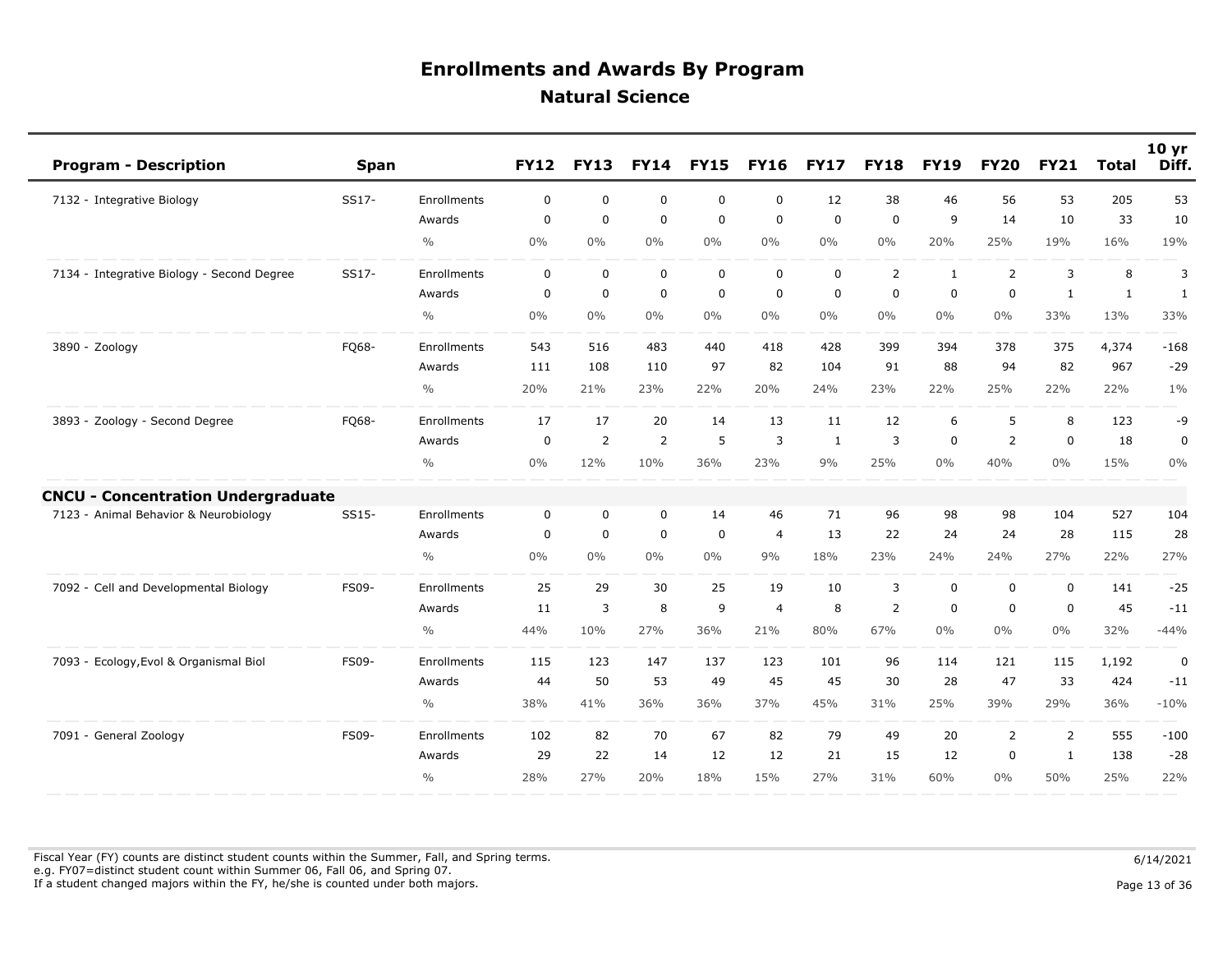| <b>Program - Description</b>                 | <b>Span</b>  |                       | <b>FY12</b>  | <b>FY13</b> | <b>FY14</b> | <b>FY15</b> | <b>FY16</b>  | <b>FY17</b>  | <b>FY18</b>    | <b>FY19</b>    | <b>FY20</b>    | <b>FY21</b>    | <b>Total</b>   | 10 <sub>yr</sub><br>Diff. |
|----------------------------------------------|--------------|-----------------------|--------------|-------------|-------------|-------------|--------------|--------------|----------------|----------------|----------------|----------------|----------------|---------------------------|
| 7094 - Genetics                              | <b>FS09-</b> | Enrollments           | 8            | 3           | 3           | 10          | 12           | 8            | $\overline{2}$ | 1              | 0              | $\mathbf 0$    | 47             | -8                        |
|                                              |              | Awards                | $\mathbf{1}$ | $\mathbf 0$ | $\mathbf 0$ | $\mathbf 0$ | $\mathbf 0$  | $\mathbf{1}$ | $\mathbf 0$    | $\mathbf 0$    | $\mathbf 0$    | 0              | $\mathbf 2$    | $-1$                      |
|                                              |              | $\frac{0}{0}$         | 13%          | $0\%$       | $0\%$       | $0\%$       | $0\%$        | 13%          | $0\%$          | $0\%$          | $0\%$          | $0\%$          | 4%             | $-13%$                    |
| 7097 - Marine Biology                        | FS09-        | Enrollments           | 56           | 45          | 52          | 52          | 55           | 62           | 57             | 54             | 49             | 52             | 534            | $-4$                      |
|                                              |              | Awards                | 16           | 11          | 14          | 11          | 10           | 10           | 13             | 8              | 16             | 10             | 119            | -6                        |
|                                              |              | $\%$                  | 29%          | 24%         | 27%         | 21%         | 18%          | 16%          | 23%            | 15%            | 33%            | 19%            | 22%            | $-9%$                     |
| 7095 - Neurobiology & Animal Behavior        | FS09-FS14    | Enrollments           | 84           | 79          | 93          | 67          | 28           | 16           | 5              | $\mathbf{1}$   | 0              | $\mathbf{1}$   | 374            | $-83$                     |
|                                              |              | Awards                | 17           | 18          | 23          | 28          | 10           | 6            | 3              | $\mathbf{1}$   | $\mathbf 0$    | $\mathbf{1}$   | 107            | $-16$                     |
|                                              |              | $\frac{0}{0}$         | 20%          | 23%         | 25%         | 42%         | 36%          | 38%          | 60%            | 100%           | $0\%$          | 100%           | 29%            | 80%                       |
| 7096 - Zoo and Aquarium Science              | <b>FS09-</b> | Enrollments           | 76           | 77          | 95          | 104         | 99           | 119          | 119            | 114            | 94             | 101            | 998            | 25                        |
|                                              |              | Awards                | 12           | 20          | 17          | 18          | 19           | 28           | 25             | 24             | 17             | 22             | 202            | 10                        |
|                                              |              | $\frac{0}{0}$         | 16%          | 26%         | 18%         | 17%         | 19%          | 24%          | 21%            | 21%            | 18%            | 22%            | 20%            | 6%                        |
| <b>DUAL - Dual Major</b>                     |              |                       |              |             |             |             |              |              |                |                |                |                |                |                           |
| 9858 - Integrative Biology                   | FS16-        | Enrollments           |              |             |             |             |              |              |                |                |                |                |                | 0                         |
| 9819 - Zoology                               |              | FQ68-US16 Enrollments |              |             |             |             |              |              |                |                |                |                |                | 0                         |
| <b>MJEL - Teaching Mjr Elem Endorsement</b>  |              |                       |              |             |             |             |              |              |                |                |                |                |                |                           |
| 3901 - Biology                               | FQ68-SS11    | Enrollments           | $\mathbf{1}$ | $\mathbf 0$ | $\mathbf 0$ | $\mathbf 0$ | $\mathsf{O}$ | $\mathbf 0$  | $\mathbf 0$    | $\mathbf 0$    | $\mathbf 0$    | $\mathbf 0$    | $\mathbf{1}$   | $-1$                      |
| <b>MJSE - Teaching Major Sec Endorsement</b> |              |                       |              |             |             |             |              |              |                |                |                |                |                |                           |
| 3900 - Biology                               | FO68-        | Enrollments           | 75           | 67          | 55          | 50          | 44           | 40           | 48             | 46             | 45             | 37             | 507            | $-38$                     |
| <b>MNSE - Teaching Minor Sec Endorsement</b> |              |                       |              |             |             |             |              |              |                |                |                |                |                |                           |
| 3903 - Biology                               | FQ68-        | Enrollments           | 40           | 36          | 33          | 23          | 22           | 15           | 31             | 37             | 36             | 29             | 302            | $-11$                     |
| <b>MS - Master of Science</b>                |              |                       |              |             |             |             |              |              |                |                |                |                |                |                           |
| 7129 - Integrative Biology                   | FS16-        | Enrollments           | $\mathbf 0$  | $\mathbf 0$ | $\mathbf 0$ | $\mathbf 0$ | $\mathbf 0$  | 3            | $\overline{7}$ | $\overline{7}$ | $\overline{7}$ | $\overline{4}$ | 28             | 4                         |
|                                              |              | Awards                | $\mathbf 0$  | $\mathbf 0$ | $\mathbf 0$ | $\mathbf 0$ | $\mathbf 0$  | $\mathbf 0$  | $\mathbf{1}$   | $\mathbf 0$    | 3              | $\mathbf 0$    | $\overline{4}$ | $\pmb{0}$                 |
|                                              |              | $\frac{0}{0}$         | $0\%$        | $0\%$       | $0\%$       | $0\%$       | $0\%$        | $0\%$        | 14%            | $0\%$          | 43%            | $0\%$          | 14%            | 0%                        |

Fiscal Year (FY) counts are distinct student counts within the Summer, Fall, and Spring terms.  $6/14/2021$  e.g. FY07=distinct student count within Summer 06, Fall 06, and Spring 07. If a student changed majors within the FY, he/she is counted under both majors. Page 14 of 36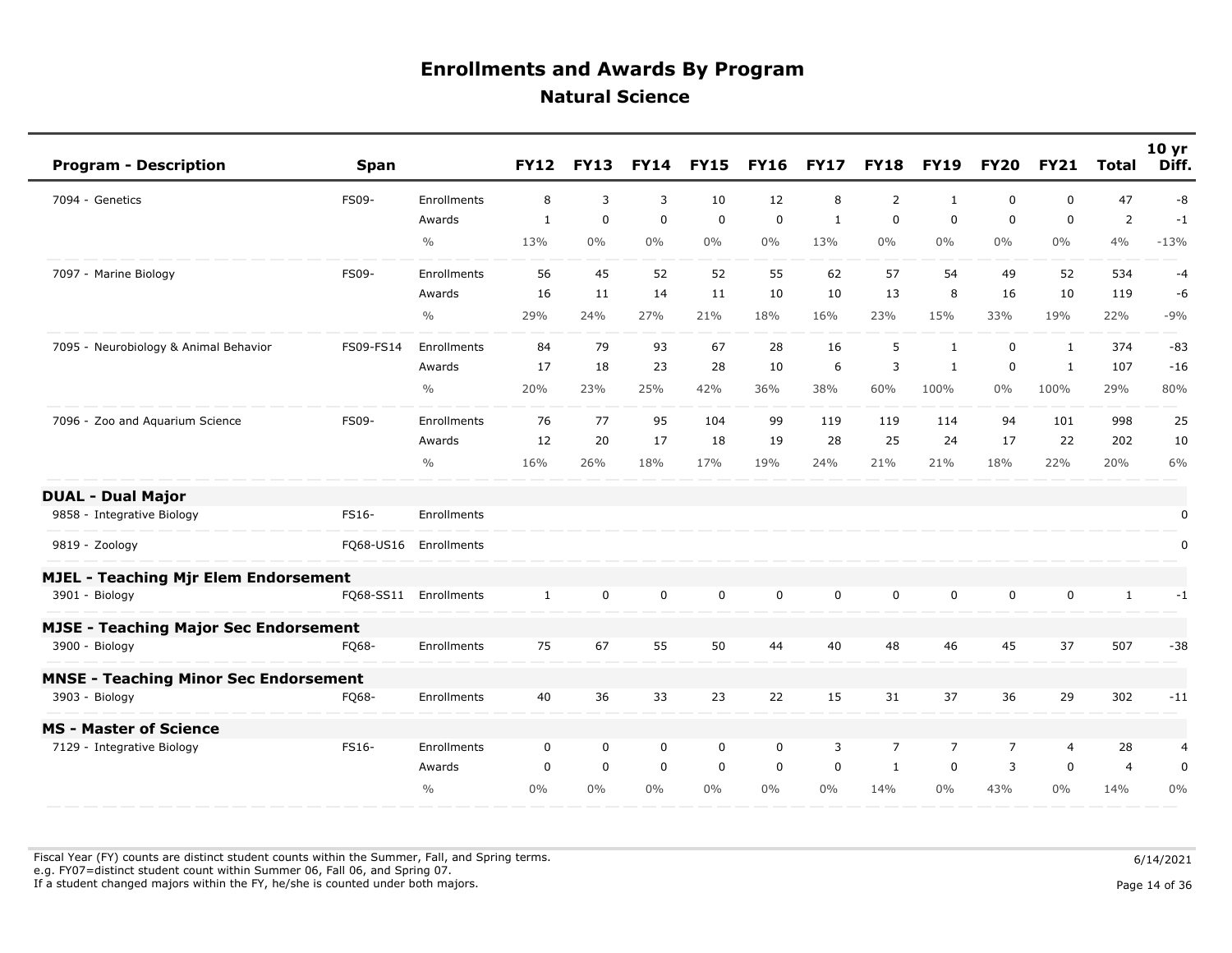| <b>Program - Description</b>          | Span      |               | <b>FY12</b> | <b>FY13</b>    | <b>FY14</b>    | <b>FY15</b>    | <b>FY16</b>    | <b>FY17</b>  | <b>FY18</b>    | <b>FY19</b>    | <b>FY20</b>  | <b>FY21</b>    | <b>Total</b> | 10 <sub>yr</sub><br>Diff. |
|---------------------------------------|-----------|---------------|-------------|----------------|----------------|----------------|----------------|--------------|----------------|----------------|--------------|----------------|--------------|---------------------------|
| 7007 - Zoo and Aquarium Management    | FS01-FS09 | Enrollments   | 3           | $\mathbf 0$    | $\mathbf 0$    | $\mathbf 0$    | $\mathbf 0$    | $\mathbf 0$  | 0              | 0              | 0            | 0              | 3            | $-3$                      |
|                                       |           | Awards        | 3           | $\mathbf 0$    | $\mathbf 0$    | $\mathbf 0$    | $\mathbf 0$    | $\mathbf 0$  | $\mathbf 0$    | $\mathbf 0$    | 0            | $\mathbf 0$    | 3            | $-3$                      |
|                                       |           | $\frac{0}{0}$ | 100%        | $0\%$          | $0\%$          | $0\%$          | $0\%$          | $0\%$        | $0\%$          | $0\%$          | $0\%$        | $0\%$          | 100%         | $-100%$                   |
| 3887 - Zoology                        | FQ68-US16 | Enrollments   | 5           | 6              | $\overline{7}$ | 10             | 8              | 5            | 3              | $\mathbf{1}$   | 0            | $\mathbf 0$    | 45           | $-5$                      |
|                                       |           | Awards        | $\mathbf 0$ | $\mathbf 0$    | $\overline{2}$ | 3              | $\overline{2}$ | $\mathbf{1}$ | 2              | $\mathbf{1}$   | 0            | $\mathbf 0$    | 11           | $\pmb{0}$                 |
|                                       |           | $\frac{0}{0}$ | $0\%$       | $0\%$          | 29%            | 30%            | 25%            | 20%          | 67%            | 100%           | $0\%$        | 0%             | 24%          | $0\%$                     |
| <b>PHD - Doctor of Philosophy</b>     |           |               |             |                |                |                |                |              |                |                |              |                |              |                           |
| 7131 - Integrative Biol-Environ Tox   | FS16-     | Enrollments   |             |                |                |                |                |              |                |                |              |                |              | 0                         |
| 7130 - Integrative Biology            | FS16-     | Enrollments   | $\mathbf 0$ | $\mathbf 0$    | $\mathbf 0$    | $\mathbf 0$    | $\mathbf 0$    | 9            | 15             | 23             | 29           | 33             | 109          | 33                        |
|                                       |           | Awards        | $\mathbf 0$ | $\mathbf 0$    | $\mathbf 0$    | $\mathbf 0$    | $\mathbf 0$    | 3            | 2              | 2              | 2            | $\mathbf 0$    | 9            | 0                         |
|                                       |           | $\frac{0}{0}$ | $0\%$       | $0\%$          | $0\%$          | $0\%$          | $0\%$          | 33%          | 13%            | 9%             | 7%           | $0\%$          | 8%           | 0%                        |
| 3889 - Zoology                        | FQ68-US16 | Enrollments   | 56          | 71             | 64             | 60             | 60             | 49           | 36             | 27             | 22           | 17             | 462          | $-39$                     |
|                                       |           | Awards        | 5           | $\overline{7}$ | $\overline{7}$ | $\overline{7}$ | 9              | 5            | $\overline{7}$ | $\overline{4}$ | 3            | $\overline{4}$ | 58           | $-1$                      |
|                                       |           | $\frac{0}{0}$ | 9%          | 10%            | 11%            | 12%            | 15%            | 10%          | 19%            | 15%            | 14%          | 24%            | 13%          | 15%                       |
| 3941 - Zoology-Envir Toxicology       | FS95-US16 | Enrollments   |             |                |                |                |                |              |                |                |              |                |              | 0                         |
| <b>Mathematics</b>                    |           |               |             |                |                |                |                |              |                |                |              |                |              |                           |
| ADDU - Additional Major Undergraduate |           |               |             |                |                |                |                |              |                |                |              |                |              |                           |
| 7106 - Actuarial Science              | FS11-     | Enrollments   | 8           | 9              | 8              | 11             | 11             | 8            | $\overline{7}$ | 5              | $\mathbf{1}$ | 1              | 69           | $-7$                      |
|                                       |           | Awards        | $\mathbf 0$ | $\mathbf 0$    | $\mathbf{1}$   | $\overline{4}$ | 1              | $\mathbf{1}$ | $\overline{2}$ | $\overline{4}$ | 1            | 0              | 14           | $\pmb{0}$                 |
|                                       |           | $\frac{0}{0}$ | $0\%$       | $0\%$          | 13%            | 36%            | 9%             | 13%          | 29%            | 80%            | 100%         | $0\%$          | 20%          | $0\%$                     |
| 3754 - Computational Mathematics      | FQ86-     | Enrollments   | $\mathbf 0$ | $\overline{2}$ | $\overline{4}$ | 6              | 8              | 8            | $\mathbf{1}$   | 9              | 10           | 8              | 56           | 8                         |
|                                       |           | Awards        | $\mathbf 0$ | $\mathbf 0$    | $\mathbf 0$    | $\mathbf 0$    | 1              | 3            | $\mathbf 0$    | 2              | 1            | 4              | 11           | $\overline{4}$            |
|                                       |           | $\frac{0}{0}$ | $0\%$       | $0\%$          | $0\%$          | $0\%$          | 13%            | 38%          | $0\%$          | 22%            | 10%          | 50%            | 20%          | 50%                       |

Fiscal Year (FY) counts are distinct student counts within the Summer, Fall, and Spring terms.  $6/14/2021$  e.g. FY07=distinct student count within Summer 06, Fall 06, and Spring 07. If a student changed majors within the FY, he/she is counted under both majors. Page 15 of 36 of 36 of 36 of 36  $P$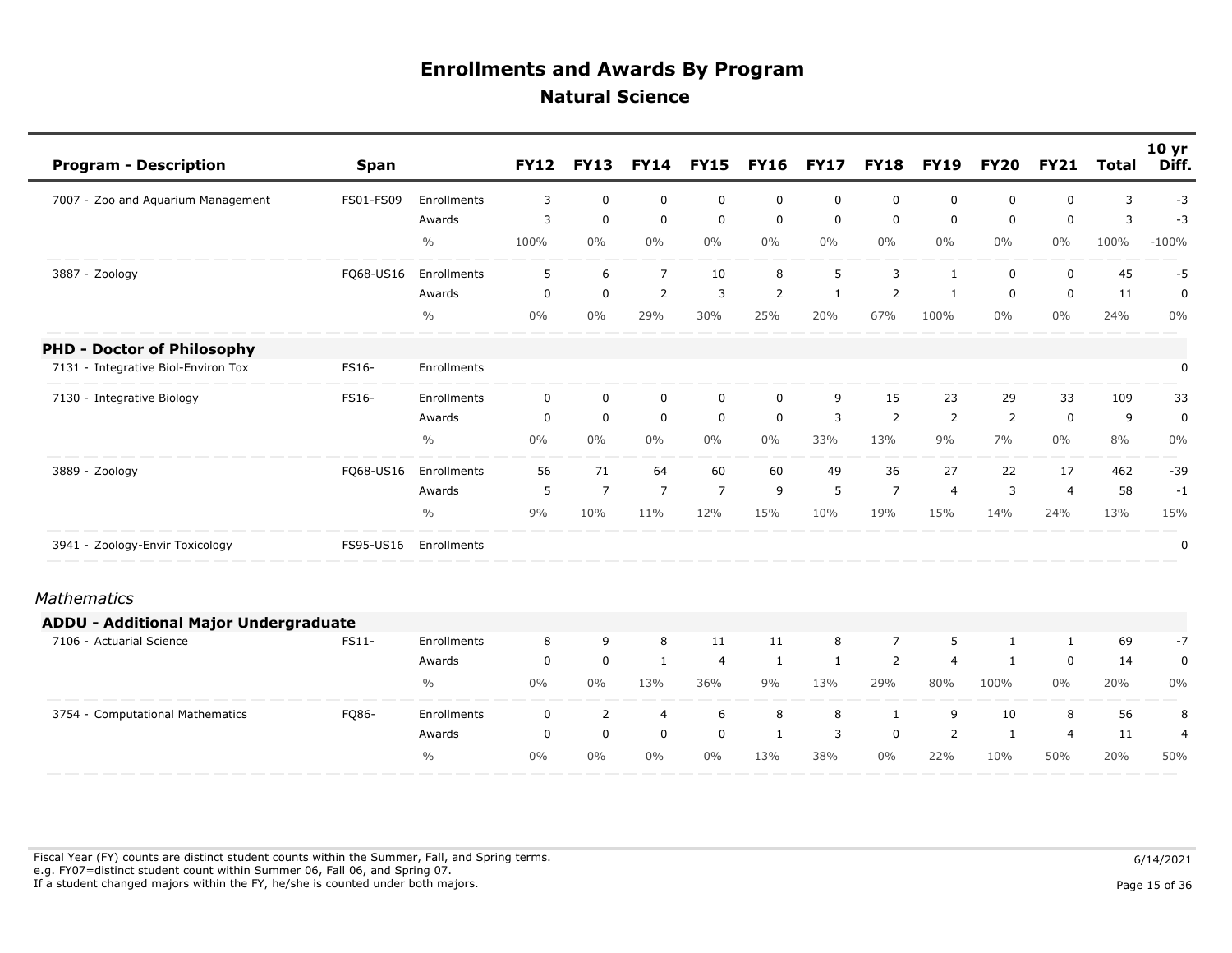| <b>Program - Description</b>                        | <b>Span</b>  |                    | <b>FY12</b>    | <b>FY13</b>  | <b>FY14</b>  | <b>FY15</b>    | <b>FY16</b>    | <b>FY17</b>    | <b>FY18</b>    | <b>FY19</b>    | <b>FY20</b>  | <b>FY21</b>  | <b>Total</b>   | 10 <sub>yr</sub><br>Diff. |
|-----------------------------------------------------|--------------|--------------------|----------------|--------------|--------------|----------------|----------------|----------------|----------------|----------------|--------------|--------------|----------------|---------------------------|
| 3743 - Mathematics                                  | FQ68-        | <b>Enrollments</b> | 42             | 45           | 41           | 41             | 41             | 35             | 30             | 31             | 30           | 16           | 352            | $-26$                     |
|                                                     |              | Awards             | 12             | 9            | 5            | 9              | $\overline{7}$ | 12             | 5              | 5              | 9            | $\mathbf{1}$ | 74             | $-11$                     |
|                                                     |              | $\frac{0}{0}$      | 29%            | 20%          | 12%          | 22%            | 17%            | 34%            | 17%            | 16%            | 30%          | 6%           | 21%            | $-22%$                    |
| 7109 - Mathematics, Advanced                        | FS11-        | Enrollments        | 9              | 15           | 15           | 19             | 18             | 12             | 6              | 8              | 9            | 5            | 116            | $-4$                      |
|                                                     |              | Awards             | $\mathbf 0$    | $\mathbf 0$  | $\mathbf 0$  | 3              | 3              | $\overline{2}$ | $\mathbf 0$    | $\mathbf{1}$   | 3            | $\mathbf{1}$ | 13             | 1                         |
|                                                     |              | $\frac{0}{0}$      | $0\%$          | $0\%$        | $0\%$        | 16%            | 17%            | 17%            | $0\%$          | 13%            | 33%          | 20%          | 11%            | 20%                       |
| <b>BA - Bachelor of Arts</b>                        |              |                    |                |              |              |                |                |                |                |                |              |              |                |                           |
| 3753 - Computational Mathematics                    | FQ86-        | Enrollments        | 3              | 2            | $\mathbf{1}$ | 3              | $\overline{2}$ | 3              | 6              | $\overline{4}$ | 4            | 5            | 33             | $\overline{2}$            |
|                                                     |              | Awards             | 0              | $\mathbf{1}$ | $\mathbf 0$  | $\mathsf 0$    | $\mathbf 0$    | $\mathbf 0$    | $\mathbf{1}$   | $\mathbf{1}$   | 2            | $\mathbf{1}$ | 6              | $\mathbf{1}$              |
|                                                     |              | $\frac{0}{0}$      | $0\%$          | 50%          | $0\%$        | $0\%$          | $0\%$          | $0\%$          | 17%            | 25%            | 50%          | 20%          | 18%            | 20%                       |
| 3755 - Computational Mathematics - Second<br>Degree | FQ86-        | Enrollments        | $\mathbf{1}$   | $\mathbf 0$  | $\mathbf 0$  | $\mathbf{1}$   | $\mathbf 0$    | $\mathbf 0$    | $\mathbf{1}$   | $\mathbf 0$    | 0            | $\mathbf 0$  | 3              | $-1$                      |
| 3744 - Mathematics                                  | FQ68-        | Enrollments        | 141            | 130          | 136          | 135            | 137            | 125            | 116            | 121            | 111          | 105          | 1,257          | $-36$                     |
|                                                     |              | Awards             | 12             | 16           | 15           | 10             | 23             | 21             | 18             | 19             | 20           | 22           | 176            | 10                        |
|                                                     |              | $\frac{0}{0}$      | 9%             | 12%          | 11%          | 7%             | 17%            | 17%            | 16%            | 16%            | 18%          | 21%          | 14%            | 12%                       |
| 3745 - Mathematics - Second Degree                  | FQ68-        | Enrollments        | 13             | 5            | 10           | 9              | $\overline{7}$ | 12             | 9              | $\overline{7}$ | 3            | 5            | 80             | -8                        |
|                                                     |              | Awards             | $\overline{4}$ | $\mathbf{1}$ | 3            | $\overline{2}$ | $\mathbf{1}$   | $\mathbf{1}$   | 3              | $\overline{3}$ | $\mathbf{1}$ | $\Omega$     | 19             | $-4$                      |
|                                                     |              | $\frac{0}{0}$      | 31%            | 20%          | 30%          | 22%            | 14%            | 8%             | 33%            | 43%            | 33%          | 0%           | 24%            | $-31%$                    |
| 7114 - Mathematics, Advanced                        | FS12-        | Enrollments        | $\mathbf 0$    | 5            | 6            | $\overline{2}$ | $\overline{4}$ | 2              | $\overline{2}$ | 2              | $\mathbf{1}$ | 5            | 29             | 5                         |
|                                                     |              | Awards             | 0              | $\mathbf 0$  | $\mathbf 0$  | $\mathsf 0$    | $\mathbf{1}$   | $\mathbf 0$    | $\mathbf 0$    | $\mathbf 0$    | 0            | $\mathbf 0$  | $\mathbf{1}$   | $\mathbf 0$               |
|                                                     |              | $\frac{0}{0}$      | $0\%$          | $0\%$        | $0\%$        | $0\%$          | 25%            | $0\%$          | $0\%$          | $0\%$          | $0\%$        | $0\%$        | 3%             | 0%                        |
| 7115 - Mathematics, Advanced - Second Degree        | <b>FS12-</b> | Enrollments        | $\mathbf 0$    | $\mathbf 0$  | $\mathbf 0$  | $\mathbf 0$    | $\mathbf{1}$   | $\mathbf{1}$   | $\mathbf{1}$   | $\overline{2}$ | $\mathbf 0$  | $\mathbf 0$  | 5              | $\pmb{0}$                 |
|                                                     |              | Awards             | $\mathbf 0$    | $\mathbf 0$  | $\mathbf 0$  | $\mathbf 0$    | $\mathbf 0$    | $\mathbf 0$    | $\mathbf 0$    | 2              | $\mathbf 0$  | $\mathbf 0$  | $\overline{2}$ | $\mathbf 0$               |
|                                                     |              | $\frac{0}{0}$      | 0%             | 0%           | 0%           | $0\%$          | $0\%$          | $0\%$          | $0\%$          | 100%           | $0\%$        | 0%           | 40%            | 0%                        |

Fiscal Year (FY) counts are distinct student counts within the Summer, Fall, and Spring terms.  $6/14/2021$  e.g. FY07=distinct student count within Summer 06, Fall 06, and Spring 07. If a student changed majors within the FY, he/she is counted under both majors. Page 16 of 36 and the student student changed majors within the FY, he/she is counted under both majors.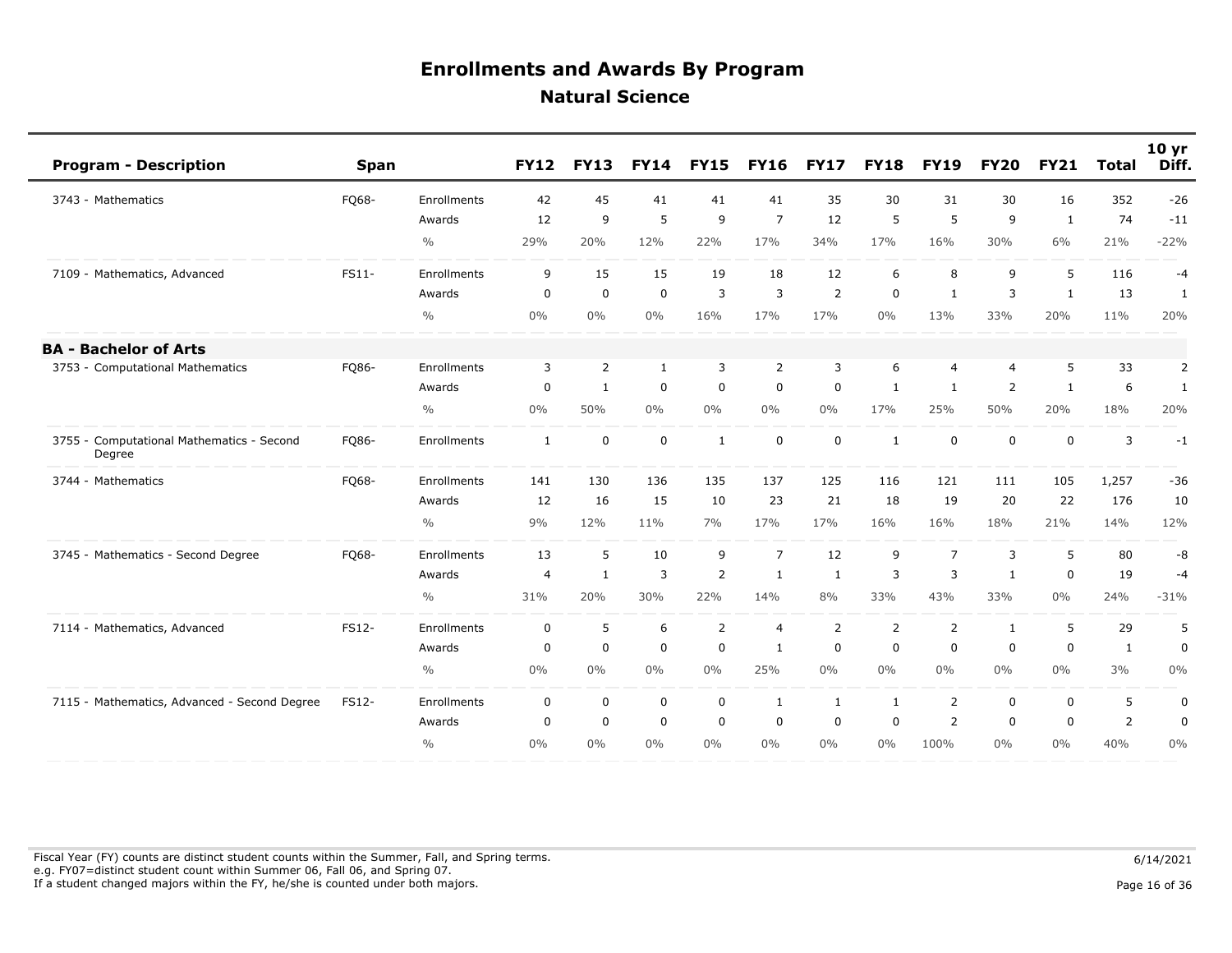| <b>Program - Description</b>                        | <b>Span</b> |               | <b>FY12</b>    | <b>FY13</b>    | <b>FY14</b>  | <b>FY15</b>    | <b>FY16</b>    | <b>FY17</b>    | <b>FY18</b>    | <b>FY19</b>    | <b>FY20</b> | <b>FY21</b>    | Total | 10 <sub>yr</sub><br>Diff. |
|-----------------------------------------------------|-------------|---------------|----------------|----------------|--------------|----------------|----------------|----------------|----------------|----------------|-------------|----------------|-------|---------------------------|
| <b>BS - Bachelor of Science</b>                     |             |               |                |                |              |                |                |                |                |                |             |                |       |                           |
| 7105 - Actuarial Science                            | FS11-       | Enrollments   | 63             | 121            | 185          | 227            | 268            | 246            | 178            | 110            | 97          | 86             | 1,581 | 23                        |
|                                                     |             | Awards        | $\mathbf 0$    | $\overline{4}$ | 15           | 25             | 34             | 43             | 58             | 27             | 26          | 18             | 250   | 18                        |
|                                                     |             | $\frac{0}{0}$ | $0\%$          | 3%             | 8%           | 11%            | 13%            | 17%            | 33%            | 25%            | 27%         | 21%            | 16%   | 21%                       |
| 7107 - Actuarial Science - Second Degree            | FS11-       | Enrollments   | $\overline{2}$ | $\overline{4}$ | 9            | 9              | 11             | 8              | 5              | $\overline{2}$ | 1           | 1              | 52    | $-1$                      |
|                                                     |             | Awards        | $\mathbf 0$    | $\mathbf 0$    | 1            | $\mathbf 0$    | 2              | 3              | 2              | $\mathbf{1}$   | 1           | 1              | 11    | 1                         |
|                                                     |             | $\frac{0}{0}$ | $0\%$          | $0\%$          | 11%          | $0\%$          | 18%            | 38%            | 40%            | 50%            | 100%        | 100%           | 21%   | 100%                      |
| 3756 - Computational Mathematics                    | FQ86-       | Enrollments   | 9              | 8              | 9            | 24             | 37             | 47             | 61             | 74             | 82          | 75             | 426   | 66                        |
|                                                     |             | Awards        | $\overline{2}$ | 0              | $\mathbf 0$  | 1              | 5              | $\overline{7}$ | 12             | 10             | 14          | 18             | 69    | 16                        |
|                                                     |             | $\frac{0}{0}$ | 22%            | 0%             | 0%           | 4%             | 14%            | 15%            | 20%            | 14%            | 17%         | 24%            | 16%   | 2%                        |
| 3757 - Computational Mathematics - Second<br>Degree | FQ86-       | Enrollments   | $\overline{2}$ | 5              | 5            | 5              | 3              | $\overline{4}$ | 5              | 10             | 6           | 10             | 55    | 8                         |
|                                                     |             | Awards        | $\mathbf 0$    | $\mathbf 0$    | $\mathbf{1}$ | $\mathbf{1}$   | $\overline{2}$ | $\overline{2}$ | $\mathbf{1}$   | $\overline{4}$ | 2           | 3              | 16    | 3                         |
|                                                     |             | $\frac{0}{0}$ | $0\%$          | 0%             | 20%          | 20%            | 67%            | 50%            | 20%            | 40%            | 33%         | 30%            | 29%   | 30%                       |
| 3742 - Mathematics                                  | FQ68-       | Enrollments   | 321            | 282            | 301          | 295            | 358            | 441            | 469            | 464            | 392         | 330            | 3,653 | 9                         |
|                                                     |             | Awards        | 50             | 40             | 43           | 29             | 42             | 39             | 50             | 65             | 48          | 56             | 462   | 6                         |
|                                                     |             | $\frac{0}{0}$ | 16%            | 14%            | 14%          | 10%            | 12%            | 9%             | 11%            | 14%            | 12%         | 17%            | 13%   | $1\%$                     |
| 3746 - Mathematics - Second Degree                  | FQ68-       | Enrollments   | 24             | 19             | 20           | 21             | 13             | 32             | 24             | 20             | 21          | 20             | 214   | $-4$                      |
|                                                     |             | Awards        | 8              | $\overline{2}$ | 3            | 6              | 3              | 10             | $\overline{4}$ | 6              | 7           | $\overline{7}$ | 56    | $-1$                      |
|                                                     |             | $\frac{0}{0}$ | 33%            | 11%            | 15%          | 29%            | 23%            | 31%            | 17%            | 30%            | 33%         | 35%            | 26%   | 2%                        |
| 7108 - Mathematics, Advanced                        | FS11-       | Enrollments   | 16             | 23             | 29           | 26             | 20             | 27             | 27             | 33             | 33          | 26             | 260   | 10                        |
|                                                     |             | Awards        | 0              | 1              | 5            | $\overline{4}$ | $\overline{4}$ | 3              | $\overline{7}$ | 5              | 6           | 6              | 41    | 6                         |
|                                                     |             | $\frac{0}{0}$ | $0\%$          | 4%             | 17%          | 15%            | 20%            | 11%            | 26%            | 15%            | 18%         | 23%            | 16%   | 23%                       |
| 7110 - Mathematics, Advanced - Second Degree        | FS11-       | Enrollments   | 5              | 9              | 9            | 6              | 6              | 5              | 5              | $\overline{7}$ | 8           | 13             | 73    | 8                         |
|                                                     |             | Awards        | $\Omega$       | $\Omega$       | $\mathbf{1}$ | 2              | $\mathbf 0$    | $\mathbf{1}$   | 3              | $\mathbf{1}$   | $\Omega$    | $\Omega$       | 8     | $\pmb{0}$                 |
|                                                     |             | $\frac{0}{0}$ | $0\%$          | $0\%$          | 11%          | 33%            | 0%             | 20%            | 60%            | 14%            | $0\%$       | $0\%$          | 11%   | 0%                        |

Fiscal Year (FY) counts are distinct student counts within the Summer, Fall, and Spring terms.  $6/14/2021$  e.g. FY07=distinct student count within Summer 06, Fall 06, and Spring 07. If a student changed majors within the FY, he/she is counted under both majors. Page 17 of 36

Page 17 of 36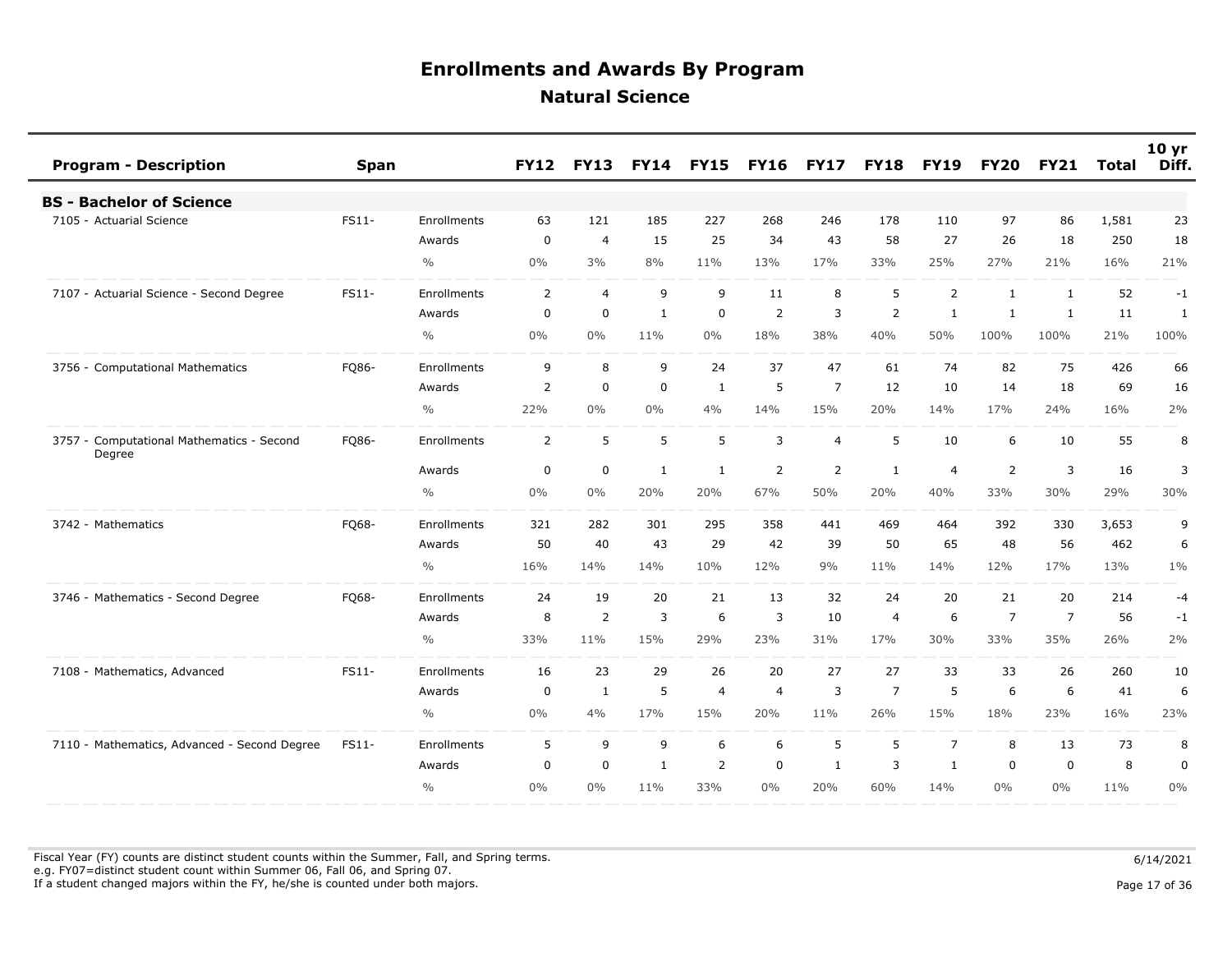| <b>Program - Description</b>                 | <b>Span</b> |               | <b>FY12</b>    | <b>FY13</b>  |              | <b>FY14 FY15</b> | <b>FY16 FY17</b> |              | <b>FY18</b>  | <b>FY19</b>    | <b>FY20</b>    | <b>FY21</b>  | Total          | 10 <sub>yr</sub><br>Diff. |
|----------------------------------------------|-------------|---------------|----------------|--------------|--------------|------------------|------------------|--------------|--------------|----------------|----------------|--------------|----------------|---------------------------|
| <b>DUAL - Dual Major</b>                     |             |               |                |              |              |                  |                  |              |              |                |                |              |                |                           |
| 9823 - Mathematics                           | FQ68-       | Enrollments   | $\mathbf{1}$   | $\mathbf 0$  | $\mathbf 0$  | $\mathbf 0$      | 1                | $\mathbf{1}$ | 1            | $\overline{2}$ | $\overline{2}$ | 2            | 10             | 1                         |
|                                              |             | Awards        | 1              | $\mathbf 0$  | $\mathbf 0$  | $\mathbf 0$      | $\mathbf 0$      | $\mathbf 0$  | $\mathbf 0$  | $\mathbf 0$    | $\mathbf 0$    | $\mathbf{1}$ | 2              | $\pmb{0}$                 |
|                                              |             | $\frac{0}{0}$ | 100%           | $0\%$        | $0\%$        | $0\%$            | $0\%$            | $0\%$        | $0\%$        | $0\%$          | $0\%$          | 50%          | 20%            | $-50%$                    |
| <b>MAT - Master of Arts for Teachers</b>     |             |               |                |              |              |                  |                  |              |              |                |                |              |                |                           |
| 3739 - Mathematics                           | FQ68-SS20   | Enrollments   | $\mathbf 0$    | $\mathbf 0$  | $\mathbf{1}$ | $\mathbf{1}$     | $\Omega$         | $\Omega$     | $\mathbf{0}$ | $\mathbf 0$    | $\Omega$       | $\mathbf 0$  | 2              | 0                         |
| <b>MJEL - Teaching Mjr Elem Endorsement</b>  |             |               |                |              |              |                  |                  |              |              |                |                |              |                |                           |
| 3759 - Mathematics                           | FQ68-       | Enrollments   | 25             | $\mathbf{1}$ | 0            | 0                | 0                | 0            | 0            | 0              | 0              | 0            | 26             | $-25$                     |
| <b>MJSE - Teaching Major Sec Endorsement</b> |             |               |                |              |              |                  |                  |              |              |                |                |              |                |                           |
| 3758 - Mathematics                           | FO68-       | Enrollments   | 103            | 89           | 77           | 77               | 62               | 57           | 63           | 55             | 56             | 54           | 693            | $-49$                     |
| <b>MNEL - Teaching Mnr Elem Endorsement</b>  |             |               |                |              |              |                  |                  |              |              |                |                |              |                |                           |
| 3760 - Mathematics                           | FQ68-US11   | Enrollments   | $\overline{7}$ | $\mathbf 0$  | $\mathbf 0$  | $\mathbf 0$      | $\mathbf 0$      | $\mathbf 0$  | $\mathbf 0$  | 0              | 0              | $\mathbf 0$  | $\overline{7}$ | $-7$                      |
| 7073 - Mathematics-Elementary                | FS07-       | Enrollments   | 60             | 53           | 45           | 22               | 28               | 21           | 25           | 26             | 27             | 23           | 330            | $-37$                     |
| <b>MNSE - Teaching Minor Sec Endorsement</b> |             |               |                |              |              |                  |                  |              |              |                |                |              |                |                           |
| 3761 - Mathematics                           | FQ68-FS11   | Enrollments   | 13             | $\mathbf{0}$ | $\mathbf 0$  | $\mathbf 0$      | $\mathbf 0$      | 1            | $\mathbf{1}$ | 1              | 1              | 1            | 18             | $-12$                     |
| 7074 - Mathematics-Secondary                 | FS07-       | Enrollments   | 67             | 71           | 61           | 49               | 36               | 22           | 27           | 27             | 28             | 25           | 413            | $-42$                     |
| <b>MNUN - Minor Undergraduate</b>            |             |               |                |              |              |                  |                  |              |              |                |                |              |                |                           |
| 7124 - Actuarial Science                     | FS15-       | Enrollments   | $\mathbf 0$    | 0            | 0            | 0                | 62               | 139          | 163          | 154            | 138            | 102          | 758            | 102                       |
|                                              |             | Awards        | 0              | $\mathbf 0$  | $\mathbf 0$  | $\mathbf 0$      | 11               | 13           | 13           | 22             | 26             | 23           | 108            | 23                        |
|                                              |             | $\frac{0}{0}$ | $0\%$          | $0\%$        | $0\%$        | $0\%$            | 18%              | 9%           | 8%           | 14%            | 19%            | 23%          | 14%            | 23%                       |
| 7084 - Mathematics                           | SS08-       | Enrollments   | 145            | 160          | 153          | 149              | 159              | 189          | 178          | 181            | 169            | 163          | 1,646          | 18                        |
|                                              |             | Awards        | 33             | 39           | 31           | 31               | 34               | 46           | 44           | 48             | 48             | 45           | 399            | 12                        |
|                                              |             | $\frac{0}{0}$ | 23%            | 24%          | 20%          | 21%              | 21%              | 24%          | 25%          | 27%            | 28%            | 28%          | 24%            | 5%                        |

Fiscal Year (FY) counts are distinct student counts within the Summer, Fall, and Spring terms.  $6/14/2021$  e.g. FY07=distinct student count within Summer 06, Fall 06, and Spring 07. If a student changed majors within the FY, he/she is counted under both majors. Page 18 of 36 and the student student changed majors within the FY, he/she is counted under both majors.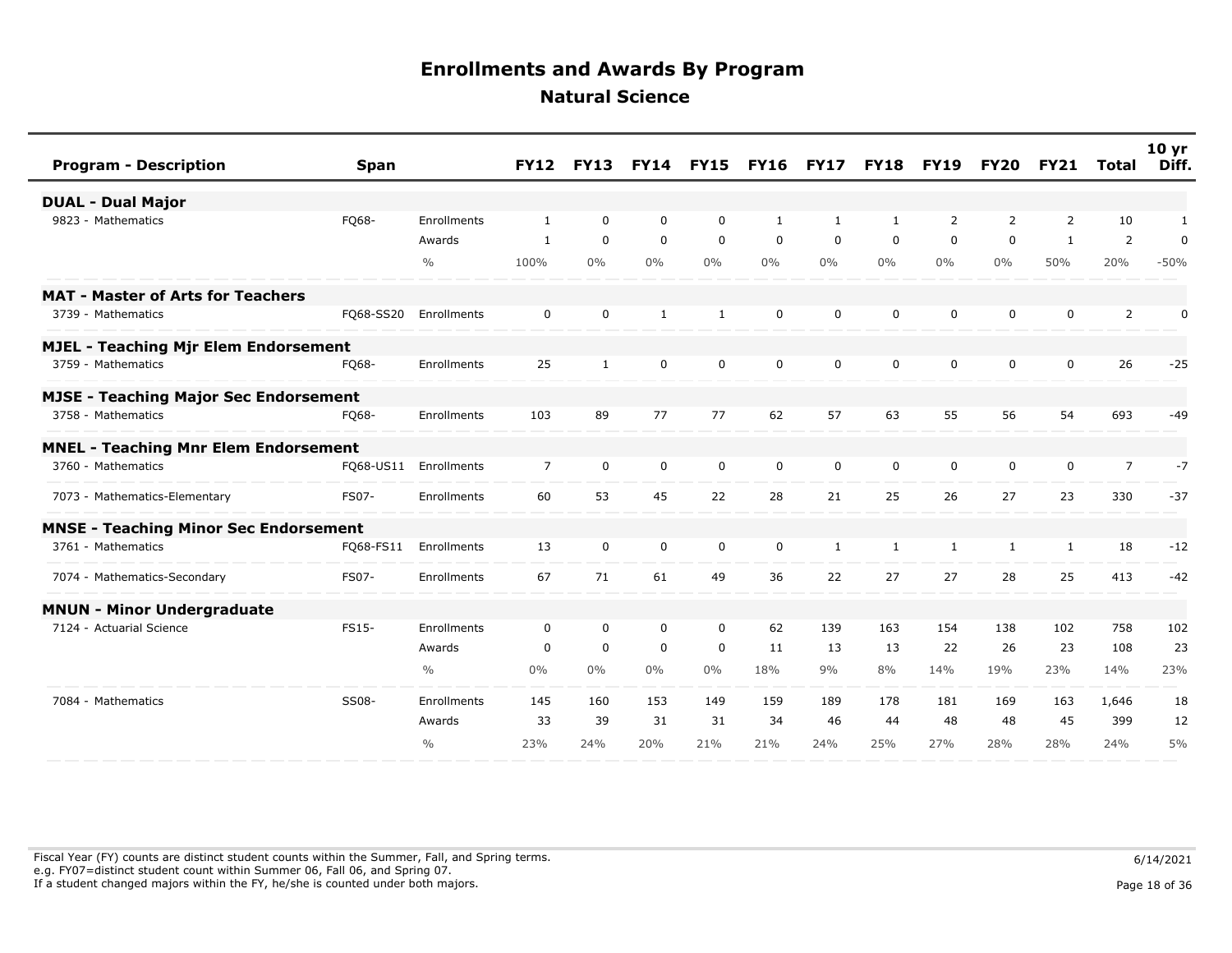| <b>Program - Description</b>               | <b>Span</b> |               | <b>FY12</b>    | <b>FY13</b>    | <b>FY14</b>    | <b>FY15</b>    | <b>FY16</b> | <b>FY17</b>    | <b>FY18</b>    | <b>FY19</b>    | <b>FY20</b>    | <b>FY21</b>  | <b>Total</b> | 10 <sub>yr</sub><br>Diff. |
|--------------------------------------------|-------------|---------------|----------------|----------------|----------------|----------------|-------------|----------------|----------------|----------------|----------------|--------------|--------------|---------------------------|
| <b>MS - Master of Science</b>              |             |               |                |                |                |                |             |                |                |                |                |              |              |                           |
| 3733 - Applied Mathematics                 | FQ68-       | Enrollments   | 3              | 6              | $\overline{7}$ | 5              | 2           | $\mathbf 0$    | $\mathbf 0$    | 1              | 1              | $\mathbf 0$  | 25           | $-3$                      |
|                                            |             | Awards        | $\overline{2}$ | 3              | 4              | $\overline{4}$ | $\mathbf 0$ | $\mathbf 0$    | 0              | 1              | 1              | 0            | 15           | $-2$                      |
|                                            |             | $\frac{0}{0}$ | 67%            | 50%            | 57%            | 80%            | $0\%$       | $0\%$          | $0\%$          | 100%           | 100%           | $0\%$        | 60%          | $-67%$                    |
| 3994 - Industrial Mathematics              | FS99-       | Enrollments   | 17             | 13             | 14             | 12             | 14          | 13             | 10             | 9              | 10             | 10           | 122          | $-7$                      |
|                                            |             | Awards        | 9              | $\overline{a}$ | 8              | $\overline{4}$ | 7           | 6              | 6              | $\overline{4}$ | $\overline{4}$ | 4            | 56           | $-5$                      |
|                                            |             | $\frac{0}{0}$ | 53%            | 31%            | 57%            | 33%            | 50%         | 46%            | 60%            | 44%            | 40%            | 40%          | 46%          | $-13%$                    |
| 3740 - Mathematics                         | FQ68-       | Enrollments   | 14             | 11             | 10             | 10             | 6           | 11             | $\overline{7}$ | 9              | 10             | 6            | 94           | -8                        |
|                                            |             | Awards        | 5              | $\overline{7}$ | 5              | 8              | 3           | 5              | 2              | 3              | 5              | 2            | 45           | $-3$                      |
|                                            |             | $\frac{0}{0}$ | 36%            | 64%            | 50%            | 80%            | 50%         | 45%            | 29%            | 33%            | 50%            | 33%          | 48%          | $-2%$                     |
| <b>PHD - Doctor of Philosophy</b>          |             |               |                |                |                |                |             |                |                |                |                |              |              |                           |
| 3734 - Applied Mathematics                 | FQ70-       | Enrollments   | 32             | 29             | 27             | 24             | 22          | 14             | 15             | 22             | 19             | 19           | 223          | $-13$                     |
|                                            |             | Awards        | $\overline{4}$ | $\overline{4}$ | 5              | $\overline{2}$ | 9           | $\overline{4}$ | $\mathbf{1}$   | 5              | 2              | $\mathbf{1}$ | 37           | $-3$                      |
|                                            |             | $\frac{0}{0}$ | 13%            | 14%            | 19%            | 8%             | 41%         | 29%            | 7%             | 23%            | 11%            | 5%           | 17%          | $-7%$                     |
| 3741 - Mathematics                         | FQ68-       | Enrollments   | 70             | 77             | 75             | 67             | 66          | 65             | 71             | 80             | 74             | 76           | 721          | 6                         |
|                                            |             | Awards        | $\overline{7}$ | 8              | 8              | 11             | 8           | 6              | 10             | 6              | 5              | 14           | 83           | 7                         |
|                                            |             | $\frac{0}{0}$ | 10%            | 10%            | 11%            | 16%            | 12%         | 9%             | 14%            | 8%             | 7%             | 18%          | 12%          | 8%                        |
| <b>SPCU - Specialization Undergraduate</b> |             |               |                |                |                |                |             |                |                |                |                |              |              |                           |
| 7039 - Actuarial Science                   | FS03-US15   | Enrollments   | 143            | 111            | 78             | 70             | 27          | $\mathbf 0$    | 0              | 0              | 0              | 0            | 429          | $-143$                    |
|                                            |             | Awards        | 16             | 23             | 11             | 13             | 0           | $\mathbf 0$    | 0              | 0              | 0              | $\mathbf 0$  | 63           | $-16$                     |
|                                            |             | $\frac{0}{0}$ | 11%            | 21%            | 14%            | 19%            | $0\%$       | $0\%$          | $0\%$          | $0\%$          | $0\%$          | $0\%$        | 15%          | $-11%$                    |
| Microbiology & Molecular Genetics          |             |               |                |                |                |                |             |                |                |                |                |              |              |                           |
| ADDU - Additional Major Undergraduate      |             |               |                |                |                |                |             |                |                |                |                |              |              |                           |
| 3966 - Environ Biology/Microbiology        | SS97-       | Enrollments   | 0              | 0              | 0              | 0              | 1           | 1              | 0              | 0              | $\mathbf{1}$   | 0            | 3            | $\pmb{0}$                 |

Fiscal Year (FY) counts are distinct student counts within the Summer, Fall, and Spring terms.  $6/14/2021$  e.g. FY07=distinct student count within Summer 06, Fall 06, and Spring 07. If a student changed majors within the FY, he/she is counted under both majors. Page 19 of 36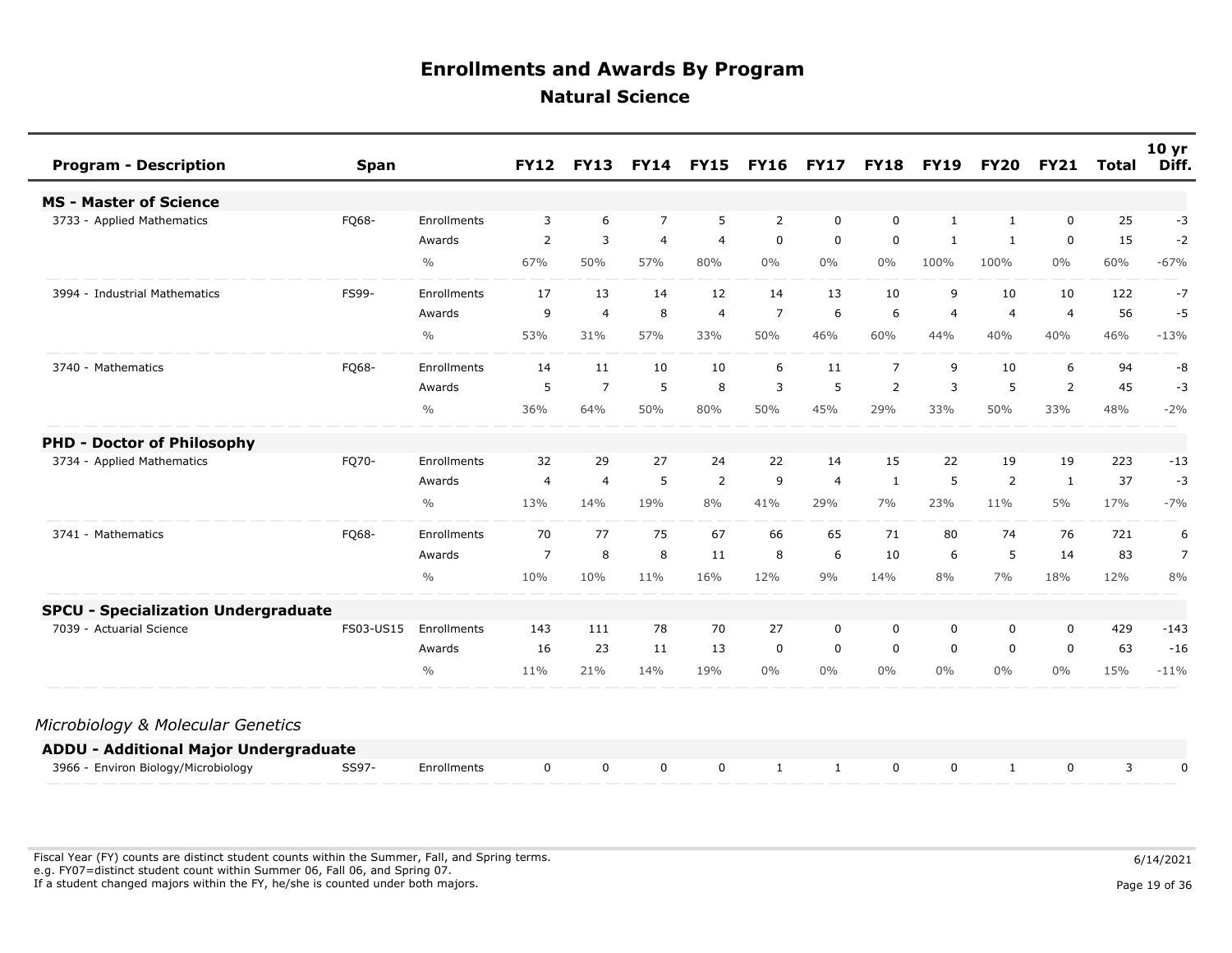| <b>Program - Description</b>                            | <b>Span</b> |               | <b>FY12</b>    | <b>FY13</b>    | <b>FY14</b>    | <b>FY15</b>    | <b>FY16</b>    | <b>FY17</b>    | <b>FY18</b>    | <b>FY19</b>    | <b>FY20</b>    | <b>FY21</b>  | <b>Total</b> | 10 <sub>yr</sub><br>Diff. |
|---------------------------------------------------------|-------------|---------------|----------------|----------------|----------------|----------------|----------------|----------------|----------------|----------------|----------------|--------------|--------------|---------------------------|
| 7063 - Genomics & Molecular Genetics                    | SS06-       | Enrollments   | 10             | 11             | 9              | 14             | 15             | 16             | 18             | 23             | 21             | 26           | 163          | 16                        |
|                                                         |             | Awards        | 3              | $\overline{4}$ | $\overline{3}$ | $\overline{3}$ | $\overline{2}$ | $\overline{4}$ | 5              | $\overline{7}$ | $\mathbf{1}$   | 2            | 34           | $-1$                      |
|                                                         |             | $\frac{0}{0}$ | 30%            | 36%            | 33%            | 21%            | 13%            | 25%            | 28%            | 30%            | 5%             | 8%           | 21%          | $-22%$                    |
| 3770 - Microbiology                                     | FQ68-       | Enrollments   | 10             | 12             | 9              | 16             | 21             | 21             | 19             | 8              | 12             | 14           | 142          | $\overline{4}$            |
|                                                         |             | Awards        | 2              | $\overline{7}$ | $\overline{2}$ | $\overline{2}$ | 5              | 5              | $\overline{7}$ | 3              | $\overline{2}$ | 5            | 40           | 3                         |
|                                                         |             | $\frac{0}{0}$ | 20%            | 58%            | 22%            | 13%            | 24%            | 24%            | 37%            | 38%            | 17%            | 36%          | 28%          | 16%                       |
| <b>BS - Bachelor of Science</b>                         |             |               |                |                |                |                |                |                |                |                |                |              |              |                           |
| 3965 - Environ Biology/Microbiology                     | SS97-       | Enrollments   | 23             | 11             | 15             | 19             | 22             | 17             | 18             | 21             | 18             | 20           | 184          | $-3$                      |
|                                                         |             | Awards        | 3              | $\overline{2}$ | $\mathbf 0$    | 3              | $\overline{4}$ | 2              | 1              | $\overline{4}$ | 2              | 3            | 24           | 0                         |
|                                                         |             | $\frac{0}{0}$ | 13%            | 18%            | $0\%$          | 16%            | 18%            | 12%            | 6%             | 19%            | 11%            | 15%          | 13%          | 2%                        |
| 3967 - Environ Biology/Microbiology - Second<br>Degree  | SS97-       | Enrollments   | $\mathbf{1}$   | $\mathbf{1}$   | $\mathbf{1}$   | $\mathbf 0$    | $\mathbf 0$    | $\mathbf 0$    | $\mathbf 0$    | 2              | $\overline{2}$ | $\mathbf{1}$ | 8            | 0                         |
| 7062 - Genomics & Molecular Genetics                    | SS06-       | Enrollments   | 115            | 121            | 136            | 127            | 141            | 148            | 172            | 169            | 190            | 189          | 1,508        | 74                        |
|                                                         |             | Awards        | 21             | 18             | 28             | 30             | 23             | 27             | 41             | 25             | 31             | 42           | 286          | 21                        |
|                                                         |             | $\frac{0}{0}$ | 18%            | 15%            | 21%            | 24%            | 16%            | 18%            | 24%            | 15%            | 16%            | 22%          | 19%          | 4%                        |
| 7064 - Genomics & Molecular Genetics - Second<br>Degree | SS06-       | Enrollments   | $\overline{7}$ | $\overline{7}$ | 11             | 10             | 10             | 11             | 15             | 17             | 18             | 17           | 123          | 10                        |
|                                                         |             | Awards        | 3              | $\mathbf{1}$   | 5              | $\overline{2}$ | $\mathbf 0$    | 3              | $\overline{2}$ | 2              | $\overline{4}$ | 3            | 25           | $\pmb{0}$                 |
|                                                         |             | $\frac{0}{0}$ | 43%            | 14%            | 45%            | 20%            | $0\%$          | 27%            | 13%            | 12%            | 22%            | 18%          | 20%          | $-25%$                    |
| 3769 - Microbiology                                     | FQ68-       | Enrollments   | 190            | 185            | 160            | 158            | 153            | 153            | 156            | 151            | 149            | 147          | 1,602        | $-43$                     |
|                                                         |             | Awards        | 49             | 48             | 33             | 30             | 40             | 31             | 33             | 36             | 37             | 38           | 375          | $-11$                     |
|                                                         |             | $\frac{0}{0}$ | 26%            | 26%            | 21%            | 19%            | 26%            | 20%            | 21%            | 24%            | 25%            | 26%          | 23%          | 0%                        |
| 3771 - Microbiology - Second Degree                     | FQ68-       | Enrollments   | 25             | 23             | 14             | 14             | 11             | 6              | 10             | 11             | 10             | 9            | 133          | $-16$                     |
|                                                         |             | Awards        | 5              | 3              | 3              | 0              | 3              | $\mathbf{1}$   | $\mathbf 0$    | 3              | 5              | $\mathbf 0$  | 23           | $-5$                      |
|                                                         |             | $\frac{0}{0}$ | 20%            | 13%            | 21%            | $0\%$          | 27%            | 17%            | $0\%$          | 27%            | 50%            | $0\%$        | 17%          | $-20%$                    |
| <b>DUAL - Dual Major</b>                                |             |               |                |                |                |                |                |                |                |                |                |              |              |                           |
| 9868 - Microbiol & Molecular Genetics                   | SS02-       | Enrollments   | $\mathbf 0$    | $\mathbf 0$    | $\mathbf 0$    | $\mathbf 0$    | $\mathbf 0$    | $\mathbf 0$    | $\mathbf 0$    | $\mathbf{1}$   | $\mathbf{1}$   | 1            | 3            | $\mathbf{1}$              |

Fiscal Year (FY) counts are distinct student counts within the Summer, Fall, and Spring terms.  $6/14/2021$ e.g. FY07=distinct student count within Summer 06, Fall 06, and Spring 07.

If a student changed majors within the FY, he/she is counted under both majors. Page 20 of 36

Page 20 of 36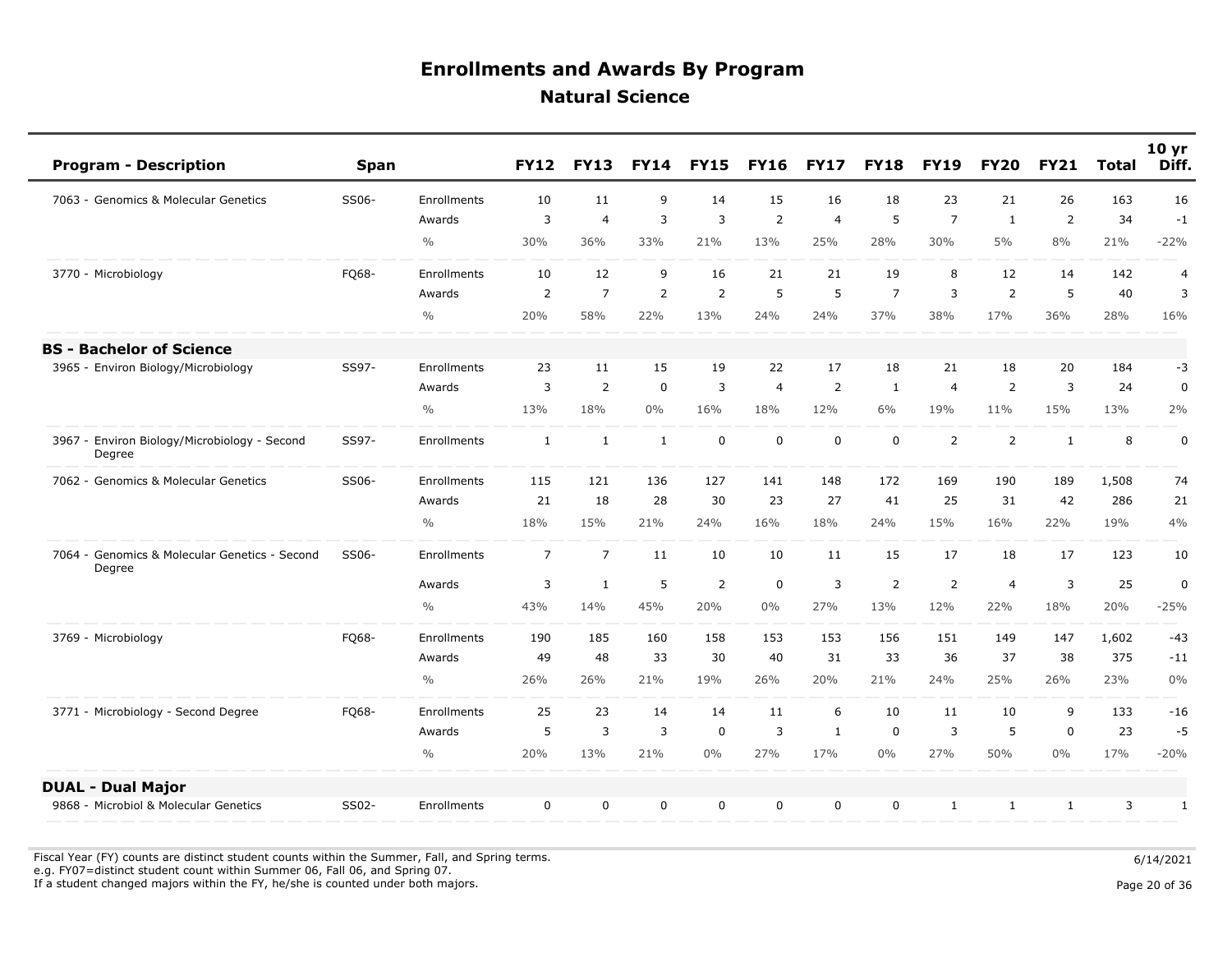| <b>Program - Description</b>          | Span      |               |                |                |                |             |       |                | FY12 FY13 FY14 FY15 FY16 FY17 FY18 FY19 FY20 |             |                | <b>FY21</b>    | Total | 10 <sub>yr</sub><br>Diff. |
|---------------------------------------|-----------|---------------|----------------|----------------|----------------|-------------|-------|----------------|----------------------------------------------|-------------|----------------|----------------|-------|---------------------------|
| <b>MS - Master of Science</b>         |           |               |                |                |                |             |       |                |                                              |             |                |                |       |                           |
| 7000 - Industrial Microbiology        | SS01-FS09 | Enrollments   | 2              | 0              | 0              | 0           | 0     | 0              | 0                                            | $\mathbf 0$ | 0              | $\Omega$       | 2     | -2                        |
|                                       |           | Awards        | 2              | $\mathbf 0$    | $\mathbf 0$    | $\mathbf 0$ | 0     | 0              | $\mathbf 0$                                  | $\Omega$    | $\mathbf{0}$   | $\Omega$       | 2     | $-2$                      |
|                                       |           | $\frac{0}{0}$ | 100%           | $0\%$          | $0\%$          | $0\%$       | $0\%$ | $0\%$          | $0\%$                                        | $0\%$       | $0\%$          | $0\%$          | 100%  | $-100%$                   |
| 7043 - Microbiol & Molecular Genetics | SS04-     | Enrollments   | 5.             | $\overline{7}$ | $\overline{4}$ | 6           | 5.    | $\overline{4}$ | 6                                            | 6           | 6              | 9              | 58    |                           |
|                                       |           | Awards        | $\overline{2}$ | 3              | $\mathbf 0$    | $\mathbf 0$ |       | 2              |                                              | 3           | $\overline{2}$ |                | 15    | $-1$                      |
|                                       |           | $\frac{0}{0}$ | 40%            | 43%            | $0\%$          | $0\%$       | 20%   | 50%            | 17%                                          | 50%         | 33%            | 11%            | 26%   | $-29%$                    |
| <b>PHD - Doctor of Philosophy</b>     |           |               |                |                |                |             |       |                |                                              |             |                |                |       |                           |
| 7030 - Microbiol & Molecular Genetics | SS02-     | Enrollments   | 43             | 47             | 45             | 58          | 59    | 60             | 55                                           | 59          | 63             | 64             | 553   | 21                        |
|                                       |           | Awards        | 6              | 5              | 2              | 6           | 8     | 9              | 6                                            | 8           | $\overline{ }$ | $\overline{7}$ | 64    |                           |
|                                       |           | $\frac{0}{0}$ | 14%            | 11%            | 4%             | 10%         | 14%   | 15%            | 11%                                          | 14%         | 11%            | 11%            | 12%   | $-3%$                     |

#### *Natural Science Dean*

| <b>ADDU - Additional Major Undergraduate</b> |              |               |       |          |     |             |                |          |                |     |          |     |     |       |
|----------------------------------------------|--------------|---------------|-------|----------|-----|-------------|----------------|----------|----------------|-----|----------|-----|-----|-------|
| 3785 - Biological Science-Interdept          | FQ68-US21    | Enrollments   | 0     |          | 0   | $\Omega$    | $\Omega$       | $\Omega$ | $\Omega$       | 0   | $\Omega$ | O   |     | U     |
| 3970 - Human Biology                         | <b>FS97-</b> | Enrollments   | 60    | 52       | 40  | 49          | 43             | 48       | 45             | 50  | 58       | 50  | 495 | $-10$ |
|                                              |              | Awards        | 14    | 10       | 9   | 5           | 11             | 10       | 5              | 10  | 9        | 17  | 100 |       |
|                                              |              | $\frac{0}{0}$ | 23%   | 19%      | 23% | 10%         | 26%            | 21%      | 11%            | 20% | 16%      | 34% | 20% | 11%   |
| 7112 - Neuroscience                          | <b>FS12-</b> | Enrollments   | 0     | 14       | 24  | 30          | 29             | 28       | 33             | 35  | 35       | 29  | 257 | 29    |
|                                              |              | Awards        | 0     | $\Omega$ |     | $\mathbf 0$ | $\overline{7}$ |          | 0              | 3   | 6        | 4   | 22  | 4     |
|                                              |              | $\frac{0}{0}$ | $0\%$ | $0\%$    | 4%  | 0%          | 24%            | 4%       | $0\%$          | 9%  | 17%      | 14% | 9%  | 14%   |
| 3803 - Physical Science                      | FQ68-US21    | Enrollments   |       |          |     |             |                |          |                |     |          |     |     | O     |
| <b>BS</b> - Bachelor of Science              |              |               |       |          |     |             |                |          |                |     |          |     |     |       |
| 3784 - Biological Science-Interdept          | FQ68-        | Enrollments   | 136   | 108      | 83  | 63          | 63             | 68       | 44             | 52  | 39       | 43  | 699 | $-93$ |
|                                              |              | Awards        | 19    | 25       | 15  | 12          | 9              | 8        | $\overline{7}$ | 12  | 11       | 6   | 124 | $-13$ |
|                                              |              | $\frac{0}{0}$ | 14%   | 23%      | 18% | 19%         | 14%            | 12%      | 16%            | 23% | 28%      | 14% | 18% | $0\%$ |

Fiscal Year (FY) counts are distinct student counts within the Summer, Fall, and Spring terms.  $6/14/2021$ e.g. FY07=distinct student count within Summer 06, Fall 06, and Spring 07.

If a student changed majors within the FY, he/she is counted under both majors. Page 21 of 36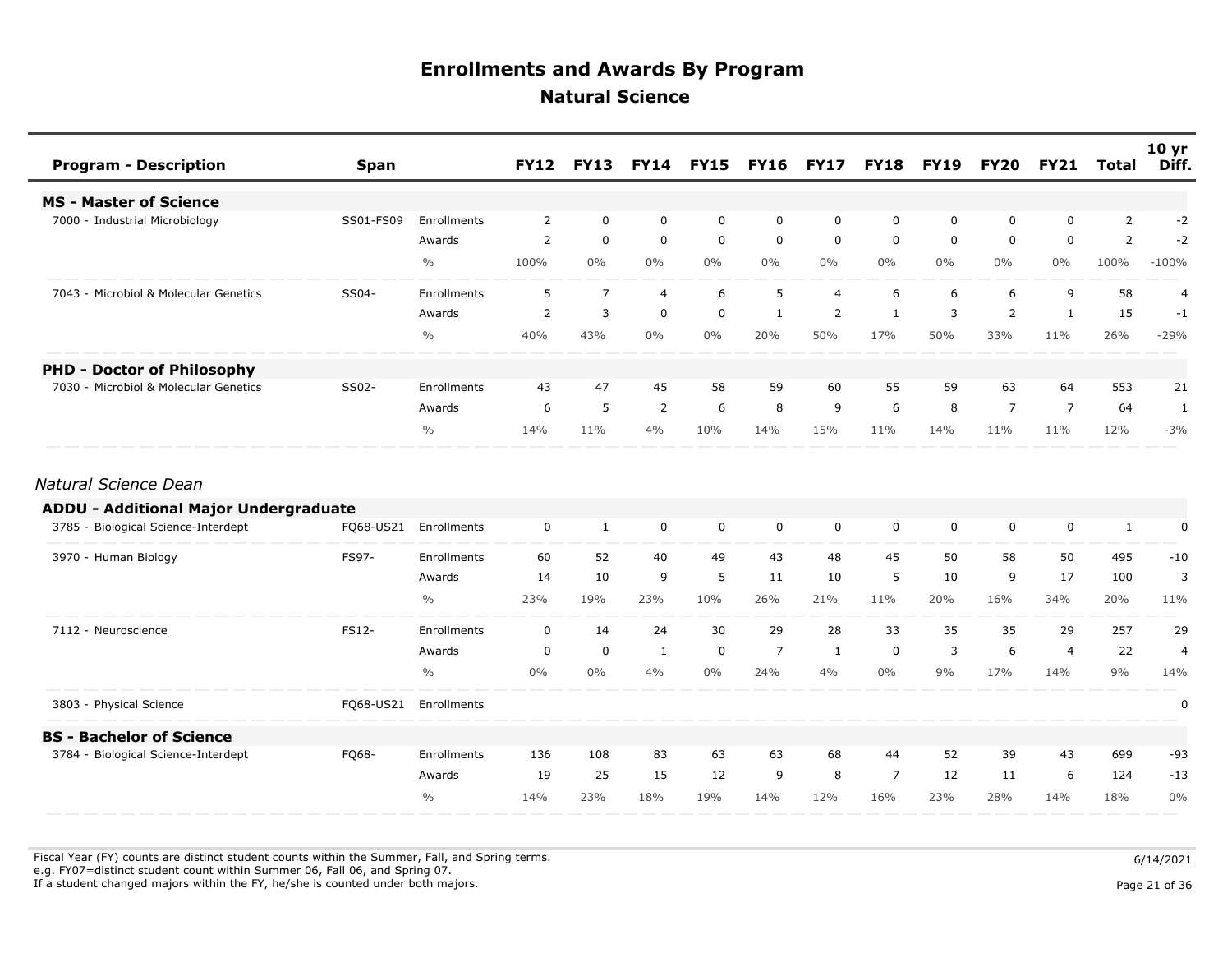| <b>Program - Description</b>                           | <b>Span</b> |               | <b>FY12</b>  | <b>FY13</b>  | <b>FY14</b>    | <b>FY15</b>    | <b>FY16</b>    | <b>FY17</b>    | <b>FY18</b>    | <b>FY19</b>    | <b>FY20</b>    | <b>FY21</b>    | <b>Total</b> | 10 <sub>yr</sub><br>Diff. |
|--------------------------------------------------------|-------------|---------------|--------------|--------------|----------------|----------------|----------------|----------------|----------------|----------------|----------------|----------------|--------------|---------------------------|
| 3786 - Biological Science-Interdept - Second<br>Degree | F068-US21   | Enrollments   | 15           | 8            | 11             | 8              | 8              | 10             | 6              | $\overline{7}$ | $\overline{7}$ | 10             | 90           | $-5$                      |
|                                                        |             | Awards        | $\mathbf 0$  | $\mathbf 0$  | $\mathbf 0$    | $\mathbf{1}$   | $\overline{2}$ | $\mathbf 0$    | $\mathbf{1}$   | $\mathbf 0$    | $\mathbf{1}$   | $\mathbf{1}$   | 6            | $\mathbf{1}$              |
|                                                        |             | $\frac{0}{0}$ | 0%           | 0%           | $0\%$          | 13%            | 25%            | $0\%$          | 17%            | $0\%$          | 14%            | 10%            | 7%           | 10%                       |
| 3969 - Human Biology                                   | FS97-       | Enrollments   | 1,314        | 1,344        | 1,388          | 1,398          | 1,474          | 1,510          | 1,610          | 1,543          | 1,612          | 1,708          | 14,901       | 394                       |
|                                                        |             | Awards        | 235          | 260          | 227            | 218            | 265            | 244            | 225            | 318            | 260            | 324            | 2,576        | 89                        |
|                                                        |             | $\frac{0}{0}$ | 18%          | 19%          | 16%            | 16%            | 18%            | 16%            | 14%            | 21%            | 16%            | 19%            | 17%          | $1\%$                     |
| 3971 - Human Biology - Second Degree                   | FS97-       | Enrollments   | 127          | 114          | 130            | 120            | 87             | 90             | 85             | 77             | 73             | 64             | 967          | $-63$                     |
|                                                        |             | Awards        | 23           | 17           | 20             | 16             | 15             | 12             | $\overline{7}$ | 10             | $\overline{7}$ | $\overline{7}$ | 134          | $-16$                     |
|                                                        |             | $\frac{0}{0}$ | 18%          | 15%          | 15%            | 13%            | 17%            | 13%            | 8%             | 13%            | 10%            | 11%            | 14%          | $-7%$                     |
| 7111 - Neuroscience                                    | FS12-       | Enrollments   | 0            | 117          | 248            | 401            | 475            | 562            | 617            | 677            | 708            | 672            | 4,477        | 672                       |
|                                                        |             | Awards        | 0            | $\mathbf 0$  | 9              | 36             | 76             | 83             | 107            | 128            | 149            | 147            | 735          | 147                       |
|                                                        |             | $\frac{0}{0}$ | $0\%$        | $0\%$        | 4%             | 9%             | 16%            | 15%            | 17%            | 19%            | 21%            | 22%            | 16%          | 22%                       |
| 7113 - Neuroscience - Second Degree                    | FS12-       | Enrollments   | $\Omega$     | 9            | 14             | 20             | 24             | 26             | 19             | 14             | 21             | 22             | 169          | 22                        |
|                                                        |             | Awards        | 0            | $\mathbf 0$  | $\mathbf{1}$   | 5              | 6              | 6              | $\overline{4}$ | $\overline{4}$ | 6              | 3              | 35           | 3                         |
|                                                        |             | $\frac{0}{0}$ | 0%           | $0\%$        | 7%             | 25%            | 25%            | 23%            | 21%            | 29%            | 29%            | 14%            | 21%          | 14%                       |
| 3802 - Physical Science                                | FO68-       | Enrollments   | 11           | 9            | 9              | 8              | 11             | 14             | 14             | 8              | 10             | 11             | 105          | $\pmb{0}$                 |
|                                                        |             | Awards        | $\mathbf{1}$ | 2            | $\overline{2}$ | $\overline{2}$ | $\mathbf 0$    | $\overline{3}$ | 6              | 3              | $\overline{2}$ | $\overline{2}$ | 23           | 1                         |
|                                                        |             | $\frac{0}{0}$ | 9%           | 22%          | 22%            | 25%            | 0%             | 21%            | 43%            | 38%            | 20%            | 18%            | 22%          | 9%                        |
| 3804 - Physical Science - Second Degree                | F068-US21   | Enrollments   | $\mathbf 0$  | $\mathbf{1}$ | $\mathbf{1}$   | $\mathbf{1}$   | $\mathbf{1}$   | $\mathbf 0$    | $\mathbf 0$    | $\mathbf 0$    | 0              | $\mathbf{1}$   | 5            | $\mathbf{1}$              |
|                                                        |             | Awards        | $\mathbf 0$  | $\mathbf 0$  | $\mathbf 0$    | $\mathbf 0$    | $\mathbf{1}$   | $\mathbf 0$    | $\mathbf 0$    | $\mathbf 0$    | 0              | $\mathbf 0$    | $\mathbf{1}$ | $\pmb{0}$                 |
|                                                        |             | $\frac{0}{0}$ | 0%           | $0\%$        | 0%             | $0\%$          | 100%           | $0\%$          | $0\%$          | $0\%$          | $0\%$          | $0\%$          | 20%          | 0%                        |
| <b>DUAL - Dual Major</b>                               |             |               |              |              |                |                |                |                |                |                |                |                |              |                           |
| 9811 - Cell and Molecular Biology                      | FS97-       | Enrollments   |              |              |                |                |                |                |                |                |                |                |              | $\pmb{0}$                 |
| 9822 - Ecology, Evol Biology & Behavior                | US98-US21   | Enrollments   | 129          | 141          | 124            | 120            | 119            | 105            | 99             | 87             | 73             | 65             | 1,062        | -64                       |
|                                                        |             | Awards        | 13           | 19           | 15             | 15             | 22             | 17             | 15             | 18             | 12             | 15             | 161          | $\overline{2}$            |
|                                                        |             | $\frac{0}{0}$ | 10%          | 13%          | 12%            | 13%            | 18%            | 16%            | 15%            | 21%            | 16%            | 23%            | 15%          | 13%                       |

Fiscal Year (FY) counts are distinct student counts within the Summer, Fall, and Spring terms.  $6/14/2021$ 

e.g. FY07=distinct student count within Summer 06, Fall 06, and Spring 07.

If a student changed majors within the FY, he/she is counted under both majors. Page 22 of 36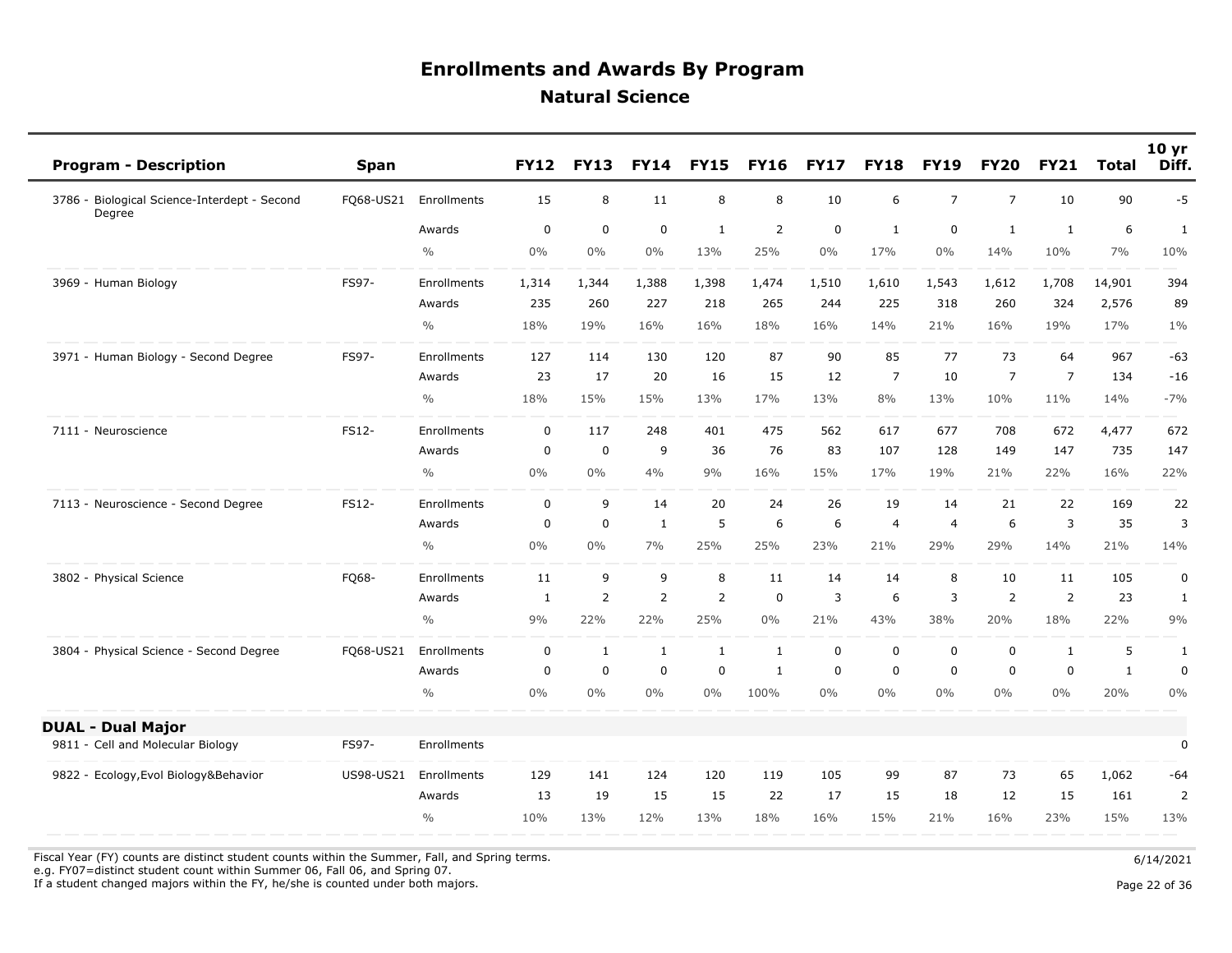| <b>Program - Description</b>              | <b>Span</b>  |                    | <b>FY12</b>    | <b>FY13</b>    | <b>FY14</b>    | <b>FY15</b>    | <b>FY16</b>  | <b>FY17</b>    | <b>FY18</b> | <b>FY19</b>    | <b>FY20</b>  | <b>FY21</b>    | <b>Total</b>   | 10 <sub>yr</sub><br>Diff. |
|-------------------------------------------|--------------|--------------------|----------------|----------------|----------------|----------------|--------------|----------------|-------------|----------------|--------------|----------------|----------------|---------------------------|
| 9805 - Genetics                           | FQ73-US19    | Enrollments        |                |                |                |                |              |                |             |                |              |                |                | $\mathbf 0$               |
| 9866 - Genetics and Genome Sciences       | <b>FS19-</b> | Enrollments        | $\mathbf 0$    | $\mathbf 0$    | $\mathbf 0$    | $\mathbf 0$    | $\mathbf 0$  | $\mathbf 0$    | $\mathbf 0$ | $\mathbf 0$    | $\mathbf{1}$ | 1              | 2              | 1                         |
| 9863 - Molecular Plant Sciences           | SS18-        | Enrollments        | $\mathbf 0$    | $\mathbf 0$    | $\mathbf 0$    | $\mathbf 0$    | $\mathsf{O}$ | $\mathbf 0$    | $\mathbf 0$ | $\mathbf{1}$   | $\mathbf{1}$ | 4              | 6              | 4                         |
| 9836 - Quantitative Biology               | SS07-SS24    | Enrollments        | 29             | 25             | 20             | 16             | 12           | 12             | 11          | $\overline{7}$ | 3            | $\mathbf{1}$   | 136            | $-28$                     |
|                                           |              | Awards             | $\overline{4}$ | $\overline{7}$ | $\overline{3}$ | 5              | 4            | $\mathbf{1}$   | 3           | $\overline{4}$ | 2            | $\mathbf 0$    | 33             | $-4$                      |
|                                           |              | $\frac{0}{0}$      | 14%            | 28%            | 15%            | 31%            | 33%          | 8%             | 27%         | 57%            | 67%          | $0\%$          | 24%            | $-14%$                    |
| <b>GRC4 - University Grad Certificate</b> |              |                    |                |                |                |                |              |                |             |                |              |                |                |                           |
| 7116 - College Teaching-Mathematics       | SS13-FS16    | Enrollments        | $\mathbf{0}$   | 1              | $\mathbf 0$    | $\mathbf 0$    | $\mathbf 0$  | 0              | $\mathbf 0$ | $\Omega$       | 0            | $\mathbf{0}$   | 1              | 0                         |
|                                           |              | Awards             | 0              | $\mathbf{1}$   | $\mathbf 0$    | $\mathbf 0$    | $\mathbf 0$  | 0              | 0           | $\mathbf 0$    | 0            | $\mathbf{0}$   | 1              | 0                         |
|                                           |              | $\frac{0}{0}$      | $0\%$          | 100%           | $0\%$          | $0\%$          | $0\%$        | $0\%$          | $0\%$       | $0\%$          | $0\%$        | $0\%$          | 100%           | 0%                        |
| 7136 - College Teaching-Natural Sci       | SS13-        | Enrollments        | $\mathbf 0$    | $\mathbf 0$    | $\mathbf 0$    | $\mathbf 0$    | $\mathbf 0$  | $\overline{2}$ | 3           | 3              | 3            | $\mathbf{1}$   | 12             | 1                         |
|                                           |              | Awards             | $\mathbf 0$    | $\mathbf 0$    | $\mathbf 0$    | $\mathsf 0$    | 0            | 3              | 5           | 3              | 6            | $\overline{4}$ | 21             | $\overline{4}$            |
|                                           |              | $\frac{0}{0}$      | $0\%$          | $0\%$          | $0\%$          | $0\%$          | $0\%$        | 150%           | 167%        | 100%           | 200%         | 400%           | 175%           | 400%                      |
| 7117 - College Teaching-Science           | SS13-FS16    | Enrollments        | $\mathbf 0$    | 2              | $\overline{7}$ | $\overline{2}$ | 0            | 1              | $\mathbf 0$ | $\mathbf 0$    | 0            | $\mathbf 0$    | 12             | 0                         |
|                                           |              | Awards             | $\mathbf 0$    | 3              | 8              | 2              | $\mathbf{1}$ | 1              | $\mathbf 0$ | $\mathbf 0$    | $\mathbf 0$  | $\mathbf 0$    | 15             | 0                         |
|                                           |              | $\frac{0}{0}$      | 0%             | 150%           | 114%           | 100%           | $0\%$        | 100%           | $0\%$       | $0\%$          | $0\%$        | 0%             | 125%           | 0%                        |
| <b>MAT - Master of Arts for Teachers</b>  |              |                    |                |                |                |                |              |                |             |                |              |                |                |                           |
| 3935 - General Science                    | FS95-US13    | <b>Enrollments</b> | 6              | 2              | $\mathbf{1}$   | $\mathbf 0$    | $\mathbf 0$  | 0              | $\mathbf 0$ | 0              | 0            | 0              | 9              | -6                        |
|                                           |              | Awards             | 2              | $\mathbf{1}$   | $\mathbf{1}$   | $\mathsf 0$    | $\mathbf 0$  | $\mathbf 0$    | $\mathbf 0$ | $\mathbf 0$    | $\mathbf 0$  | $\mathbf 0$    | $\overline{4}$ | $-2$                      |
|                                           |              | $\frac{0}{0}$      | 33%            | 50%            | 100%           | $0\%$          | 0%           | $0\%$          | $0\%$       | $0\%$          | $0\%$        | 0%             | 44%            | $-33%$                    |
| <b>MNUN - Minor Undergraduate</b>         |              |                    |                |                |                |                |              |                |             |                |              |                |                |                           |
| 7118 - Envir & Sustainability Studies     | FS15-        | Enrollments        | $\mathbf 0$    | 0              | 0              | 0              | 506          | 567            | 538         | 481            | 461          | 513            | 3,066          | 513                       |
|                                           |              | Awards             | $\Omega$       | $\mathbf 0$    | $\mathbf 0$    | $\mathbf 0$    | 73           | 115            | 133         | 129            | 120          | 160            | 730            | 160                       |
|                                           |              | $\frac{0}{0}$      | 0%             | $0\%$          | $0\%$          | $0\%$          | 14%          | 20%            | 25%         | 27%            | 26%          | 31%            | 24%            | 31%                       |

Fiscal Year (FY) counts are distinct student counts within the Summer, Fall, and Spring terms.  $6/14/2021$  e.g. FY07=distinct student count within Summer 06, Fall 06, and Spring 07. If a student changed majors within the FY, he/she is counted under both majors. Page 23 of 36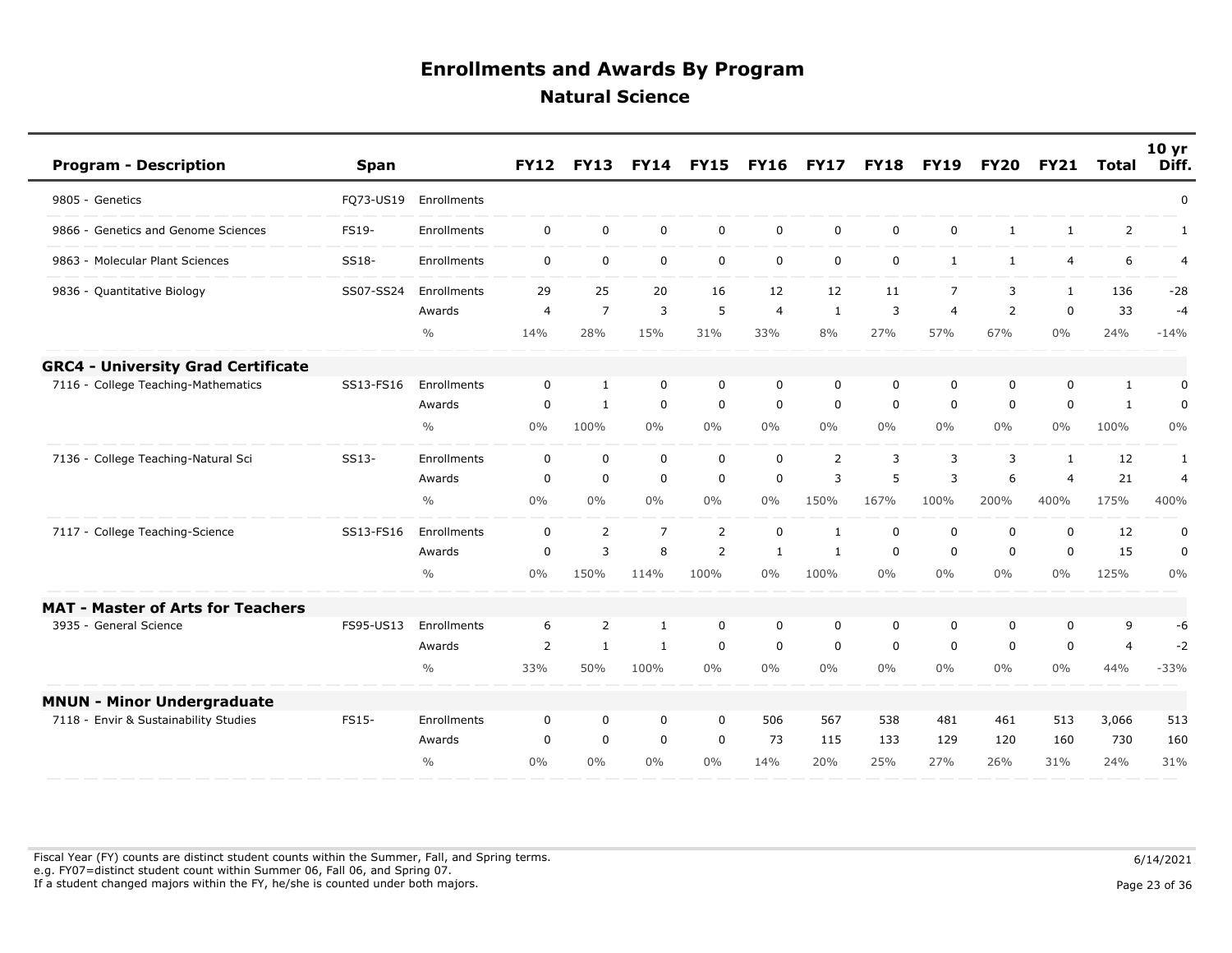| <b>Program - Description</b><br><b>Span</b>         |               | <b>FY12</b>    | <b>FY13</b>    | <b>FY14</b>    | <b>FY15</b>  | <b>FY16</b> | <b>FY17</b>    | <b>FY18</b>  | <b>FY19</b>    | <b>FY20</b>  | <b>FY21</b>    | <b>Total</b>   | 10 <sub>yr</sub><br>Diff. |
|-----------------------------------------------------|---------------|----------------|----------------|----------------|--------------|-------------|----------------|--------------|----------------|--------------|----------------|----------------|---------------------------|
| <b>MS - Master of Science</b>                       |               |                |                |                |              |             |                |              |                |              |                |                |                           |
| 3782 - Biological Science-Interdept<br>FQ68-US13    | Enrollments   | 14             | 13             | 8              | 3            | $\mathbf 0$ | $\mathbf 0$    | $\mathbf 0$  | $\mathbf 0$    | 0            | $\mathbf 0$    | 38             | $-14$                     |
|                                                     | Awards        | 5              | 5              | 5              | 3            | $\mathbf 0$ | $\mathbf 0$    | $\mathbf 0$  | $\mathbf 0$    | 0            | $\mathbf 0$    | 18             | $-5$                      |
|                                                     | $\frac{0}{0}$ | 36%            | 38%            | 63%            | 100%         | $0\%$       | $0\%$          | $0\%$        | $0\%$          | $0\%$        | $0\%$          | 47%            | $-36%$                    |
| 7011 - Cell and Molecular Biology<br>SS02-          | Enrollments   | 1              | $\mathbf 0$    | $\overline{2}$ | 3            | 3           | $\overline{2}$ | $\mathbf 0$  | $\mathbf{1}$   | 0            | $\mathbf 0$    | 12             | $-1$                      |
|                                                     | Awards        | 2              | $\mathbf 0$    | $\mathbf 0$    | $\mathbf{1}$ | 3           | $\overline{2}$ | 0            | 1              | 0            | $\mathbf 0$    | 9              | $-2$                      |
|                                                     | $\frac{0}{0}$ | 200%           | $0\%$          | 0%             | 33%          | 100%        | 100%           | $0\%$        | 100%           | $0\%$        | $0\%$          | 75%            | $-200%$                   |
| SS02-<br>7020 - Genetics                            | Enrollments   | $\overline{2}$ | $\mathbf 0$    | $\mathbf{1}$   | $\mathbf{1}$ | $\mathbf 0$ | $\mathbf 0$    | $\mathbf 0$  | $\mathbf 0$    | $\mathbf 0$  | $\mathbf 0$    | $\overline{4}$ | $-2$                      |
|                                                     | Awards        | $\overline{2}$ | $\mathbf 0$    | $\mathbf 0$    | $\mathbf{1}$ | 0           | $\mathbf 0$    | $\mathbf 0$  | $\mathbf 0$    | 0            | $\mathbf 0$    | 3              | $-2$                      |
|                                                     | $\frac{0}{0}$ | 100%           | $0\%$          | 0%             | 100%         | $0\%$       | $0\%$          | $0\%$        | $0\%$          | $0\%$        | $0\%$          | 75%            | $-100%$                   |
| 7160 - Genetics and Genome Sciences<br><b>FS20-</b> | Enrollments   |                |                |                |              |             |                |              |                |              |                |                | $\pmb{0}$                 |
| FS06-<br>7068 - Mathematics Education               | Enrollments   | $\mathbf{1}$   | $\mathbf{1}$   | $\mathbf 0$    | $\mathbf 0$  | $\mathbf 0$ | $\mathbf 0$    | $\mathbf{1}$ | $\mathbf{1}$   | 0            | $\mathbf 0$    | $\overline{4}$ | $-1$                      |
|                                                     | Awards        | $\mathbf 0$    | $\mathbf 0$    | $\mathbf 0$    | $\mathbf 0$  | $\mathbf 0$ | $\mathbf 0$    | $\mathbf 0$  | $\mathbf{1}$   | $\mathbf{1}$ | $\mathbf{1}$   | 3              | $\mathbf{1}$              |
|                                                     | $\frac{0}{0}$ | $0\%$          | $0\%$          | $0\%$          | $0\%$        | $0\%$       | $0\%$          | $0\%$        | 100%           | $0\%$        | $0\%$          | 75%            | $0\%$                     |
| 7038 - Neuroscience<br>FS03-US14                    | Enrollments   | 3              | 3              | $\mathbf 0$    | $\mathbf 0$  | $\mathbf 0$ | $\mathbf 0$    | $\mathbf 0$  | $\mathbf 0$    | 0            | $\mathsf 0$    | 6              | $-3$                      |
|                                                     | Awards        | $\mathbf{1}$   | $\overline{2}$ | $\mathbf 0$    | $\mathbf 0$  | $\mathbf 0$ | $\mathbf 0$    | $\mathbf 0$  | $\mathbf 0$    | 0            | $\mathbf 0$    | 3              | $-1$                      |
|                                                     | $\frac{0}{0}$ | 33%            | 67%            | $0\%$          | $0\%$        | $0\%$       | $0\%$          | $0\%$        | $0\%$          | $0\%$        | $0\%$          | 50%            | $-33%$                    |
| 3800 - Physical Science-Interdept<br>FQ68-US13      | Enrollments   | 15             | 13             | 8              | 8            | 0           | $\mathbf 0$    | $\mathbf 0$  | $\mathbf 0$    | 0            | $\mathbf 0$    | 44             | $-15$                     |
|                                                     | Awards        | $\overline{2}$ | 3              | 3              | 8            | $\mathbf 0$ | $\mathbf 0$    | $\mathbf 0$  | $\overline{0}$ | $\mathbf 0$  | $\mathbf 0$    | 16             | $-2$                      |
|                                                     | $\frac{0}{0}$ | 13%            | 23%            | 38%            | 100%         | 0%          | $0\%$          | $0\%$        | $0\%$          | $0\%$        | $0\%$          | 36%            | $-13%$                    |
| <b>NOGR - No Degree - Graduate</b>                  |               |                |                |                |              |             |                |              |                |              |                |                |                           |
| 3976 - BS/MS Dual Degree Tracking<br>SS97-          | Enrollments   | 11             | 10             | $\overline{7}$ | 5            | 4           | $\overline{4}$ | 3            | 3              | 3            | $\overline{2}$ | 52             | -9                        |
| <b>NOHN - No Degree - Undergrad-H</b>               |               |                |                |                |              |             |                |              |                |              |                |                |                           |
| 3915 - Natural Science - Exploratory<br>SS93-       | Enrollments   | 55             | 74             | 63             | 31           | 57          | 39             | 33           | 43             | 30           | 44             | 469            | $-11$                     |
| 3807 - Predental<br>FQ68-FS19                       | Enrollments   | 116            | 80             | 74             | 73           | 52          | 62             | 59           | 60             | 17           | 1              | 594            | $-115$                    |

Fiscal Year (FY) counts are distinct student counts within the Summer, Fall, and Spring terms.  $6/14/2021$  e.g. FY07=distinct student count within Summer 06, Fall 06, and Spring 07. If a student changed majors within the FY, he/she is counted under both majors. Page 24 of 36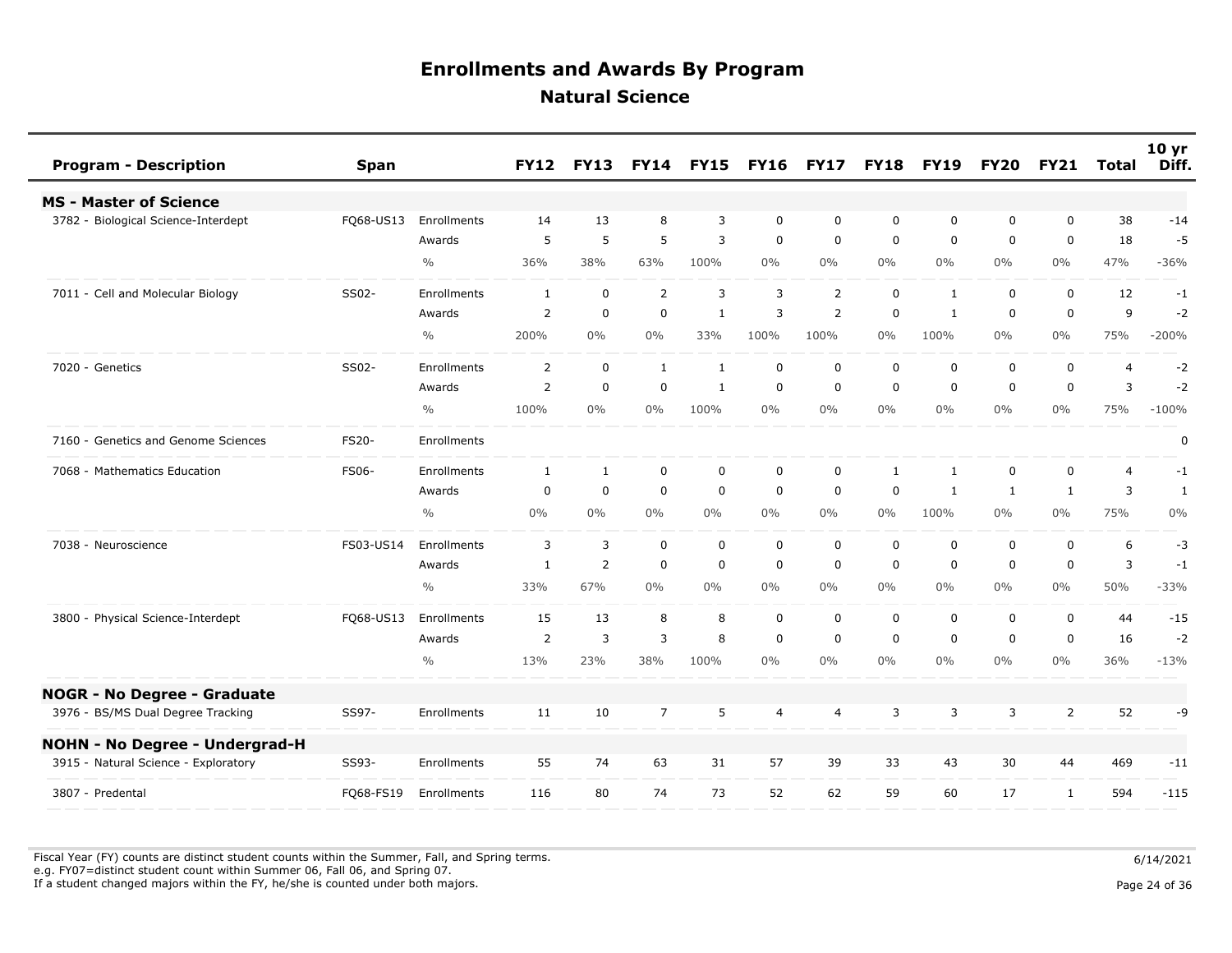| <b>Program - Description</b>            | <b>Span</b>  |                    | <b>FY12</b>  | <b>FY13</b>    | <b>FY14</b>    | <b>FY15</b>    | <b>FY16</b>    | <b>FY17</b>    | <b>FY18</b>    | <b>FY19</b>  | <b>FY20</b>    | <b>FY21</b>    | <b>Total</b> | 10 <sub>yr</sub><br>Diff. |
|-----------------------------------------|--------------|--------------------|--------------|----------------|----------------|----------------|----------------|----------------|----------------|--------------|----------------|----------------|--------------|---------------------------|
| 3809 - Premedical                       | FQ68-FS19    | Enrollments        | 633          | 575            | 508            | 421            | 360            | 353            | 386            | 432          | 123            | 6              | 3,797        | $-627$                    |
| 3806 - Preoptometry                     | FQ68-FS19    | Enrollments        | 11           | 18             | 12             | 9              | 5              | 10             | 8              | 6            | $\overline{2}$ | $\mathbf 0$    | 81           | $-11$                     |
| NOPD - No Degree - Post Doctoral        |              |                    |              |                |                |                |                |                |                |              |                |                |              |                           |
| 3914 - Natural Science-Post Doctoral    | FS92-        | <b>Enrollments</b> | 3            | 3              | 3              | $\overline{4}$ | 5              | $\overline{7}$ | 5              | 5            | 4              | 5              | 44           | 2                         |
| <b>NOUN - No Degree - Undergraduate</b> |              |                    |              |                |                |                |                |                |                |              |                |                |              |                           |
| 3963 - Drew Science Enrich Lab Track    | FQ68-        | Enrollments        | 264          | 268            | 265            | 258            | 273            | 267            | 296            | 295          | 299            | 296            | 2,781        | 32                        |
| 7159 - Prehealth Tracking               | FS20-        | Enrollments        | $\mathbf 0$  | $\mathbf 0$    | $\mathsf 0$    | $\pmb{0}$      | $\mathsf 0$    | $\mathsf 0$    | $\mathsf 0$    | $\mathbf 0$  | $\mathbf 0$    | 410            | 410          | 410                       |
| 3910 - Premedical Tracking              | FS92-US21    | Enrollments        | 2,810        | 2,830          | 2,292          | 2,478          | 2,827          | 2,957          | 2,702          | 2,471        | 2,232          | 1,550          | 25,149       | $-1,260$                  |
| 4960 - Residential Environ Tracking     | FS94-        | Enrollments        | 114          | 140            | 213            | 273            | 312            | 329            | 331            | 311          | 293            | 273            | 2,589        | 159                       |
| SNTR SpartaNature Tracking              | FS09-US15    | Enrollments        | 310          | 373            | 385            | 359            | 252            | 170            | 105            | 43           | 13             | 8              | 2,018        | $-302$                    |
| <b>PHD - Doctor of Philosophy</b>       |              |                    |              |                |                |                |                |                |                |              |                |                |              |                           |
| 3964 - Cell and Molecular Biology       | FS97-        | Enrollments        | 41           | 49             | 51             | 53             | 49             | 42             | 37             | 32           | 29             | 26             | 409          | $-15$                     |
|                                         |              | Awards             | 6            | $\overline{4}$ | $\overline{4}$ | $\overline{7}$ | 6              | 6              | 5              | 10           | $\overline{4}$ | 1              | 53           | $-5$                      |
|                                         |              | $\frac{0}{0}$      | 15%          | 8%             | 8%             | 13%            | 12%            | 14%            | 14%            | 31%          | 14%            | 4%             | 13%          | $-11%$                    |
| 7071 - Cell&Molecular Biol-Envir Tox    | FS07-        | Enrollments        | $\mathbf{1}$ | $\mathbf 0$    | $\mathbf{1}$   | $\mathbf{1}$   | $\mathbf{1}$   | $\mathbf{1}$   | $\overline{3}$ | 3            | 3              | $\mathbf{1}$   | 15           | $\pmb{0}$                 |
|                                         |              | Awards             | 1            | $\mathbf 0$    | $\mathbf 0$    | $\mathbf 0$    | $\mathbf 0$    | $\mathbf 0$    | $\mathbf{1}$   | $\mathbf 0$  | 2              | 1              | 5            | $\pmb{0}$                 |
|                                         |              | $\frac{0}{0}$      | 100%         | $0\%$          | $0\%$          | $0\%$          | $0\%$          | $0\%$          | 33%            | $0\%$        | 67%            | 100%           | 33%          | 0%                        |
| 3788 - Genetics                         | FQ73-US19    | Enrollments        | 49           | 48             | 44             | 37             | 31             | 26             | 26             | 24           | 18             | 15             | 318          | $-34$                     |
|                                         |              | Awards             | 8            | 3              | $\overline{4}$ | 6              | $\overline{7}$ | 8              | 6              | 6            | $\overline{2}$ | $\overline{2}$ | 52           | $-6$                      |
|                                         |              | $\frac{0}{0}$      | 16%          | 6%             | 9%             | 16%            | 23%            | 31%            | 23%            | 25%          | 11%            | 13%            | 16%          | $-3%$                     |
| 7153 - Genetics and Genome Sciences     | FS19-        | Enrollments        | $\mathbf 0$  | $\mathbf 0$    | $\mathbf 0$    | $\mathbf 0$    | $\mathbf 0$    | $\mathbf 0$    | $\mathbf 0$    | $\mathbf 0$  | 6              | 9              | 15           | 9                         |
| 7087 - Genetics-Envir Toxicology        | <b>FS08-</b> | Enrollments        | $\mathbf{1}$ | 2              | $\overline{2}$ | $\mathbf{1}$   | $\overline{2}$ | 2              | 2              | $\mathbf{1}$ | $\mathbf{1}$   | 1              | 15           | 0                         |
|                                         |              | Awards             | $\mathbf{1}$ | $\mathbf 0$    | $\mathbf{1}$   | $\mathbf 0$    | $\mathbf 0$    | $\Omega$       | $\mathbf{1}$   | $\mathbf 0$  | $\mathbf 0$    | $\mathbf{0}$   | 3            | $-1$                      |
|                                         |              | $\frac{0}{0}$      | 100%         | $0\%$          | 50%            | $0\%$          | 0%             | $0\%$          | 50%            | $0\%$        | $0\%$          | $0\%$          | 20%          | $-100%$                   |

Fiscal Year (FY) counts are distinct student counts within the Summer, Fall, and Spring terms.  $6/14/2021$ e.g. FY07=distinct student count within Summer 06, Fall 06, and Spring 07.

If a student changed majors within the FY, he/she is counted under both majors. Page 25 of 36 of 36 of 36 of 36  $P$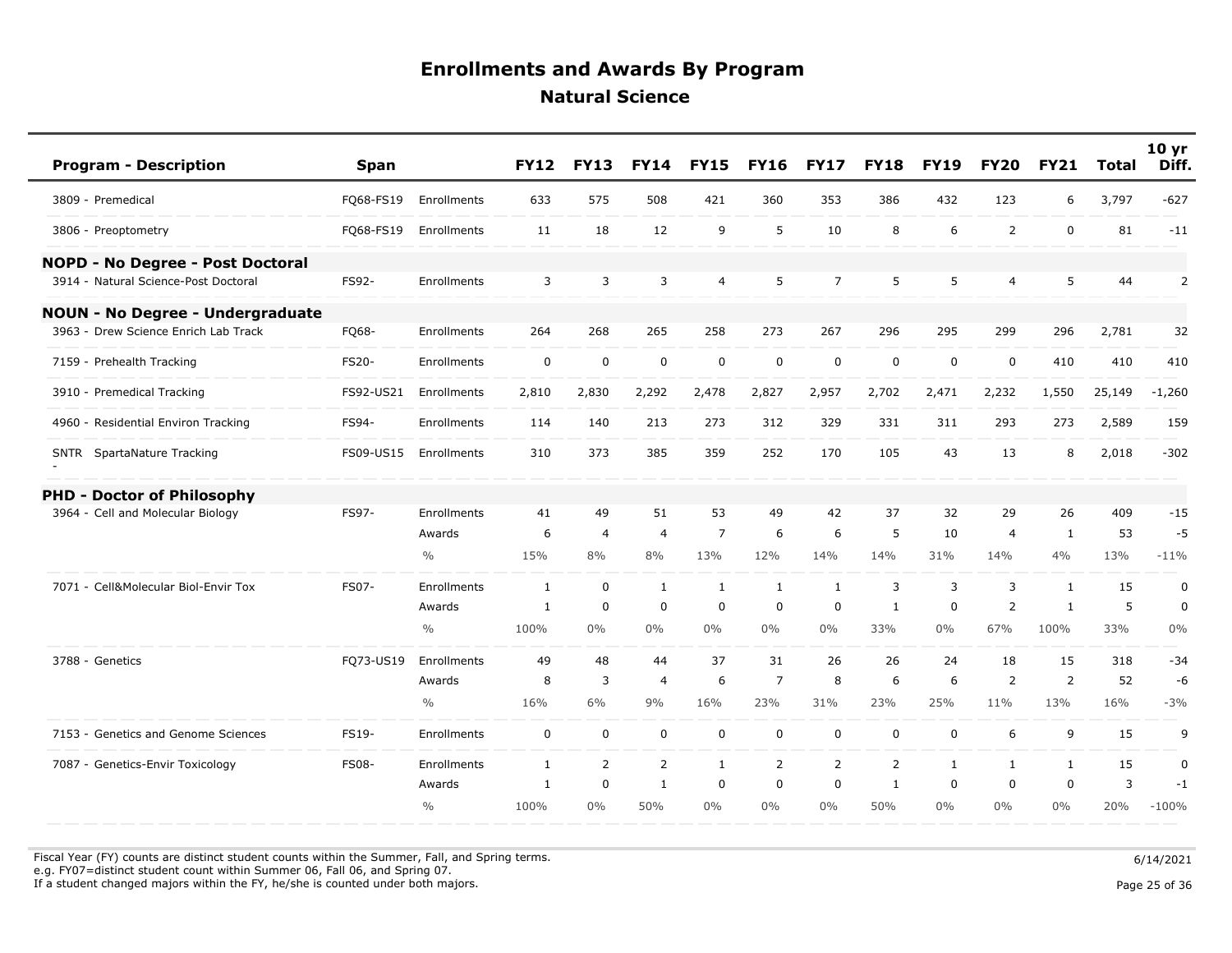| <b>Program - Description</b>                  | <b>Span</b>      |               | <b>FY12</b>    | <b>FY13</b>  | <b>FY14</b>    | <b>FY15</b>    | <b>FY16</b>  | <b>FY17</b> | <b>FY18</b> | <b>FY19</b>    | <b>FY20</b> | <b>FY21</b>    | Total          | 10 <sub>yr</sub><br>Diff. |
|-----------------------------------------------|------------------|---------------|----------------|--------------|----------------|----------------|--------------|-------------|-------------|----------------|-------------|----------------|----------------|---------------------------|
| 7069 - Mathematics Education                  | <b>FS06-</b>     | Enrollments   | 28             | 27           | 28             | 28             | 34           | 38          | 31          | 29             | 29          | 26             | 298            | $-2$                      |
|                                               |                  | Awards        | $\overline{4}$ | 6            | $\mathbf{1}$   | $\overline{2}$ | $\mathbf{1}$ | 6           | 7           | $\overline{4}$ | 6           | 3              | 40             | $-1$                      |
|                                               |                  | $\frac{0}{0}$ | 14%            | 22%          | 4%             | 7%             | 3%           | 16%         | 23%         | 14%            | 21%         | 12%            | 13%            | $-3%$                     |
| 3987<br>- Neuroscience                        | <b>US98-US14</b> | Enrollments   | 36             | 34           | 39             | $\overline{3}$ | $\mathbf 0$  | $\mathbf 0$ | $\mathbf 0$ | $\mathbf 0$    | $\mathbf 0$ | $\mathbf 0$    | 112            | $-36$                     |
|                                               |                  | Awards        | 3              | $\mathbf{1}$ | $\overline{7}$ | $\mathbf 0$    | 0            | $\mathbf 0$ | 0           | $\mathbf 0$    | 0           | $\mathbf 0$    | 11             | $-3$                      |
|                                               |                  | $\%$          | 8%             | 3%           | 18%            | $0\%$          | $0\%$        | $0\%$       | $0\%$       | $0\%$          | $0\%$       | 0%             | 10%            | $-8%$                     |
| - Neuroscience-Envir Toxicology<br>7098       | US10-US14        | Enrollments   | 1              | 1            | $\overline{2}$ | 1              | $\mathbf 0$  | $\mathbf 0$ | $\mathbf 0$ | 0              | 0           | $\mathbf 0$    | 5              | $-1$                      |
|                                               |                  | Awards        | 0              | 0            | $\mathbf{1}$   | 1              | 0            | $\mathbf 0$ | 0           | 0              | 0           | $\mathbf 0$    | $\overline{2}$ | 0                         |
|                                               |                  | $\frac{0}{0}$ | 0%             | $0\%$        | 50%            | 100%           | $0\%$        | $0\%$       | $0\%$       | $0\%$          | $0\%$       | $0\%$          | 40%            | 0%                        |
| - Specialization Graduate<br><b>SPCG</b>      |                  |               |                |              |                |                |              |             |             |                |             |                |                |                           |
| Ecol, Evolutionary Bio&Behavior<br>3995       | US98-US21        | Enrollments   | 20             | 17           | 20             | 22             | 16           | 16          | 17          | 10             | 6           | $\overline{4}$ | 148            | $-16$                     |
|                                               |                  | Awards        | $\overline{7}$ | 6            | 3              | 8              | 6            | 3           | 5           | $\overline{4}$ | 3           | 2              | 47             | $-5$                      |
|                                               |                  | $\frac{0}{0}$ | 35%            | 35%          | 15%            | 36%            | 38%          | 19%         | 29%         | 40%            | 50%         | 50%            | 32%            | 15%                       |
| - Specialization Undergraduate<br><b>SPCU</b> |                  |               |                |              |                |                |              |             |             |                |             |                |                |                           |
| - Environmental Studies<br>3933               | FS95-US15        | Enrollments   | 292            | 292          | 356            | 439            | 211          | $\mathbf 0$ | 0           | 0              | 0           | 0              | 1,590          | $-292$                    |
|                                               |                  | Awards        | 56             | 30           | 36             | 42             | 3            | $\mathbf 0$ | $\mathbf 0$ | $\mathbf 0$    | $\Omega$    | 0              | 167            | $-56$                     |
|                                               |                  | $\frac{0}{0}$ | 19%            | 10%          | 10%            | 10%            | $1\%$        | $0\%$       | $0\%$       | $0\%$          | $0\%$       | 0%             | 11%            | $-19%$                    |

#### *Neuroscience Program*

| <b>DUAL - Dual Major</b>                   |              |                    |       |       |       |       |       |       |    |     |     |     |     |     |
|--------------------------------------------|--------------|--------------------|-------|-------|-------|-------|-------|-------|----|-----|-----|-----|-----|-----|
| 9871 - Neuroscience                        | FS14-        | <b>Enrollments</b> |       |       |       |       |       |       |    |     |     |     |     |     |
| <b>GRC2 - Graduate Certificate Program</b> |              |                    |       |       |       |       |       |       |    |     |     |     |     |     |
| 7135 - Medical Neuroscience                | SS17-        | <b>Enrollments</b> |       |       |       | 0     |       |       | 12 | 39  | 41  | 52  | 144 | 52  |
|                                            |              | Awards             |       |       |       | 0     | 0     |       |    | 8   | 19  | 17  | 45  | 17  |
|                                            |              | $\frac{0}{0}$      | $0\%$ | $0\%$ | $0\%$ | $0\%$ | $0\%$ | $0\%$ | 8% | 21% | 46% | 33% | 31% | 33% |
| 7138 - Neuroscience and the Law            | <b>FS18-</b> | Enrollments        |       |       |       |       |       |       |    |     |     |     |     |     |

Fiscal Year (FY) counts are distinct student counts within the Summer, Fall, and Spring terms.<br>e.g. FY07=distinct student count within Summer 06, Fall 06, and Spring 07. If a student changed majors within the FY, he/she is counted under both majors. Page 26 of 36 page 26 of 36 page 26 of 36 page 26 of 36 page 26 of 36 page 26 of 36 page 26 of 36 page 26 of 36 page 26 of 36 page 26 of 36 pa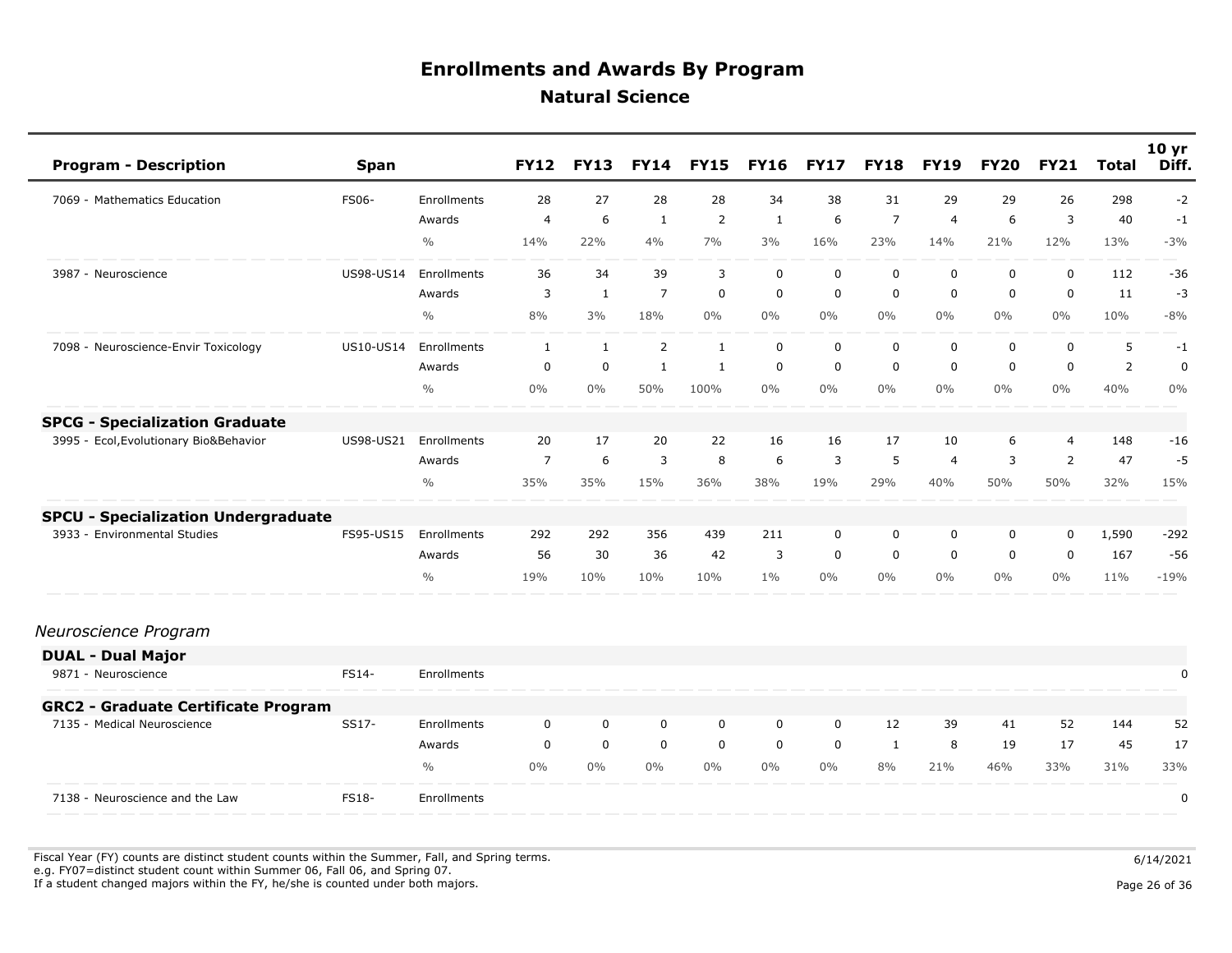| <b>Program - Description</b>                 | <b>Span</b> |               | <b>FY12</b>    | <b>FY13</b>    | <b>FY14</b>    | <b>FY15</b>    | <b>FY16</b>    | <b>FY17</b>    | <b>FY18</b>    | <b>FY19</b>    | <b>FY20</b>    | <b>FY21</b>    | <b>Total</b>   | 10 <sub>yr</sub><br>Diff. |
|----------------------------------------------|-------------|---------------|----------------|----------------|----------------|----------------|----------------|----------------|----------------|----------------|----------------|----------------|----------------|---------------------------|
| <b>MS - Master of Science</b>                |             |               |                |                |                |                |                |                |                |                |                |                |                |                           |
| 7119 - Neuroscience                          | FS14-       | Enrollments   | $\mathbf 0$    | $\mathbf 0$    | $\mathbf 0$    | $\mathbf 0$    | $\mathbf 0$    | $\mathbf{1}$   | $\mathbf{1}$   | $\mathbf{1}$   | 0              | $\mathbf{1}$   | $\overline{4}$ | $\mathbf{1}$              |
|                                              |             | Awards        | 0              | $\mathbf 0$    | $\mathbf 0$    | $\mathbf 0$    | $\mathbf 0$    | 0              | 1              | 1              | 0              | $\mathbf 0$    | $\overline{2}$ | 0                         |
|                                              |             | $\frac{0}{0}$ | $0\%$          | $0\%$          | $0\%$          | $0\%$          | $0\%$          | $0\%$          | 100%           | 100%           | $0\%$          | $0\%$          | 50%            | $0\%$                     |
| <b>PHD - Doctor of Philosophy</b>            |             |               |                |                |                |                |                |                |                |                |                |                |                |                           |
| 7120 - Neuroscience                          | FS14-       | Enrollments   | 0              | 0              | 0              | 32             | 32             | 27             | 25             | 24             | 27             | 33             | 200            | 33                        |
|                                              |             | Awards        | $\mathbf 0$    | $\mathbf 0$    | $\mathbf 0$    | $\overline{7}$ | 5              | $\overline{4}$ | 6              | $\overline{4}$ | 2              | $\overline{4}$ | 32             | 4                         |
|                                              |             | $\frac{0}{0}$ | $0\%$          | $0\%$          | $0\%$          | 22%            | 16%            | 15%            | 24%            | 17%            | 7%             | 12%            | 16%            | 12%                       |
| 7121 - Neuroscience-Envir Toxicology         | FS14-       | Enrollments   | 0              | $\mathbf 0$    | $\mathbf 0$    | $\mathbf 0$    | $\mathbf 0$    | 1              | 1              | $\mathbf 0$    | 0              | $\mathbf 0$    | $\overline{2}$ | $\mathbf 0$               |
|                                              |             | Awards        | $\mathbf 0$    | $\mathbf 0$    | $\mathbf 0$    | $\mathbf 0$    | $\mathbf 0$    | $\mathbf 0$    | $\mathbf{1}$   | $\mathbf 0$    | $\mathbf 0$    | $\mathbf 0$    | $\mathbf{1}$   | $\mathbf 0$               |
|                                              |             | $\frac{0}{0}$ | $0\%$          | $0\%$          | $0\%$          | $0\%$          | $0\%$          | $0\%$          | 100%           | $0\%$          | $0\%$          | $0\%$          | 50%            | $0\%$                     |
| Physics-Astronomy                            |             |               |                |                |                |                |                |                |                |                |                |                |                |                           |
| <b>ADDU - Additional Major Undergraduate</b> |             |               |                |                |                |                |                |                |                |                |                |                |                |                           |
| 3823 - Astrophysics                          | FQ68-       | Enrollments   | $\overline{2}$ | $\overline{4}$ | $\overline{3}$ | $\overline{2}$ | $\mathbf{1}$   | 6              | $\overline{4}$ | 5              | 5              | $\overline{4}$ | 36             | 2                         |
|                                              |             | Awards        | $\mathbf 0$    | $\mathbf 0$    | $\mathbf 0$    | $\mathbf{1}$   | $\mathbf{1}$   | $\mathbf{1}$   | $\mathbf 0$    | $\mathbf 0$    | $\mathbf{1}$   | $\mathbf 0$    | 4              | $\mathbf 0$               |
|                                              |             | $\frac{0}{0}$ | $0\%$          | $0\%$          | $0\%$          | 50%            | 100%           | 17%            | $0\%$          | $0\%$          | 20%            | $0\%$          | 11%            | $0\%$                     |
| 3840 - Physics                               | FQ68-       | Enrollments   | 10             | 8              | $\overline{7}$ | $\overline{7}$ | $\overline{7}$ | $\overline{7}$ | 10             | 13             | 11             | $\overline{4}$ | 84             | -6                        |
|                                              |             | Awards        | 3              | $\mathbf{1}$   | $\overline{2}$ | $\mathbf{1}$   | $\overline{2}$ | $\mathbf{1}$   | $\mathbf{1}$   | 1              | $\overline{2}$ | $\mathbf 0$    | 14             | $-3$                      |
|                                              |             | $\frac{0}{0}$ | 30%            | 13%            | 29%            | 14%            | 29%            | 14%            | 10%            | 8%             | 18%            | $0\%$          | 17%            | $-30%$                    |
| <b>BA - Bachelor of Arts</b>                 |             |               |                |                |                |                |                |                |                |                |                |                |                |                           |
| 3839 - Physics                               | FQ68-       | Enrollments   | 28             | 27             | 23             | 26             | 19             | 14             | 19             | 17             | 17             | 26             | 216            | $-2$                      |
|                                              |             | Awards        | $\overline{4}$ | 2              | $\mathbf{1}$   | 3              | 2              | $\mathbf 0$    | 2              | $\overline{4}$ | $\mathbf 0$    | 3              | 21             | $-1$                      |
|                                              |             | $\frac{0}{0}$ | 14%            | 7%             | 4%             | 12%            | 11%            | $0\%$          | 11%            | 24%            | $0\%$          | 12%            | 10%            | $-3%$                     |
| 3841 - Physics - Second Degree               | FQ68-       | Enrollments   | 5              | 3              | 3              | 3              | $\mathbf{1}$   | 2              | 2              | $\overline{2}$ | $\mathbf{1}$   | $\mathbf 0$    | 22             | $-5$                      |
|                                              |             | Awards        | $\mathbf 0$    | $\mathbf 0$    | $\mathbf 0$    | $\mathbf 0$    | $\mathbf 0$    | $\mathbf 0$    | $\mathbf 0$    | $\mathbf{1}$   | 1              | $\mathbf 0$    | 2              | $\mathbf 0$               |
|                                              |             | $\frac{0}{0}$ | $0\%$          | $0\%$          | $0\%$          | $0\%$          | $0\%$          | $0\%$          | $0\%$          | 50%            | 100%           | $0\%$          | 9%             | $0\%$                     |

Fiscal Year (FY) counts are distinct student counts within the Summer, Fall, and Spring terms.  $6/14/2021$ 

e.g. FY07=distinct student count within Summer 06, Fall 06, and Spring 07.

If a student changed majors within the FY, he/she is counted under both majors. Page 27 of 36

Page 27 of 36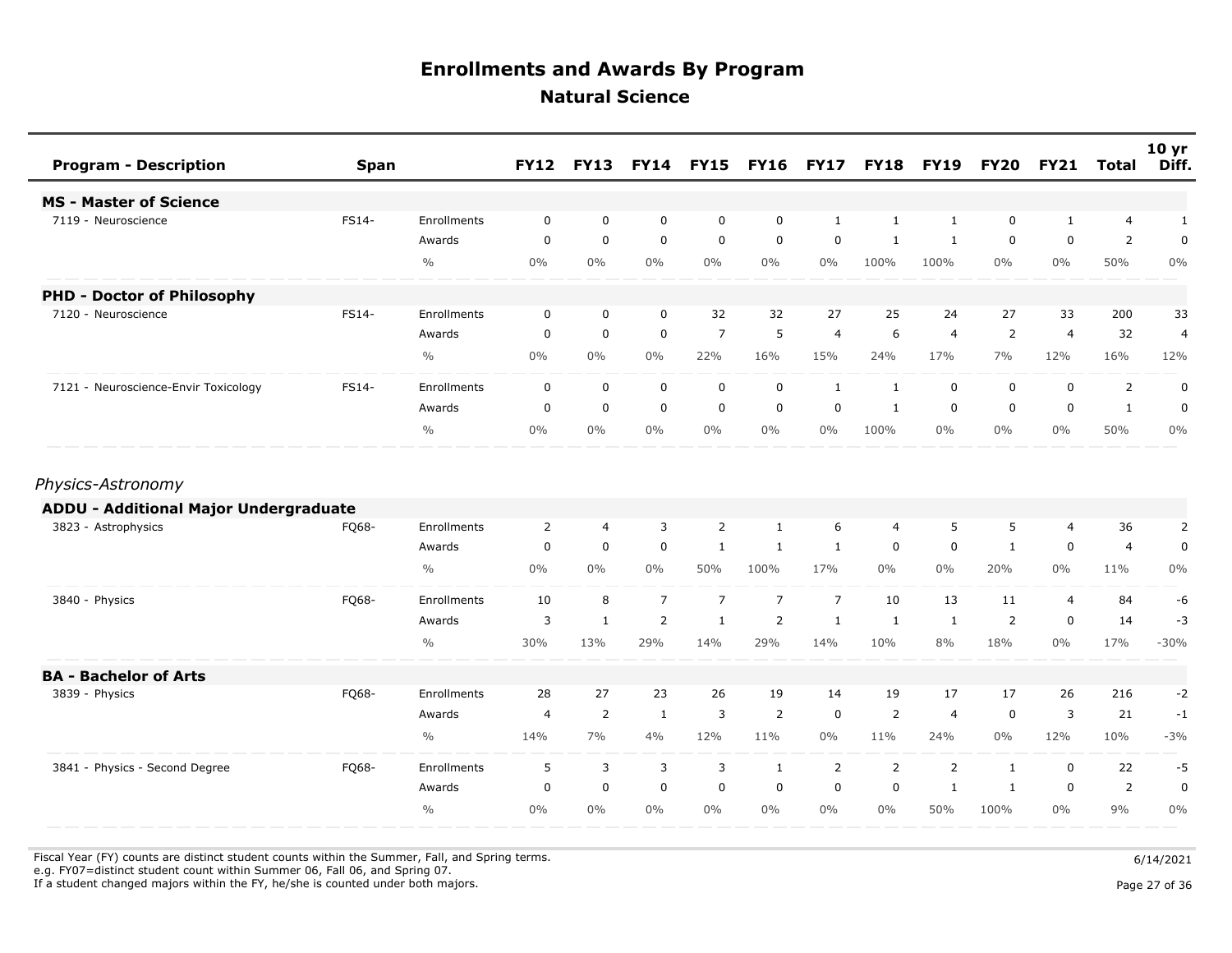| <b>Program - Description</b>                  | <b>Span</b>  |               | <b>FY12</b>    | <b>FY13</b>    | <b>FY14</b>    | <b>FY15</b>    | <b>FY16</b>  | <b>FY17</b>    | <b>FY18</b>  | <b>FY19</b>    | <b>FY20</b>    | <b>FY21</b>    | Total        | 10 <sub>yr</sub><br>Diff. |
|-----------------------------------------------|--------------|---------------|----------------|----------------|----------------|----------------|--------------|----------------|--------------|----------------|----------------|----------------|--------------|---------------------------|
| <b>BS - Bachelor of Science</b>               |              |               |                |                |                |                |              |                |              |                |                |                |              |                           |
| 3822 - Astrophysics                           | FQ68-        | Enrollments   | 46             | 61             | 70             | 74             | 74           | 76             | 71           | 86             | 107            | 118            | 783          | 72                        |
|                                               |              | Awards        | 9              | 5              | 5              | $\mathbf{1}$   | 11           | 14             | 3            | 11             | 12             | 10             | 81           | 1                         |
|                                               |              | $\frac{0}{0}$ | 20%            | 8%             | 7%             | $1\%$          | 15%          | 18%            | 4%           | 13%            | 11%            | 8%             | 10%          | $-11%$                    |
| 3824 - Astrophysics - Second Degree           | FQ68-        | Enrollments   | 11             | 13             | 11             | 10             | 6            | 8              | 5            | $\overline{7}$ | 6              | 5              | 82           | -6                        |
|                                               |              | Awards        | 1              | $\mathbf{1}$   | $\mathbf{1}$   | 2              | $\mathbf 0$  | $\mathbf{1}$   | $\mathbf{1}$ | $\mathbf{1}$   | $\mathbf{1}$   | 2              | 11           | 1                         |
|                                               |              | $\frac{0}{0}$ | 9%             | 8%             | 9%             | 20%            | $0\%$        | 13%            | 20%          | 14%            | 17%            | 40%            | 13%          | 31%                       |
| 3842 - Physics                                | FQ68-        | Enrollments   | 246            | 248            | 245            | 290            | 284          | 266            | 240          | 279            | 287            | 243            | 2,628        | $-3$                      |
|                                               |              | Awards        | 21             | 30             | 26             | 28             | 21           | 35             | 35           | 43             | 38             | 38             | 315          | 17                        |
|                                               |              | $\frac{0}{0}$ | 9%             | 12%            | 11%            | 10%            | 7%           | 13%            | 15%          | 15%            | 13%            | 16%            | 12%          | 7%                        |
| 3843 - Physics - Second Degree                | FQ68-        | Enrollments   | 25             | 21             | 12             | 10             | 11           | 16             | 18           | 21             | 20             | 13             | 167          | $-12$                     |
|                                               |              | Awards        | $\overline{2}$ | $\overline{4}$ | 3              | $\mathbf 0$    | 3            | 2              | 3            | 2              | $\overline{4}$ | $\overline{2}$ | 25           | $\mathbf 0$               |
|                                               |              | $\frac{0}{0}$ | 8%             | 19%            | 25%            | $0\%$          | 27%          | 13%            | 17%          | 10%            | 20%            | 15%            | 15%          | 7%                        |
| 7003 - Physics and Geophysics - Second Degree | SS01-FS09    | Enrollments   | 1              | $\mathbf 0$    | $\mathbf 0$    | $\mathbf 0$    | $\mathbf 0$  | $\mathbf 0$    | $\mathbf 0$  | $\mathbf 0$    | 0              | $\mathbf 0$    | $\mathbf{1}$ | $-1$                      |
|                                               |              | Awards        | 1              | $\mathbf 0$    | $\mathbf 0$    | $\mathbf 0$    | 0            | $\mathbf 0$    | $\mathbf 0$  | $\mathbf 0$    | $\mathbf 0$    | $\mathbf 0$    | $\mathbf{1}$ | $-1$                      |
|                                               |              | $\frac{0}{0}$ | 100%           | $0\%$          | $0\%$          | $0\%$          | $0\%$        | $0\%$          | $0\%$        | $0\%$          | $0\%$          | $0\%$          | 100%         | $-100%$                   |
| <b>DUAL - Dual Major</b>                      |              |               |                |                |                |                |              |                |              |                |                |                |              |                           |
| 9824 - Physics                                | FQ68-        | Enrollments   | $\overline{2}$ | 2              | 4              | 3              | 3            | 3              | $\mathbf{1}$ | $\mathbf{1}$   | 1              | $\overline{2}$ | 22           | 0                         |
|                                               |              | Awards        | $\mathbf{1}$   | $\mathbf{1}$   | $\mathbf{1}$   | $\mathbf 0$    | $\mathbf 0$  | $\overline{2}$ | $\mathbf{1}$ | $\mathbf 0$    | $\mathbf 0$    | $\mathbf 0$    | 6            | $-1$                      |
|                                               |              | $\frac{0}{0}$ | 50%            | 50%            | 25%            | $0\%$          | 0%           | 67%            | 100%         | $0\%$          | $0\%$          | $0\%$          | 27%          | $-50%$                    |
| <b>GRC2 - Graduate Certificate Program</b>    |              |               |                |                |                |                |              |                |              |                |                |                |              |                           |
| 7158 - Accelerator Science & Engineer         | <b>US20-</b> | Enrollments   |                |                |                |                |              |                |              |                |                |                |              | 0                         |
| <b>MJSE - Teaching Major Sec Endorsement</b>  |              |               |                |                |                |                |              |                |              |                |                |                |              |                           |
| 3847 - Physics                                | FQ68-        | Enrollments   | 13             | $\overline{7}$ | $\overline{2}$ | $\overline{4}$ | $\mathbf{1}$ | 2              | $\mathbf{1}$ | $\mathbf{1}$   | $\mathbf{1}$   | $\mathbf{1}$   | 33           | $-12$                     |
| <b>MNSE - Teaching Minor Sec Endorsement</b>  |              |               |                |                |                |                |              |                |              |                |                |                |              |                           |
| 3850 - Physics                                | FO68-        | Enrollments   | 24             | 16             | 13             | 16             | 16           | 13             | 14           | 15             | 11             | 11             | 149          | $-13$                     |

Fiscal Year (FY) counts are distinct student counts within the Summer, Fall, and Spring terms.  $6/14/2021$ e.g. FY07=distinct student count within Summer 06, Fall 06, and Spring 07.

If a student changed majors within the FY, he/she is counted under both majors. Page 28 of 36 and the student student changed majors within the FY, he/she is counted under both majors.

Page 28 of 36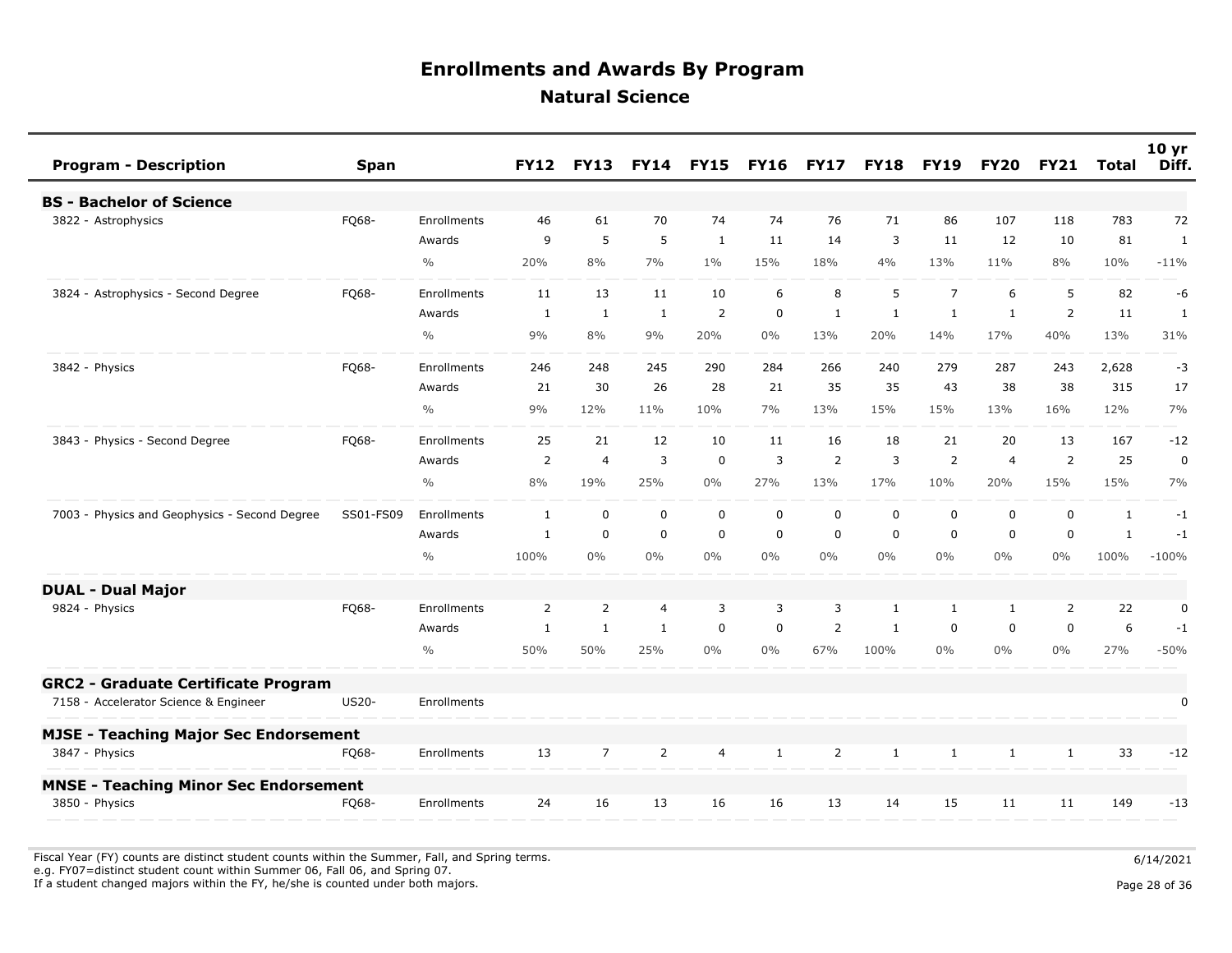| <b>Program - Description</b>                 | <b>Span</b> |               | <b>FY12</b>    | <b>FY13</b>    | <b>FY14</b>    | <b>FY15</b>  | <b>FY16</b>    | <b>FY17</b>    | <b>FY18</b>  | <b>FY19</b>  | <b>FY20</b>    | <b>FY21</b>    | <b>Total</b> | 10 <sub>yr</sub><br>Diff. |
|----------------------------------------------|-------------|---------------|----------------|----------------|----------------|--------------|----------------|----------------|--------------|--------------|----------------|----------------|--------------|---------------------------|
| <b>MS - Master of Science</b>                |             |               |                |                |                |              |                |                |              |              |                |                |              |                           |
| 3923 - Astrophysics and Astronomy            | FS92-       | Enrollments   | $\overline{4}$ | $\overline{2}$ | $\mathbf{1}$   | $\mathbf{1}$ | $\overline{2}$ | $\overline{4}$ | 3            | 3            | $\overline{2}$ | $\overline{4}$ | 26           | 0                         |
|                                              |             | Awards        | 2              | 2              | $\mathbf{1}$   | $\mathbf 0$  | $\mathbf{1}$   | $\mathbf{1}$   | 3            | $\mathbf{1}$ | 2              | 3              | 16           | $\mathbf{1}$              |
|                                              |             | $\frac{0}{0}$ | 50%            | 100%           | 100%           | $0\%$        | 50%            | 25%            | 100%         | 33%          | 100%           | 75%            | 62%          | 25%                       |
| 3836 - Physics                               | FQ68-       | Enrollments   | 27             | 18             | 20             | 16           | 23             | 29             | 25           | 28           | 24             | 28             | 238          | 1                         |
|                                              |             | Awards        | 19             | 11             | 15             | 10           | 11             | 17             | 15           | 13           | 13             | 11             | 135          | -8                        |
|                                              |             | $\frac{0}{0}$ | 70%            | 61%            | 75%            | 63%          | 48%            | 59%            | 60%          | 46%          | 54%            | 39%            | 57%          | $-31%$                    |
| <b>PHD - Doctor of Philosophy</b>            |             |               |                |                |                |              |                |                |              |              |                |                |              |                           |
| 3924 - Astrophysics and Astronomy            | FS92-       | Enrollments   | 14             | 13             | 11             | 12           | 15             | 17             | 14           | 17           | 20             | 22             | 155          | 8                         |
|                                              |             | Awards        | 3              | 2              | $\overline{2}$ | $\mathbf 0$  | 3              | 3              | 1            | $\mathbf 0$  | $\mathbf{1}$   | $\overline{4}$ | 19           | 1                         |
|                                              |             | $\frac{0}{0}$ | 21%            | 15%            | 18%            | $0\%$        | 20%            | 18%            | 7%           | $0\%$        | 5%             | 18%            | 12%          | $-3%$                     |
| 3838 - Physics                               | FQ68-       | Enrollments   | 138            | 142            | 141            | 154          | 148            | 154            | 168          | 180          | 194            | 184            | 1,603        | 46                        |
|                                              |             | Awards        | 19             | 15             | 23             | 24           | 15             | 14             | 19           | 20           | 23             | 23             | 195          | 4                         |
|                                              |             | $\frac{0}{0}$ | 14%            | 11%            | 16%            | 16%          | 10%            | 9%             | 11%          | 11%          | 12%            | 13%            | 12%          | $-1\%$                    |
| Physiology                                   |             |               |                |                |                |              |                |                |              |              |                |                |              |                           |
| <b>ADDU - Additional Major Undergraduate</b> |             |               |                |                |                |              |                |                |              |              |                |                |              |                           |
| 3863 - Physiology                            | FQ68-       | Enrollments   | 10             | 8              | 5              | 2            | $\overline{4}$ | 6              | 5            | 9            | 11             | 12             | 72           | $\overline{2}$            |
|                                              |             | Awards        | 1              | $\pmb{0}$      | $\mathbf{1}$   | $\mathbf{1}$ | 0              | $\mathbf 0$    | 0            | $\mathbf 0$  | 1              | $\overline{4}$ | 8            | 3                         |
|                                              |             | $\frac{0}{0}$ | 10%            | $0\%$          | 20%            | 50%          | $0\%$          | $0\%$          | $0\%$        | $0\%$        | 9%             | 33%            | 11%          | 23%                       |
| <b>BS - Bachelor of Science</b>              |             |               |                |                |                |              |                |                |              |              |                |                |              |                           |
| 3862 - Physiology                            | FQ68-       | Enrollments   | 274            | 231            | 186            | 203          | 256            | 255            | 278          | 309          | 366            | 335            | 2,693        | 61                        |
|                                              |             | Awards        | 61             | 55             | 39             | 38           | 36             | 28             | 53           | 59           | 46             | 85             | 500          | 24                        |
|                                              |             | $\frac{0}{0}$ | 22%            | 24%            | 21%            | 19%          | 14%            | 11%            | 19%          | 19%          | 13%            | 25%            | 19%          | 3%                        |
| 3864 - Physiology - Second Degree            | FQ68-       | Enrollments   | 21             | 20             | 21             | 25           | 16             | 16             | 16           | 13           | 14             | 16             | 178          | -5                        |
|                                              |             | Awards        | 6              | 1              | 3              | 3            | $\overline{4}$ | 1              | $\mathbf{1}$ | 1            | $\overline{4}$ | $\mathbf 0$    | 24           | -6                        |
|                                              |             | $\frac{0}{0}$ | 29%            | 5%             | 14%            | 12%          | 25%            | 6%             | 6%           | 8%           | 29%            | $0\%$          | 13%          | $-29%$                    |

Fiscal Year (FY) counts are distinct student counts within the Summer, Fall, and Spring terms.  $6/14/2021$ 

e.g. FY07=distinct student count within Summer 06, Fall 06, and Spring 07.

If a student changed majors within the FY, he/she is counted under both majors. Page 29 of 36

Page 29 of 36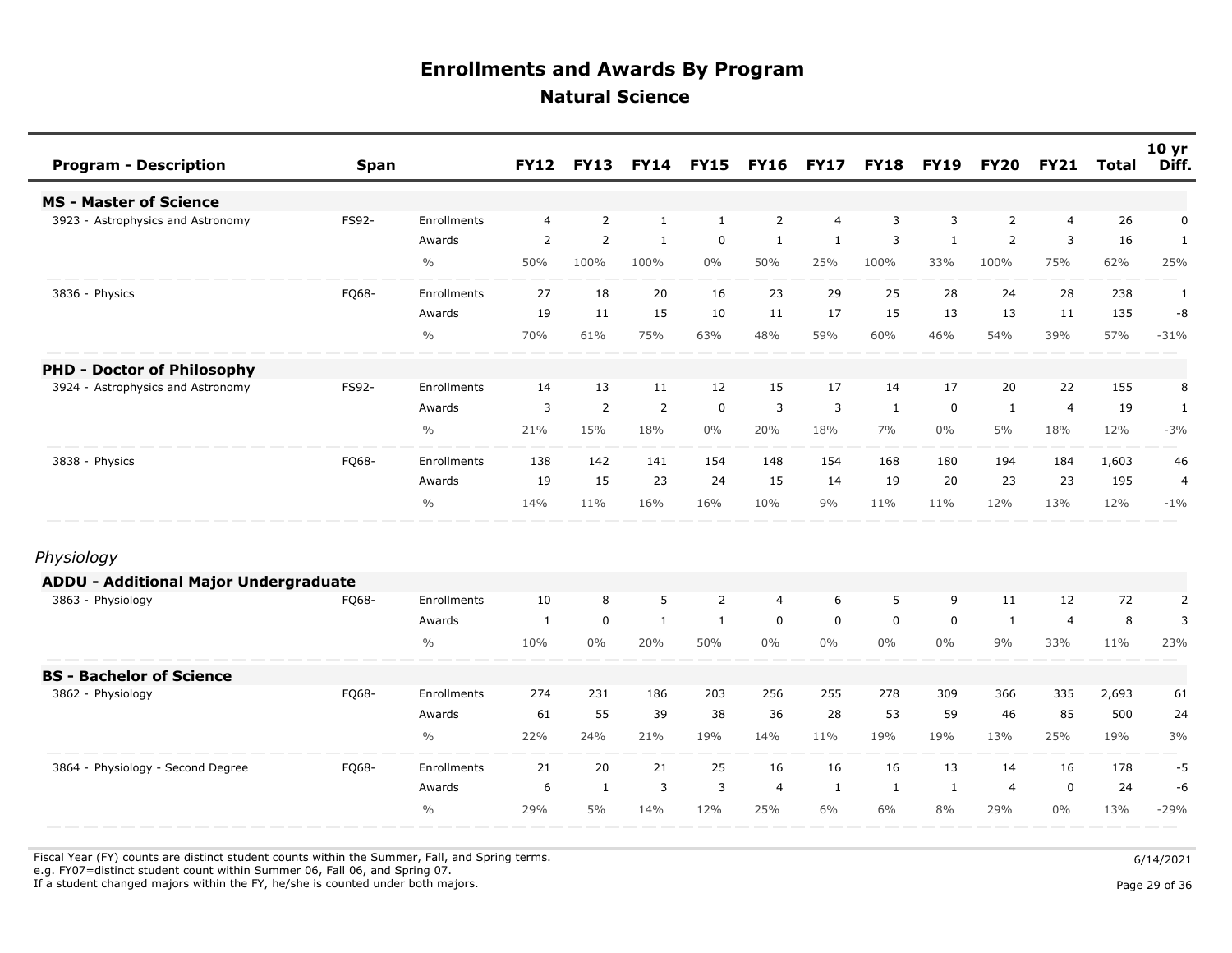| <b>Program - Description</b>                 | <b>Span</b>  |               | <b>FY12</b>    | <b>FY13</b>    |                | <b>FY14 FY15</b> | <b>FY16 FY17</b> |                | <b>FY18</b>    | <b>FY19</b>    | <b>FY20</b>    | <b>FY21</b>    | Total          | 10 <sub>yr</sub><br>Diff. |
|----------------------------------------------|--------------|---------------|----------------|----------------|----------------|------------------|------------------|----------------|----------------|----------------|----------------|----------------|----------------|---------------------------|
| <b>MS - Master of Science</b>                |              |               |                |                |                |                  |                  |                |                |                |                |                |                |                           |
| 3860 - Physiology                            | FQ68-        | Enrollments   | 8              | $\overline{7}$ | 8              | 5                | $\overline{7}$   | 11             | 6              | 8              | 8              | 5              | 73             | -3                        |
|                                              |              | Awards        | $\mathbf{1}$   | $\mathbf 0$    | 3              | $\mathbf{1}$     | $\mathbf{1}$     | 1              | $\overline{2}$ | $\overline{2}$ | $\overline{2}$ | 1              | 14             | $\mathbf 0$               |
|                                              |              | $\frac{0}{0}$ | 13%            | $0\%$          | 38%            | 20%              | 14%              | 9%             | 33%            | 25%            | 25%            | 20%            | 19%            | 8%                        |
| <b>NOGR - No Degree - Graduate</b>           |              |               |                |                |                |                  |                  |                |                |                |                |                |                |                           |
| 7122 - Linked BS/MS Physiology Track         | SS15-US15    | Enrollments   |                |                |                |                  |                  |                |                |                |                |                |                | $\pmb{0}$                 |
| <b>PHD - Doctor of Philosophy</b>            |              |               |                |                |                |                  |                  |                |                |                |                |                |                |                           |
| 5807 - Molecular, Cell, &Inter Physio        | <b>FS20-</b> | Enrollments   | $\mathbf 0$    | $\mathbf 0$    | $\mathbf 0$    | $\mathbf 0$      | $\mathbf 0$      | $\mathbf 0$    | $\mathbf 0$    | $\mathbf 0$    | 0              | 4              | $\overline{4}$ | 4                         |
| 3861 - Physiology                            | FQ68-US20    | Enrollments   | $\overline{7}$ | $\overline{7}$ | 17             | 19               | 21               | 23             | 27             | 26             | 21             | 12             | 180            | 5                         |
|                                              |              | Awards        | $\mathbf{1}$   | $\overline{3}$ | $\mathbf 0$    | $\mathbf 0$      | 2                | 1              | 2              | 6              | 6              | $\overline{2}$ | 23             | $\mathbf{1}$              |
|                                              |              | $\frac{0}{0}$ | 14%            | 43%            | $0\%$          | $0\%$            | 10%              | 4%             | 7%             | 23%            | 29%            | 17%            | 13%            | 2%                        |
| 7137 - Physiology-Envir Toxicology           | US17-        | Enrollments   |                |                |                |                  |                  |                |                |                |                |                |                | 0                         |
| Plant Biology                                |              |               |                |                |                |                  |                  |                |                |                |                |                |                |                           |
| <b>ADDU - Additional Major Undergraduate</b> |              |               |                |                |                |                  |                  |                |                |                |                |                |                |                           |
| 7060 - Environmental Biol/Plant Biol         | <b>FS05-</b> | Enrollments   | 0              | $\mathbf 0$    | 0              | $\mathbf 0$      | $\overline{2}$   | 2              | $\mathbf{1}$   | $\mathbf{1}$   | $\mathbf{1}$   | 2              | 9              | $\overline{2}$            |
|                                              |              | Awards        | $\mathbf 0$    | $\mathbf 0$    | $\mathbf 0$    | $\mathbf 0$      | $\mathbf 0$      | $\mathbf{1}$   | $\mathbf 0$    | $\mathbf 0$    | $\mathbf 0$    | $\mathbf{1}$   | $\overline{2}$ | $\mathbf{1}$              |
|                                              |              | $\frac{0}{0}$ | $0\%$          | $0\%$          | $0\%$          | $0\%$            | $0\%$            | 50%            | $0\%$          | $0\%$          | $0\%$          | 50%            | 22%            | 50%                       |
| 7045 - Plant Biology                         | FS04-        | Enrollments   | 2              | $\overline{4}$ | 3              | 5                | $\overline{2}$   | $\overline{4}$ | 5              | 4              | 4              | 5              | 38             | 3                         |
|                                              |              | Awards        | 0              | $\mathbf 0$    | $\overline{2}$ | $\mathbf{1}$     | $\mathbf 0$      | $\mathbf 0$    | $\mathbf{1}$   | $\mathbf 0$    | 0              | $\mathbf 0$    | 4              | $\pmb{0}$                 |
|                                              |              | $\frac{0}{0}$ | $0\%$          | $0\%$          | 67%            | 20%              | $0\%$            | $0\%$          | 20%            | $0\%$          | $0\%$          | $0\%$          | 11%            | 0%                        |
| <b>BS - Bachelor of Science</b>              |              |               |                |                |                |                  |                  |                |                |                |                |                |                |                           |
| 7059 - Environmental Biol/Plant Biol         | <b>FS05-</b> | Enrollments   | 21             | 18             | 18             | 18               | 21               | 24             | 22             | 30             | 35             | 44             | 251            | 23                        |
|                                              |              | Awards        | $\overline{4}$ | 3              | 2              | 3                | 3                | $\overline{4}$ | 3              | 6              | 3              | 15             | 46             | 11                        |
|                                              |              | $\frac{0}{0}$ | 19%            | 17%            | 11%            | 17%              | 14%              | 17%            | 14%            | 20%            | 9%             | 34%            | 18%            | 15%                       |

Fiscal Year (FY) counts are distinct student counts within the Summer, Fall, and Spring terms.  $6/14/2021$  e.g. FY07=distinct student count within Summer 06, Fall 06, and Spring 07. If a student changed majors within the FY, he/she is counted under both majors. Page 30 of 36 of 36 of 36 of 36 of 36 of 36 of 36 of 36 of 36 of 36 of 36 of 36 of 36 of 36 of 36 of 36 of 36 of 36 of 36 of 36 of 36 of 36 of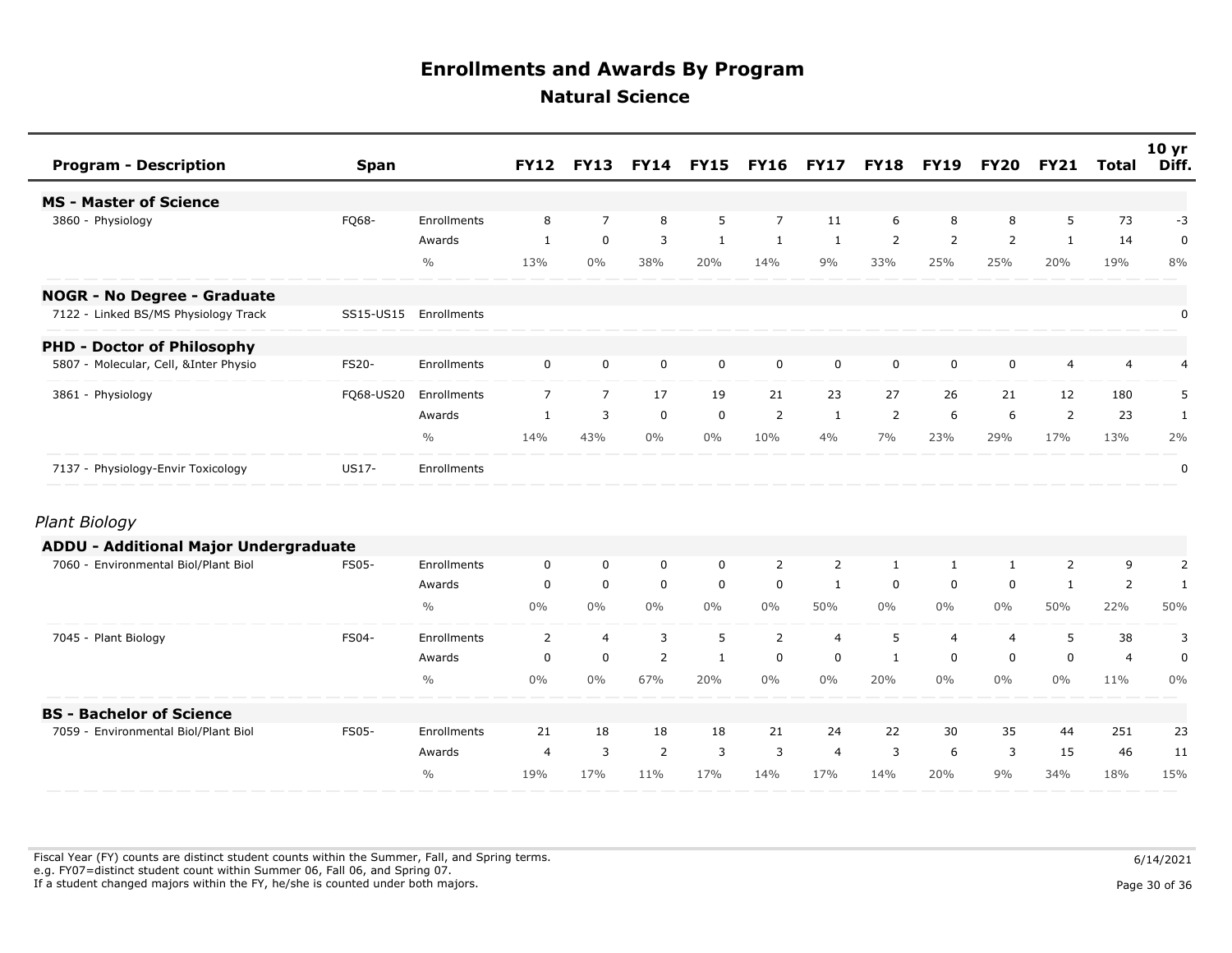| <b>Program - Description</b>                            | <b>Span</b>  |               | <b>FY12</b>    | <b>FY13</b>    | <b>FY14</b>    | <b>FY15</b> | <b>FY16</b>    | <b>FY17</b>    | <b>FY18</b>    | <b>FY19</b> | <b>FY20</b>    | <b>FY21</b>    | <b>Total</b> | 10 <sub>yr</sub><br>Diff. |
|---------------------------------------------------------|--------------|---------------|----------------|----------------|----------------|-------------|----------------|----------------|----------------|-------------|----------------|----------------|--------------|---------------------------|
| 7061 - Environmental Biol/Plant Biol - Second<br>Degree | <b>FS05-</b> | Enrollments   | $\mathbf{1}$   | $\overline{2}$ | $\overline{2}$ | 1           | $\overline{2}$ | $\overline{2}$ | $\overline{2}$ | 3           | $\mathbf{1}$   | $\overline{2}$ | 18           | 1                         |
|                                                         |              | Awards        | $\mathbf 0$    | $\mathbf 0$    | 1              | $\mathbf 0$ | $\mathbf 0$    | 1              | $\mathbf 0$    | 1           | $\mathbf 0$    | $\mathbf 0$    | 3            | 0                         |
|                                                         |              | $\frac{0}{0}$ | 0%             | $0\%$          | 50%            | $0\%$       | $0\%$          | 50%            | $0\%$          | 33%         | $0\%$          | $0\%$          | 17%          | 0%                        |
| 7044 - Plant Biology                                    | FS04-        | Enrollments   | 28             | 23             | 31             | 36          | 36             | 34             | 31             | 44          | 41             | 40             | 344          | 12                        |
|                                                         |              | Awards        | 9              | $\overline{4}$ | $\overline{4}$ | 6           | 6              | 9              | $\overline{7}$ | 5           | $\overline{7}$ | 8              | 65           | $-1$                      |
|                                                         |              | $\frac{0}{0}$ | 32%            | 17%            | 13%            | 17%         | 17%            | 26%            | 23%            | 11%         | 17%            | 20%            | 19%          | $-12%$                    |
| 7046 - Plant Biology - Second Degree                    | FS04-        | Enrollments   | 3              | 2              | 3              | 4           | 3              | $\mathbf{1}$   | 0              | 1           |                | 1              | 19           | $-2$                      |
|                                                         |              | Awards        | 1              | $\mathbf 0$    | $\mathbf 0$    | $\mathbf 0$ | 1              | 1              | 0              | 0           | 0              | $\mathbf 0$    | 3            | $-1$                      |
|                                                         |              | $\frac{0}{0}$ | 33%            | $0\%$          | $0\%$          | $0\%$       | 33%            | 100%           | $0\%$          | $0\%$       | $0\%$          | $0\%$          | 16%          | $-33%$                    |
| <b>MS</b> - Master of Science                           |              |               |                |                |                |             |                |                |                |             |                |                |              |                           |
| - Plant Biology<br>7018                                 | <b>FS02-</b> | Enrollments   | 11             | 13             | 12             | 11          | 5              | 5              | $\overline{4}$ | 5           | 2              | 2              | 70           | -9                        |
|                                                         |              | Awards        | $\overline{4}$ | 5              | 1              | 8           | 3              | 3              | 1              | 3           |                | 2              | 31           | $-2$                      |
|                                                         |              | $\frac{0}{0}$ | 36%            | 38%            | 8%             | 73%         | 60%            | 60%            | 25%            | 60%         | 50%            | 100%           | 44%          | 64%                       |
| <b>PHD - Doctor of Philosophy</b>                       |              |               |                |                |                |             |                |                |                |             |                |                |              |                           |
| - Plant Biology<br>7019                                 | <b>FS02-</b> | Enrollments   | 49             | 46             | 50             | 48          | 50             | 44             | 44             | 41          | 40             | 41             | 453          | -8                        |
|                                                         |              | Awards        | $\overline{7}$ | $\overline{4}$ | 4              | 6           | 10             | 3              | 3              | 11          | $\overline{7}$ | $\overline{4}$ | 59           | -3                        |
|                                                         |              | $\%$          | 14%            | 9%             | 8%             | 13%         | 20%            | 7%             | 7%             | 27%         | 18%            | 10%            | 13%          | $-5%$                     |

#### *Statistics & Probability*

| <b>ADDU - Additional Major Undergraduate</b> |       |               |     |     |    |    |     |          |     |          |     |     |     |          |
|----------------------------------------------|-------|---------------|-----|-----|----|----|-----|----------|-----|----------|-----|-----|-----|----------|
| 7150 - Quantitative Risk Analytics           | FS19- | Enrollments   |     |     | 0  | 0  | 0   | $\Omega$ |     | $\Omega$ |     |     |     |          |
| 3879 - Statistics                            | FQ68- | Enrollments   |     | 14  | 13 | 12 | 22  | 39       | 39  | 32       |     | 25  | 240 | 8        |
|                                              |       | Awards        |     |     |    |    |     |          | 14  | <b>Q</b> |     |     | 47  | $\Omega$ |
|                                              |       | $\frac{0}{0}$ | 29% | 14% | 8% | 8% | 14% | 5%       | 36% | 28%      | 19% | 20% | 20% | $-9%$    |

Fiscal Year (FY) counts are distinct student counts within the Summer, Fall, and Spring terms.  $6/14/2021$  e.g. FY07=distinct student count within Summer 06, Fall 06, and Spring 07. If a student changed majors within the FY, he/she is counted under both majors. Page 31 of 36 and the student student changed majors within the FY, he/she is counted under both majors.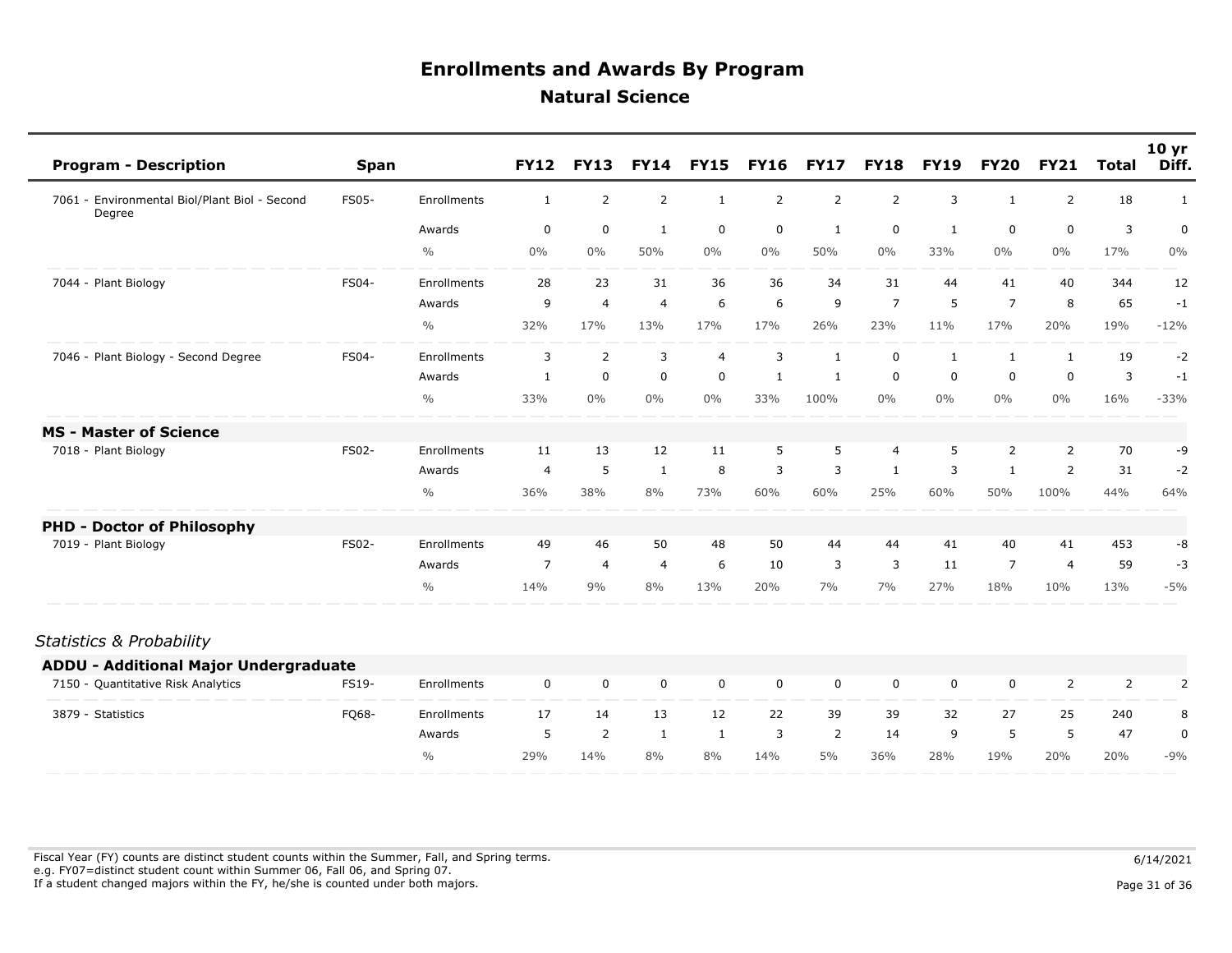| <b>Program - Description</b>                          | <b>Span</b>  |                    | <b>FY12</b>    | <b>FY13</b>    | <b>FY14</b>    | <b>FY15</b>    | <b>FY16</b>    | <b>FY17</b>    | <b>FY18</b>    | <b>FY19</b>    | <b>FY20</b>    | <b>FY21</b>    | <b>Total</b>   | 10 <sub>yr</sub><br>Diff. |
|-------------------------------------------------------|--------------|--------------------|----------------|----------------|----------------|----------------|----------------|----------------|----------------|----------------|----------------|----------------|----------------|---------------------------|
| <b>BA - Bachelor of Arts</b>                          |              |                    |                |                |                |                |                |                |                |                |                |                |                |                           |
| 3878 - Statistics                                     | FQ68-        | Enrollments        | 10             | 10             | 21             | 22             | 23             | 27             | 45             | 53             | 70             | 65             | 346            | 55                        |
|                                                       |              | Awards             | $\overline{2}$ | $\mathbf 0$    | $\overline{2}$ | 5              | $\overline{2}$ | $\overline{4}$ | $\overline{4}$ | 6              | 15             | 16             | 56             | 14                        |
|                                                       |              | $\frac{0}{0}$      | 20%            | $0\%$          | 10%            | 23%            | 9%             | 15%            | 9%             | 11%            | 21%            | 25%            | 16%            | 5%                        |
| 3880 - Statistics - Second Degree                     | FQ68-        | Enrollments        | $\overline{4}$ | 5              | $\overline{2}$ | $\overline{2}$ | 3              | 3              | 5              | 5              | 6              | $\overline{4}$ | 39             | 0                         |
|                                                       |              | Awards             | $\mathbf 0$    | $\mathbf{1}$   | $\mathbf 0$    | $\mathbf{1}$   | $\mathbf 0$    | $\mathbf 0$    | 1              | 2              | $\mathbf{1}$   | 1              | $\overline{7}$ | $\mathbf{1}$              |
|                                                       |              | $\frac{0}{0}$      | 0%             | 20%            | 0%             | 50%            | $0\%$          | $0\%$          | 20%            | 40%            | 17%            | 25%            | 18%            | 25%                       |
| <b>BS - Bachelor of Science</b>                       |              |                    |                |                |                |                |                |                |                |                |                |                |                |                           |
| 7149 - Quantitative Risk Analytics                    | FS19-        | <b>Enrollments</b> | $\Omega$       | $\Omega$       | 0              | $\mathbf 0$    | $\Omega$       | $\Omega$       | $\Omega$       | $\Omega$       | $\overline{2}$ | 5              | $\overline{7}$ | 5                         |
|                                                       |              | Awards             | $\mathbf 0$    | $\mathbf 0$    | $\mathbf 0$    | $\mathbf 0$    | $\mathbf 0$    | $\mathbf 0$    | $\mathbf 0$    | $\mathbf 0$    | $\mathbf 0$    | 1              | $\mathbf{1}$   | $\mathbf{1}$              |
|                                                       |              | $\frac{0}{0}$      | $0\%$          | $0\%$          | $0\%$          | $0\%$          | $0\%$          | $0\%$          | $0\%$          | $0\%$          | $0\%$          | 20%            | 14%            | 20%                       |
| 7151 - Quantitative Risk Analytics - Second<br>Degree | <b>FS19-</b> | Enrollments        | $\mathbf 0$    | $\mathbf 0$    | $\mathbf 0$    | $\mathbf 0$    | $\mathbf 0$    | $\mathbf 0$    | $\mathbf 0$    | $\mathbf 0$    | $\mathbf 0$    | $\mathbf{1}$   | $\mathbf{1}$   | 1                         |
| 3881 - Statistics                                     | FQ68-        | Enrollments        | 38             | 46             | 53             | 61             | 60             | 80             | 136            | 155            | 179            | 134            | 942            | 96                        |
|                                                       |              | Awards             | 5              | 9              | 14             | 9              | 18             | 11             | 13             | 22             | 48             | 48             | 197            | 43                        |
|                                                       |              | $\frac{0}{0}$      | 13%            | 20%            | 26%            | 15%            | 30%            | 14%            | 10%            | 14%            | 27%            | 36%            | 21%            | 23%                       |
| 3882 - Statistics - Second Degree                     | FQ68-        | Enrollments        | 6              | $\overline{4}$ | 10             | $\overline{7}$ | $\overline{4}$ | 8              | 8              | 6              | $\overline{7}$ | 5              | 65             | $-1$                      |
|                                                       |              | Awards             | $\mathbf{1}$   | $\mathbf 0$    | $\mathsf 0$    | $\overline{4}$ | $\mathbf{1}$   | $\mathbf{1}$   | $\overline{2}$ | 3              | 3              | $\mathbf 0$    | 15             | $-1$                      |
|                                                       |              | $\frac{0}{0}$      | 17%            | $0\%$          | 0%             | 57%            | 25%            | 13%            | 25%            | 50%            | 43%            | 0%             | 23%            | $-17%$                    |
| <b>DUAL - Dual Major</b>                              |              |                    |                |                |                |                |                |                |                |                |                |                |                |                           |
| 9861 - Statistics                                     | FQ68-        | Enrollments        | $\mathbf 0$    | $\mathbf 0$    | $\mathbf 0$    | $\mathbf 0$    | $\mathbf 0$    | 0              | $\overline{2}$ | $\overline{2}$ | $\overline{2}$ | 2              | 8              | 2                         |
| <b>MS - Master of Science</b>                         |              |                    |                |                |                |                |                |                |                |                |                |                |                |                           |
| 3871 - Applied Statistics                             | <b>UQ89-</b> | <b>Enrollments</b> | 12             | 8              | 9              | 9              | $\overline{7}$ | 10             | 11             | 8              | 5              | 11             | 90             | $-1$                      |
|                                                       |              | Awards             | $\overline{4}$ | $\mathbf{1}$   | $\overline{2}$ | $\overline{4}$ | $\overline{2}$ | 3              | 1              | $\overline{4}$ | 2              | 5              | 28             | $\mathbf{1}$              |
|                                                       |              | $\frac{0}{0}$      | 33%            | 13%            | 22%            | 44%            | 29%            | 30%            | 9%             | 50%            | 40%            | 45%            | 31%            | 12%                       |

Fiscal Year (FY) counts are distinct student counts within the Summer, Fall, and Spring terms.  $6/14/2021$  e.g. FY07=distinct student count within Summer 06, Fall 06, and Spring 07. If a student changed majors within the FY, he/she is counted under both majors. Page 32 of 36 and the student student changed majors within the FY, he/she is counted under both majors.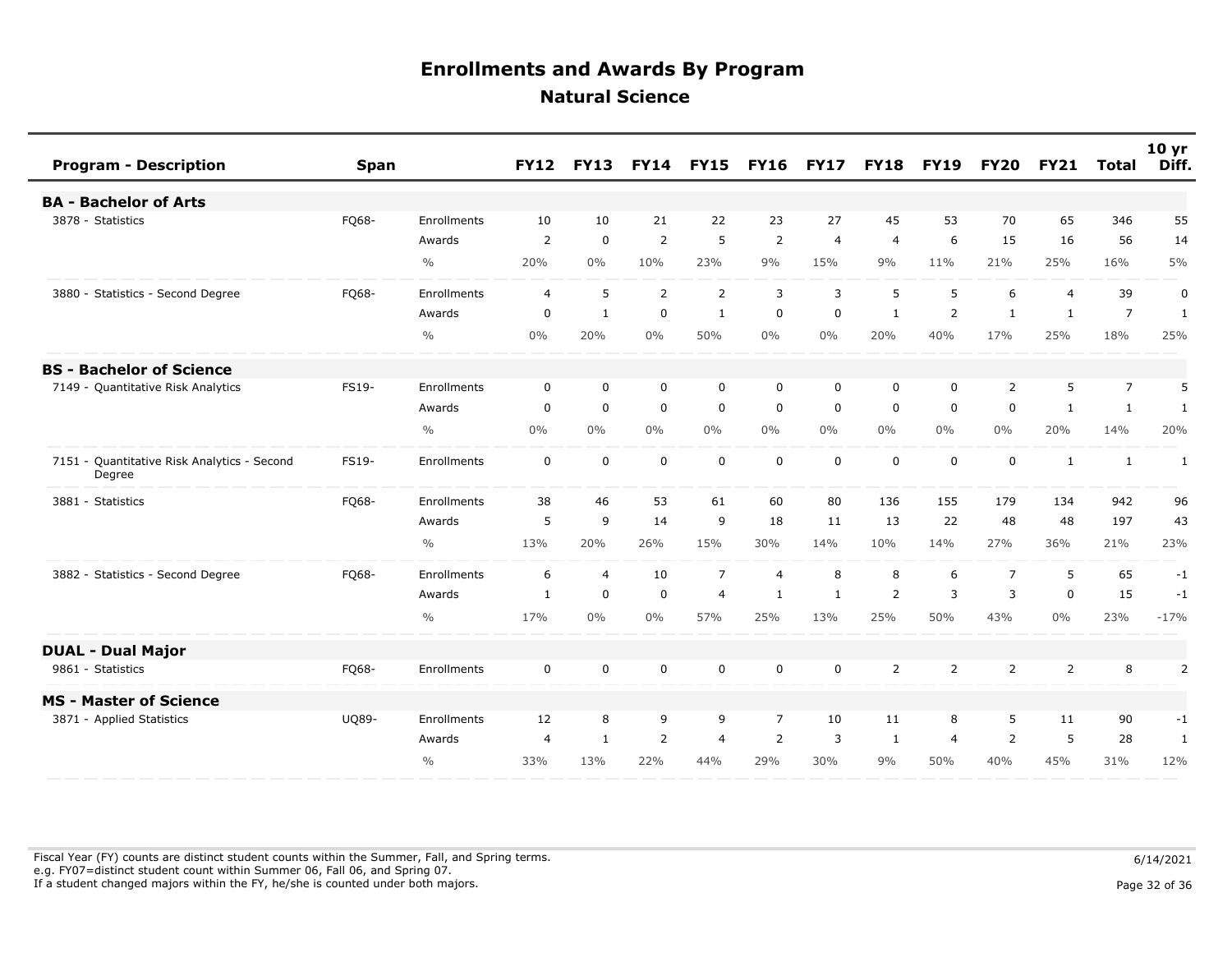| <b>Program - Description</b>      | <b>Span</b>  |               | <b>FY12</b> | FY13 | FY14 |     |     | <b>FY15 FY16 FY17</b> | <b>FY18</b> | <b>FY19</b> | FY20 | <b>FY21</b> | Total | 10 yr<br>Diff. |
|-----------------------------------|--------------|---------------|-------------|------|------|-----|-----|-----------------------|-------------|-------------|------|-------------|-------|----------------|
| 3875 - Statistics                 | <b>FO68-</b> | Enrollments   | 58          | 49   | 40   | 31  | 22  | 34                    | 39          | 30          | 19   | 17          | 339   | -41            |
|                                   |              | Awards        | 31          | 26   | 20   | 19  | 6   | 16                    | 20          | 20          | 8    |             | 171   | $-26$          |
|                                   |              | $\frac{0}{0}$ | 53%         | 53%  | 50%  | 61% | 27% | 47%                   | 51%         | 67%         | 42%  | 29%         | 50%   | $-24%$         |
| <b>PHD - Doctor of Philosophy</b> |              |               |             |      |      |     |     |                       |             |             |      |             |       |                |
| 3877 - Statistics                 | FQ68-        | Enrollments   | 36          | 35   | 44   | 51  | 48  | 49                    | 49          | 39          | 43   | 47          | 441   | 11             |
|                                   |              | Awards        |             |      | 4    |     | 8   | ь                     | 8           |             | 8    |             | 58    | 0              |
|                                   |              | $\%$          | 19%         | 6%   | 9%   | 6%  | 17% | 12%                   | 16%         | 13%         | 19%  | 15%         | 13%   | $-5%$          |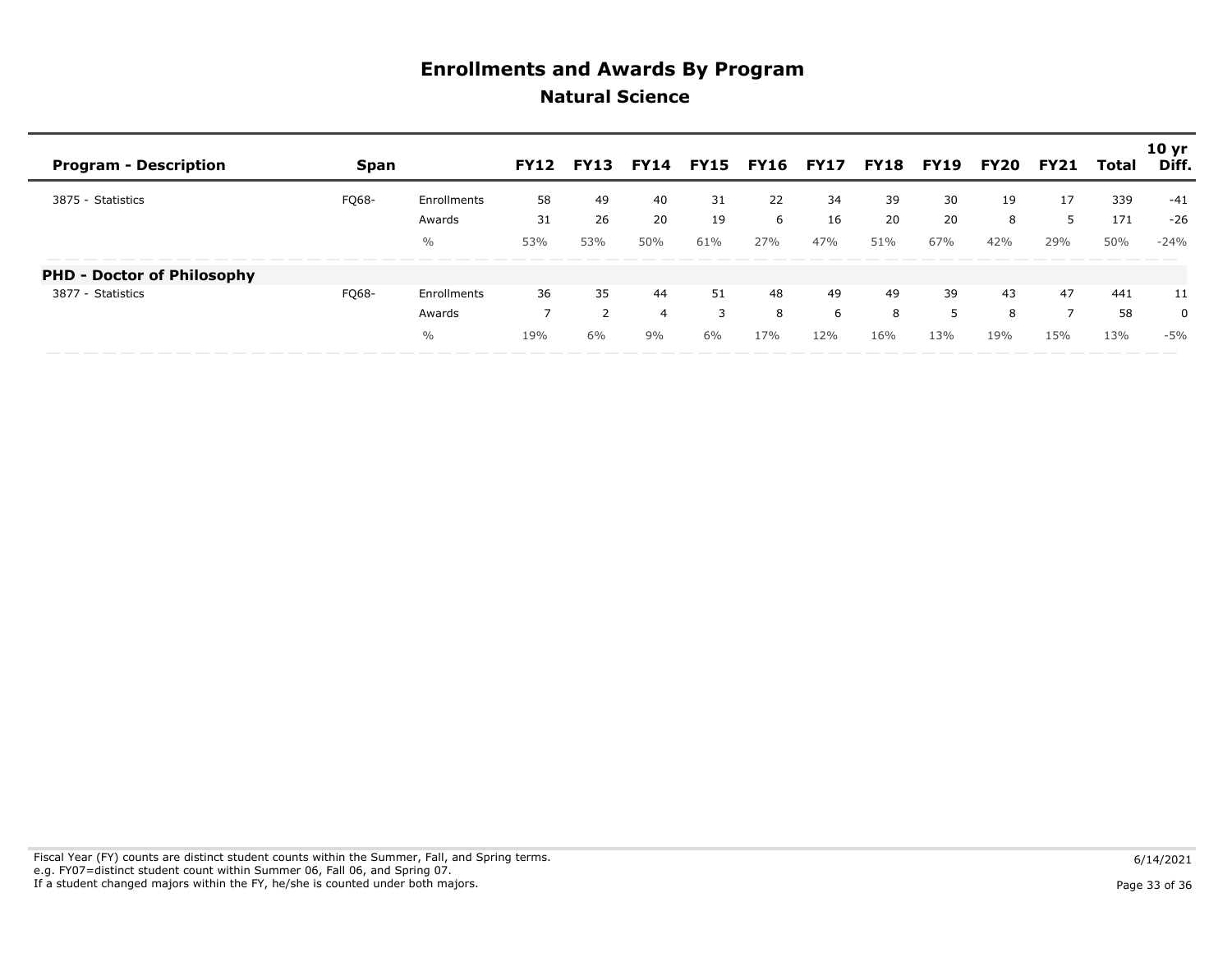| <b>Program - Description</b>                | <b>Span</b>                           | <b>FY12</b> | <b>FY13</b> |             | FY14 FY15 FY16 |             | <b>FY17</b> | <b>FY18</b> | <b>FY19</b> | <b>FY20</b> | <b>FY21</b> | Total        | 10 <sub>yr</sub><br>Diff. |
|---------------------------------------------|---------------------------------------|-------------|-------------|-------------|----------------|-------------|-------------|-------------|-------------|-------------|-------------|--------------|---------------------------|
| <b>Totals for</b><br><b>Natural Science</b> |                                       | <b>FY12</b> | <b>FY13</b> | <b>FY14</b> | <b>FY15</b>    | <b>FY16</b> | <b>FY17</b> | <b>FY18</b> | <b>FY19</b> | <b>FY20</b> | <b>FY21</b> | <b>Total</b> | 10 yr $ $<br>Diff.        |
|                                             | <b>Additional Major Undergraduate</b> |             |             |             |                |             |             |             |             |             |             |              |                           |
|                                             | Enrollments                           | 210         | 220         | 206         | 249            | 260         | 275         | 256         | 262         | 271         | 247         | 2,456        | 37                        |
|                                             | Awards                                | 44          | 34          | 28          | 35             | 46          | 47          | 41          | 50          | 41          | 49          | 415          | 5                         |
|                                             | $\frac{1}{2}$                         | 21%         | 15%         | 14%         | 14%            | 18%         | 17%         | 16%         | 19%         | 15%         | 20%         | 17%          | $-1%$                     |
|                                             | <b>Bachelor of Arts</b>               |             |             |             |                |             |             |             |             |             |             |              |                           |
|                                             | Enrollments                           | 373         | 347         | 360         | 354            | 338         | 327         | 322         | 319         | 319         | 318         | 3,377        | $-55$                     |
|                                             | Awards                                | 56          | 48          | 44          | 53             | 47          | 60          | 53          | 59          | 68          | 57          | 545          | $\mathbf{1}$              |
|                                             | $\frac{0}{0}$                         | 15%         | 14%         | 12%         | 15%            | 14%         | 18%         | 16%         | 18%         | 21%         | 18%         | 16%          | 3%                        |
|                                             | <b>Bachelor of Science</b>            |             |             |             |                |             |             |             |             |             |             |              |                           |
|                                             | Enrollments                           | 5,144       | 5,051       | 5,216       | 5,339          | 5,666       | 5,884       | 5,990       | 6,008       | 6,189       | 6,155       | 56,642       | 1,011                     |
|                                             | Awards                                | 909         | 889         | 851         | 794            | 913         | 958         | 983         | 1,114       | 1,110       | 1,184       | 9,705        | 275                       |
|                                             | $\frac{0}{0}$                         | 18%         | 18%         | 16%         | 15%            | 16%         | 16%         | 16%         | 19%         | 18%         | 19%         | 17%          | 2%                        |
|                                             | <b>Concentration Undergraduate</b>    |             |             |             |                |             |             |             |             |             |             |              |                           |
|                                             | Enrollments                           | 488         | 457         | 511         | 493            | 485         | 487         | 443         | 528         | 497         | 511         | 4,900        | 23                        |
|                                             | Awards                                | 142         | 130         | 138         | 135            | 108         | 140         | 119         | 125         | 159         | 132         | 1,328        | $-10$                     |
|                                             | $\%$                                  | 29%         | 28%         | 27%         | 27%            | 22%         | 29%         | 27%         | 24%         | 32%         | 26%         | 27%          | $-3%$                     |
|                                             | <b>Doctor of Philosophy</b>           |             |             |             |                |             |             |             |             |             |             |              |                           |
|                                             | Enrollments                           | 890         | 924         | 924         | 939            | 909         | 920         | 905         | 911         | 928         | 929         | 9,179        | 39                        |
|                                             | Awards                                | 115         | 104         | 118         | 120            | 122         | 122         | 123         | 143         | 119         | 117         | 1,203        | $\overline{2}$            |
|                                             | $\frac{0}{0}$                         | 13%         | 11%         | 13%         | 13%            | 13%         | 13%         | 14%         | 16%         | 13%         | 13%         | 13%          | 0%                        |
|                                             | <b>Dual Major</b>                     |             |             |             |                |             |             |             |             |             |             |              |                           |
|                                             | Enrollments                           | 162         | 169         | 149         | 140            | 136         | 122         | 116         | 103         | 88          | 83          | 1,268        | $-79$                     |
|                                             | Awards                                | 20          | 27          | 19          | 21             | 26          | 20          | 19          | 22          | 14          | 17          | 205          | $-3$                      |
|                                             | $\frac{0}{0}$                         | 12%         | 16%         | 13%         | 15%            | 19%         | 16%         | 16%         | 21%         | 16%         | 20%         | 16%          | 8%                        |
|                                             |                                       |             |             |             |                |             |             |             |             |             |             |              |                           |

Fiscal Year (FY) counts are distinct student counts within the Summer, Fall, and Spring terms.<br>e.g. FY07=distinct student count within Summer 06, Fall 06, and Spring 07.

If a student changed majors within the FY, he/she is counted under both majors. Page 34 of 36 and the student student changed majors within the FY, he/she is counted under both majors.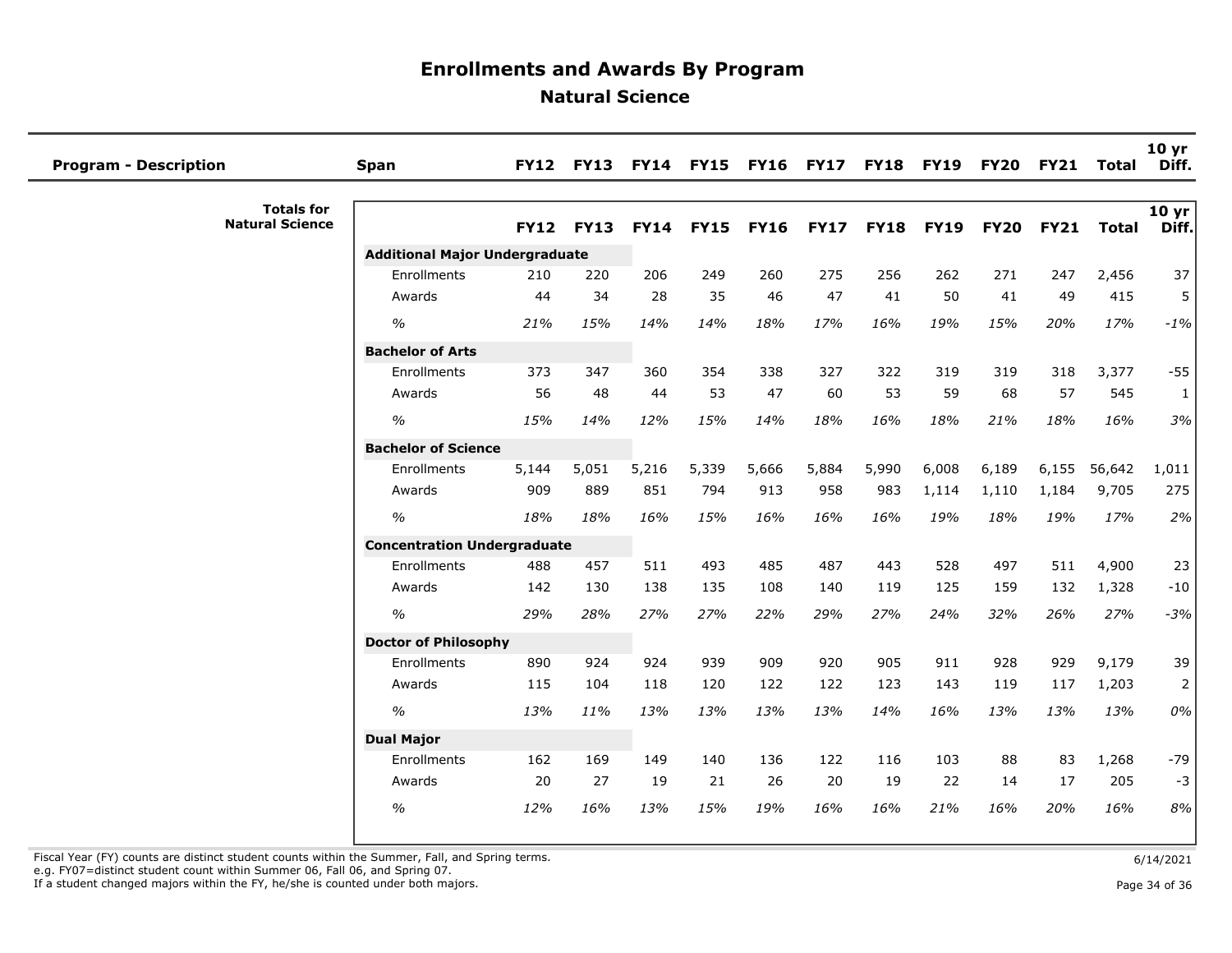| <b>Program - Description</b> | <b>Span</b>                         |                | <b>FY12 FY13</b> |                |              |                |                | FY14 FY15 FY16 FY17 FY18 FY19 |             | <b>FY20</b>    | <b>FY21</b>    | Total          | 10 <sub>yr</sub><br>Diff. |
|------------------------------|-------------------------------------|----------------|------------------|----------------|--------------|----------------|----------------|-------------------------------|-------------|----------------|----------------|----------------|---------------------------|
|                              | <b>Graduate Certificate Program</b> |                |                  |                |              |                |                |                               |             |                |                |                |                           |
|                              | Enrollments                         | 0              | $\mathbf 0$      | 0              | 0            | $\mathbf 0$    | 0              | 12                            | 39          | 41             | 52             | 144            | 52                        |
|                              | Awards                              | $\mathbf 0$    | $\mathbf{0}$     | $\mathbf 0$    | $\mathbf 0$  | $\mathbf 0$    | $\mathbf 0$    | $\mathbf{1}$                  | 8           | 19             | 17             | 45             | 17                        |
|                              | $\frac{o}{o}$                       |                |                  |                |              |                |                | 8%                            | 21%         | 46%            | 33%            | 31%            | 33%                       |
|                              | <b>Master of Arts</b>               |                |                  |                |              |                |                |                               |             |                |                |                |                           |
|                              | <b>Enrollments</b>                  | 6              | 3                | 3              | 6            | 8              | 13             | 19                            | 14          | 11             | 8              | 91             | $\overline{2}$            |
|                              | Awards                              | 3              | $\mathbf 0$      | $\overline{2}$ | $\mathbf{1}$ | $\mathbf 0$    | $\mathbf{1}$   | 6                             | 3           | 3              | $\overline{2}$ | 21             | $-1$                      |
|                              | $\%$                                | 50%            | 0%               | 67%            | 17%          | $0\%$          | 8%             | 32%                           | 21%         | 27%            | 25%            | 23%            | $-25%$                    |
|                              | <b>Master of Arts for Teachers</b>  |                |                  |                |              |                |                |                               |             |                |                |                |                           |
|                              | Enrollments                         | 6              | $\overline{2}$   | $\overline{2}$ | $\mathbf{1}$ | 0              | 0              | 0                             | 0           | 0              | $\mathbf 0$    | 11             | $-6$                      |
|                              | Awards                              | $\overline{2}$ | $\mathbf{1}$     | $\mathbf{1}$   | $\mathbf 0$  | $\mathbf 0$    | 0              | $\pmb{0}$                     | $\mathbf 0$ | $\mathbf 0$    | 0              | $\overline{4}$ | $-2$                      |
|                              | $\%$                                | 33%            | 50%              | 50%            | 0%           |                |                |                               |             |                |                | 36%            | $-33%$                    |
|                              | <b>Master of Science</b>            |                |                  |                |              |                |                |                               |             |                |                |                |                           |
|                              | <b>Enrollments</b>                  | 272            | 228              | 206            | 193          | 169            | 190            | 174                           | 166         | 137            | 137            | 1,872          | $-135$                    |
|                              | Awards                              | 113            | 88               | 80             | 92           | 59             | 71             | 64                            | 71          | 57             | 45             | 740            | $-68$                     |
|                              | $\%$                                | 42%            | 39%              | 39%            | 48%          | 35%            | 37%            | 37%                           | 43%         | 42%            | 33%            | 40%            | $-9%$                     |
|                              | <b>Minor Undergraduate</b>          |                |                  |                |              |                |                |                               |             |                |                |                |                           |
|                              | Enrollments                         | 167            | 160              | 153            | 149          | 727            | 895            | 935                           | 939         | 1,023          | 1,122          | 6,270          | 955                       |
|                              | Awards                              | 34             | 39               | 31             | 31           | 118            | 174            | 199                           | 228         | 256            | 309            | 1,419          | 275                       |
|                              | $\%$                                | 20%            | 24%              | 20%            | 21%          | 16%            | 19%            | 21%                           | 24%         | 25%            | 28%            | 23%            | 7%                        |
|                              | No Degree - Graduate                |                |                  |                |              |                |                |                               |             |                |                |                |                           |
|                              | Enrollments                         | 11             | 10               | $\overline{7}$ | 5            | $\overline{4}$ | $\overline{4}$ | 3                             | 3           | 3              | $\overline{2}$ | 52             | $-9$                      |
|                              | No Degree - Post Doctoral           |                |                  |                |              |                |                |                               |             |                |                |                |                           |
|                              | Enrollments                         | 3              | 3                | 3              | 4            | 5              | $\overline{7}$ | 5                             | 5           | $\overline{4}$ | 5              | 44             | $\overline{2}$            |
|                              | No Degree - Undergrad-H             |                |                  |                |              |                |                |                               |             |                |                |                |                           |
|                              | Enrollments                         | 815            | 747              | 657            | 534          | 474            | 464            | 486                           | 541         | 172            | 51             | 4,941          | $-764$                    |

Fiscal Year (FY) counts are distinct student counts within the Summer, Fall, and Spring terms. e.g. FY07=distinct student count within Summer 06, Fall 06, and Spring 07.

If a student changed majors within the FY, he/she is counted under both majors.